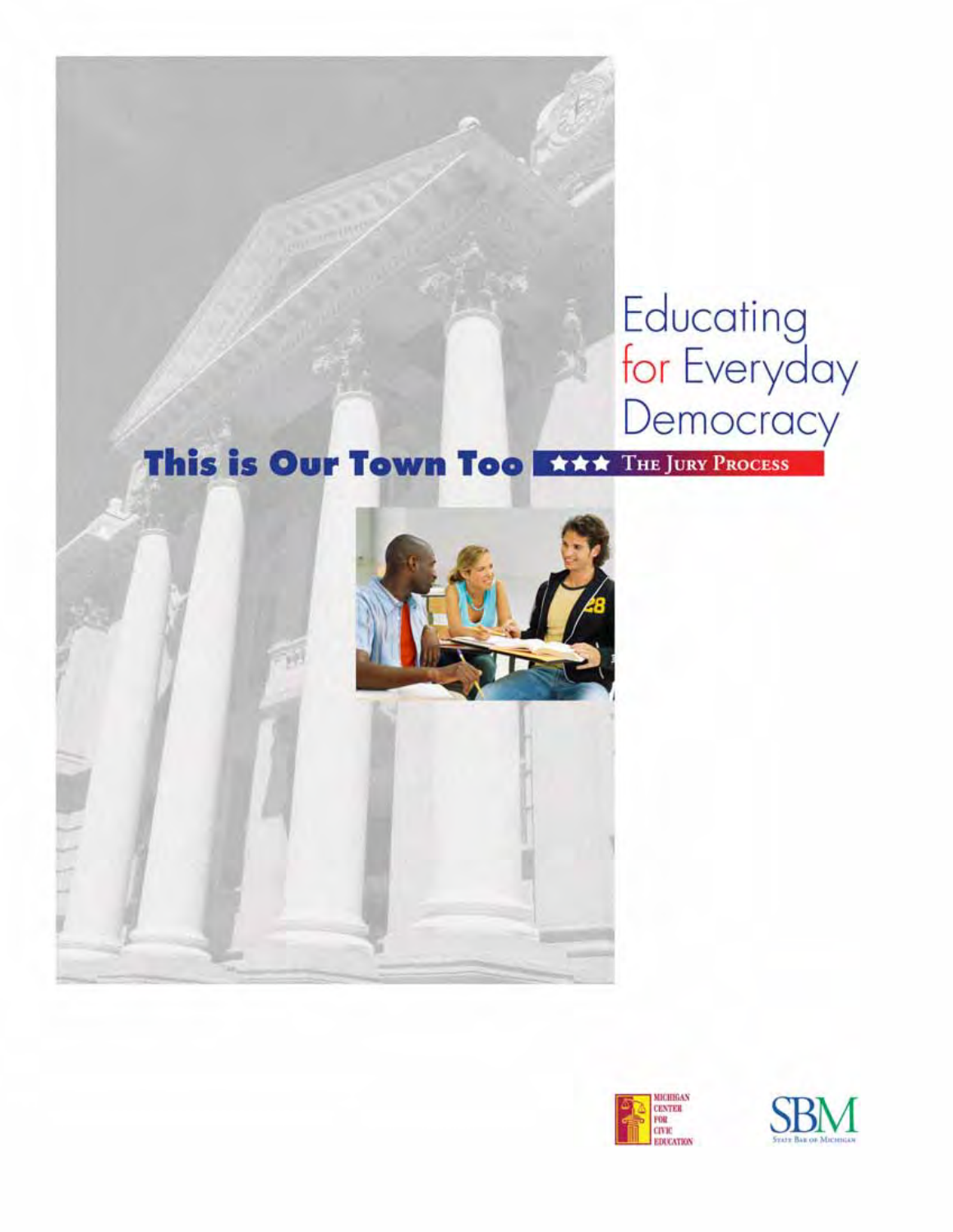

p 517-346-6300 p 800-968-1442 f 517-482-6248 www.michbar.org

306 Townsend Street Michael Franck Building Lansing, MI 48933-2083

September 2010

Dear Justice System Stakeholder:

The State Bar is pleased to continue its work with the Michigan Center for Civic Education, lawyers, judges, teachers and students around the state to teach the concepts of due process, equal protection, individual rights, and justice as they apply to the importance of jury service and the value of diverse jury pools. On behalf of our Law Related Education and Public Outreach Committee, and our Equal Access Initiative, let me thank you for joining us in this lesson.

#### **Materials**

These newly updated materials center around "This is Our Town Too," a story written at fifth grade level by Grand Rapids teacher Wayne Bentley. Students who participate in this exercise should be assigned the story for reading before the jury lessons are taught. This can be done through classroom reading time or as a weekend assignment.

Also included in the materials is a jury curriculum with abstract, benchmarks, key concepts, instructional resources and a suggested sequence of activities. An introduction to the Sixth Amendment and precedent-setting United States Supreme Court cases are also included. A 24-minute DVD "It's Not Fair if You're Not There" is available to assist you in teaching students that a jury of one's peers is possible only if each of us responds seriously to the call for jury service. Many websites are included in the appendix following the story, and handon lessons and interactive classroom activities can be found at those sites.

#### **Possible Classroom Activities**

The resources in this book can be used in a variety of school activities, ranging from:

- A one hour informal classroom discussion,
- A school assembly,
- A daylong exercise including a visit to a local courtroom, or
- An extended course of study.

The courtroom visit model can be used to help students experience the jury orientation, watch the "It's Not Fair" video, hear from a trial judge, and ask questions of the jury commissioner. Any of these activities is suitable for a Constitution Day lesson as well.

Key to any activity is the participation of at least one lawyer or judge to serve as the link to the daily workings of the justice system. Some groups have included a prosecutor, a defense lawyer, and a judge to partner in this important message about every person's responsibility as a potential juror.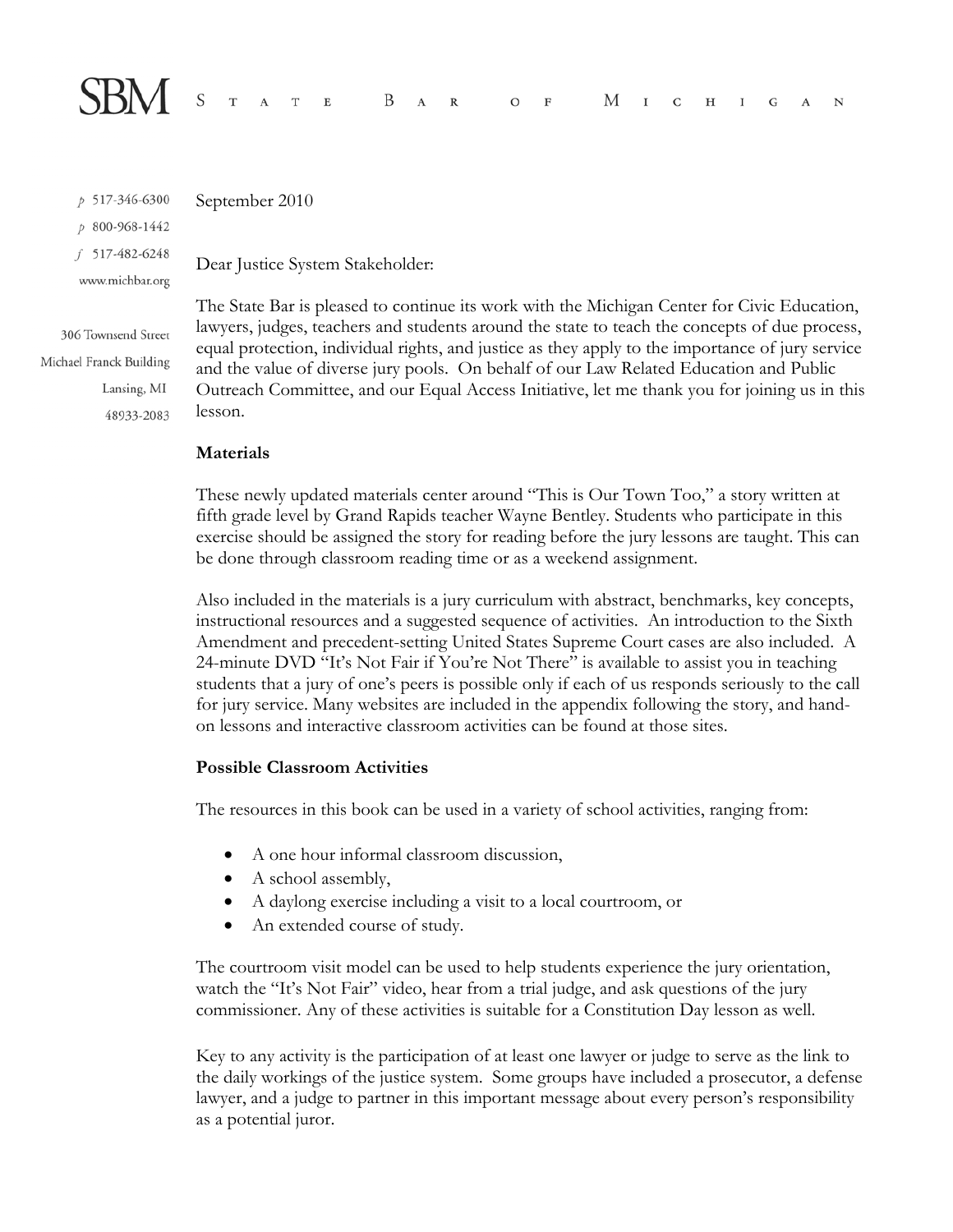Justice System Stakeholder Page Two September 2010

#### **Additional Resources**

Your school's social studies curriculum coordinator, principal, and individual teachers can facilitate the teaching of this lesson. The State Bar Law Related Education and Public Outreach Committee staff (Candace Crowley, ccrowley@mail.michbar.org), Equal Access Initiative staff ( Michigan Center for Civic Education Executive Director (Linda Start, Linda.Start@Oakland.k12.mi.us or your local bar association, http://www.michbar.org/resources/associations.pdf can help you put together a team to bring this lesson to your local school. Please feel free to contact any of them for information on how to communicate these important messages to young people.

Thanks again for partnering with lawyers, judges, teachers and students throughout Michigan to focus on the importance of jury service and the value of diverse jury pools.

Sincerely,

further

Janet K. Welch Executive Director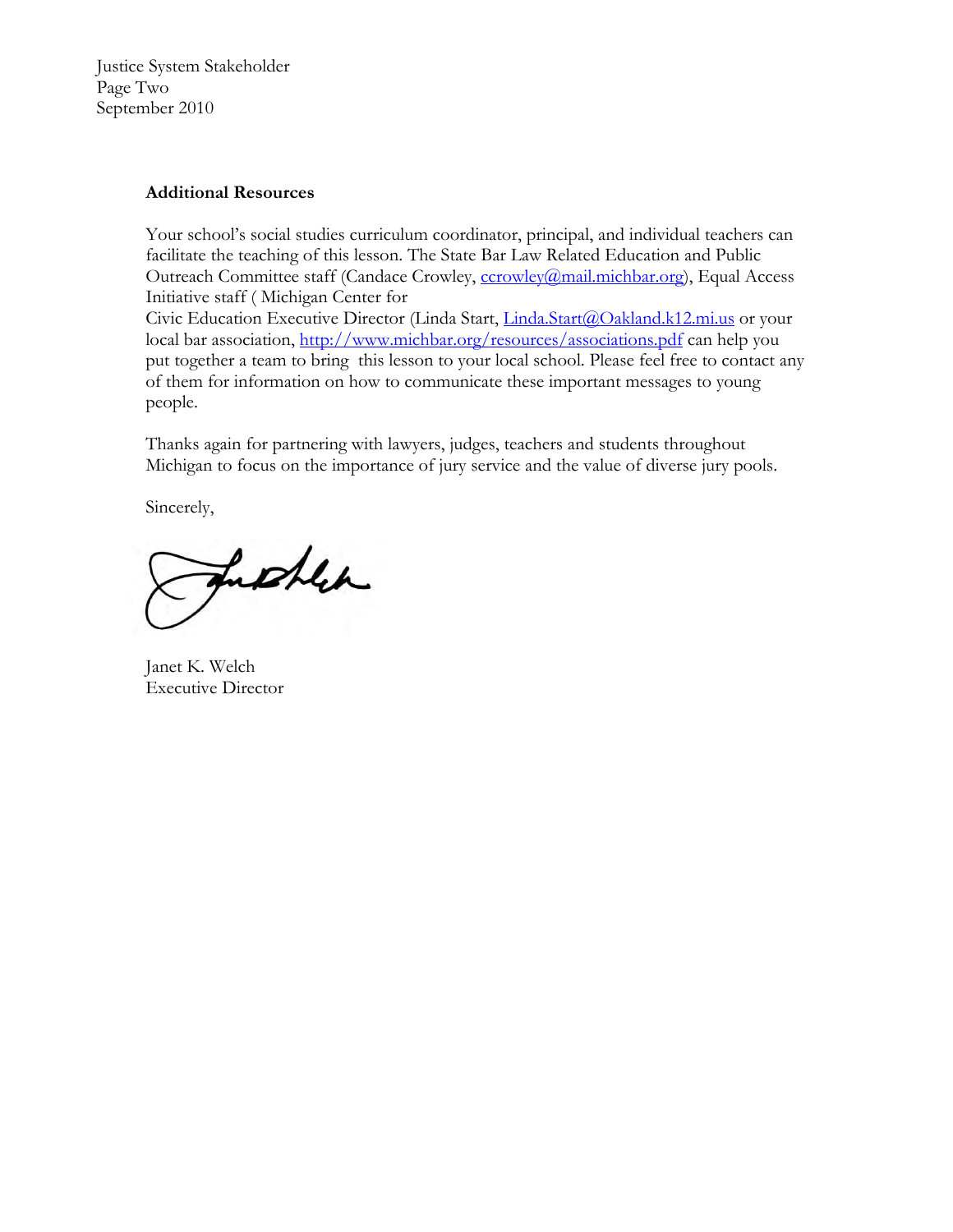**Educating for Everyday Democracy: THE JURY PROCESS**



**Teach Students about the Importance of Jury Service and the Value of Diverse Jury Pools**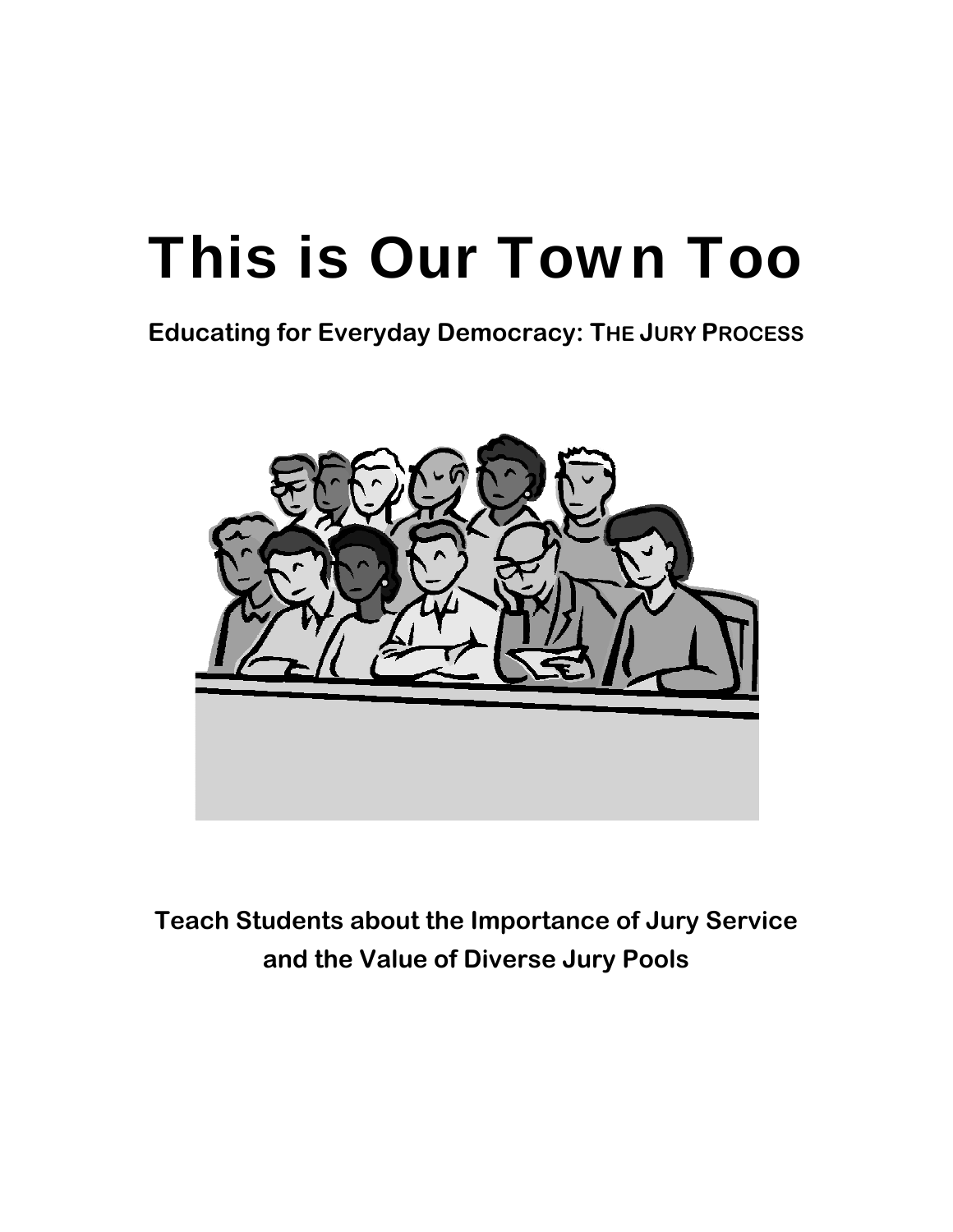# **Educating for Everyday Democracy: The Jury Process**

# **Table of Contents**

| Handout 1: Jury Selection, Voir Dire and Peremptory Challenges 5 |  |
|------------------------------------------------------------------|--|
|                                                                  |  |
|                                                                  |  |
|                                                                  |  |
|                                                                  |  |
|                                                                  |  |
|                                                                  |  |
|                                                                  |  |
|                                                                  |  |
|                                                                  |  |
|                                                                  |  |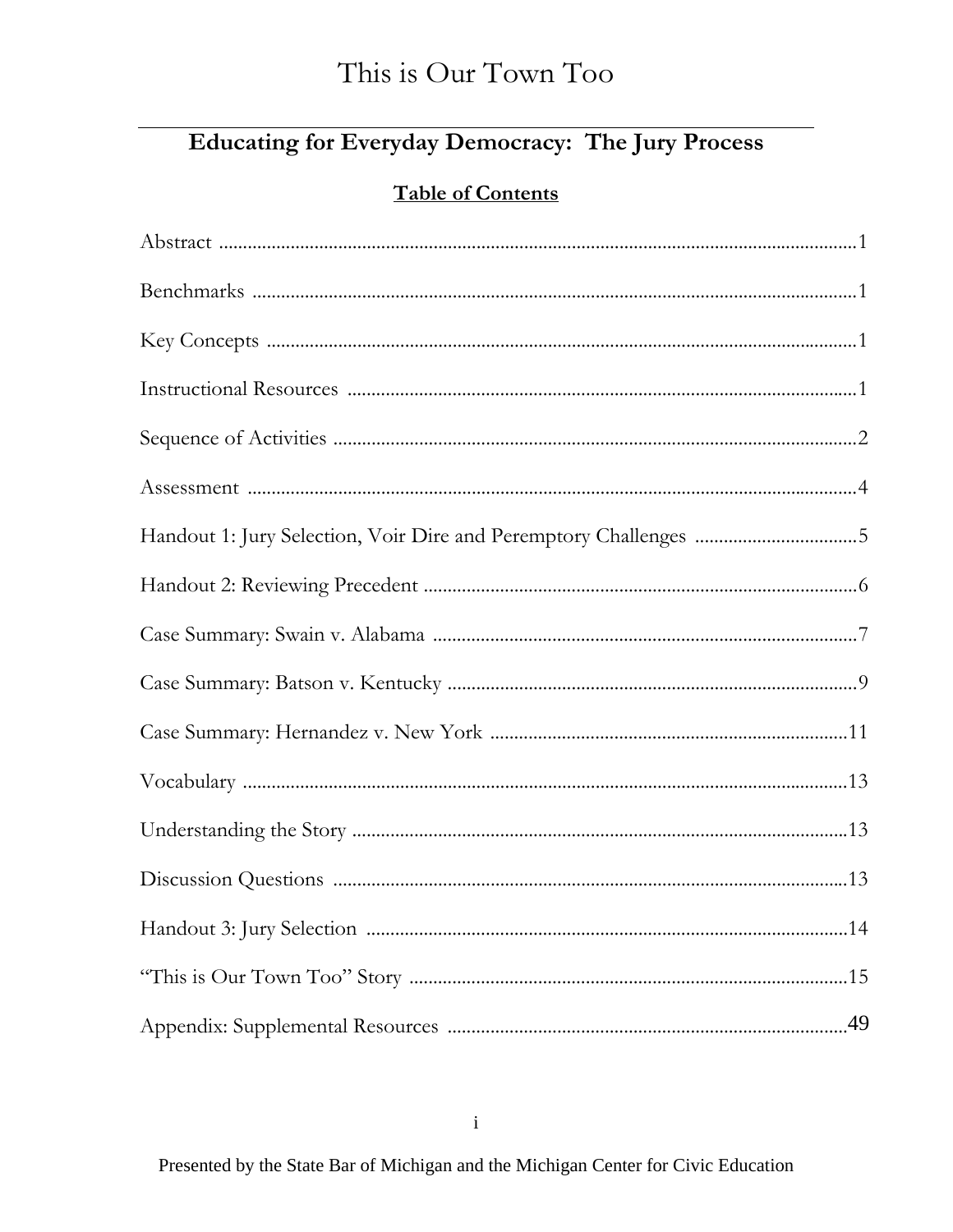#### **Educating for Everyday Democracy: The Jury Process Lesson: Jury Selection and Peremptory Challenges [case analysis]**

#### **Abstract:**

In this lesson students will learn about the process of voir dire and the use of peremptory challenges. Through the study of three actual Supreme Court cases, students will gain the necessary background information for a classroom lesson. As part of their case analysis, students will identify the key legal issues and discuss the major issues. Finally, the students will discuss the impact of the decisions upon the perceived fairness of the jury system.

#### **Benchmarks:**

Identify the benefits and challenges of diversity in American life (III, 2, HS, 1).

Using actual cases, evaluate the effectiveness of civil and criminal courts in the United States (III, 3, HS, 1).

Explain why people may agree on democratic values in the abstract but disagree when they are applied to specific situations (III, 3, HS, 2).

Engage each other in elaborated conversations that deeply examine public policy issues and help make reasoned and informed decisions (VI, 2, HS, 1).

#### **Key Concepts:**

- Due Process
- Equal Protection
- Individual Rights
- Justice
- Civil Rights

#### **Instructional Resources:**

Stephen J. Adler, *The Jury: Trial and Error in the American Courtroom*, Times Books-Random House, New York, 1994.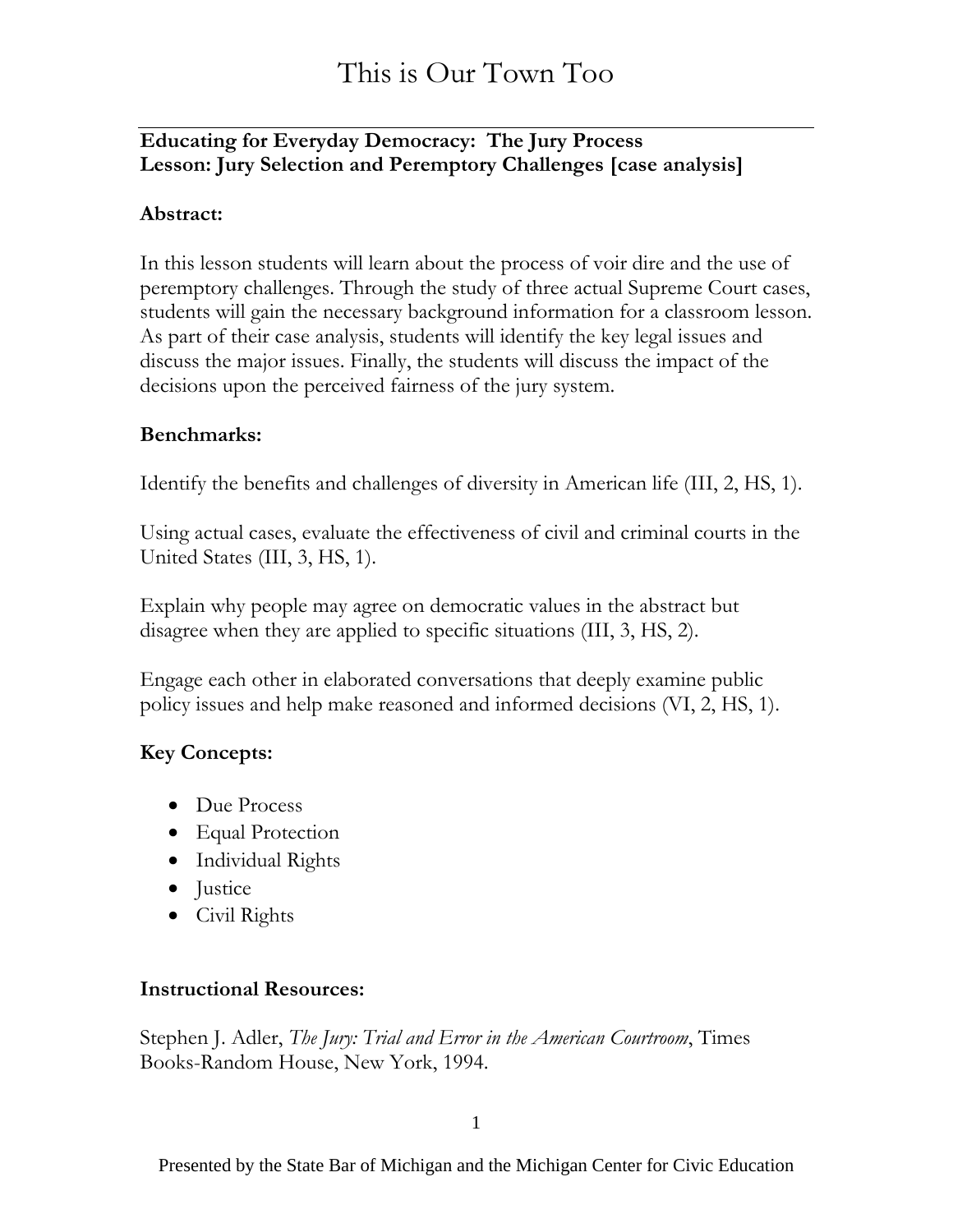Kermit L. Hall, ed., *The Oxford Companion to the Supreme Court of the United States*, Oxford University Press, New York, 1992.

[http://caselaw.lp.findlaw.com](http://caselaw.lp.findlaw.com/) (search engine for finding and printing case law)

Case Summary Handouts

#### **Sequence of Activities:**

- 1. This lesson is used when students read and analyze the "This is Our Town Too" story. A mock trial component can also be used. Additionally, a DVD entitled "It Isn't Fair if You're Not There" can supplement the lesson as well.
- 2. Research shows that the use of outside resource people in teaching lawrelated concepts is very beneficial. Consider inviting an experienced trial attorney or judge to participate in this lesson. Their assistance explaining voir dire, peremptory challenges, and challenges for cause would be very beneficial. For assistance locating such a resource person, contact your local bar association, the State Bar of Michigan, or the Michigan Center for Civic Education.
- 3. Distribute "This is Our Town Too," to be read either in class or assigned for homework.
- 4. Review the main points of the story using the guide questions provided in Handout 1.
- 5. Distribute case summary handouts for *Swain v. Alabama*, 380 U.S. 202 (1965), *Batson v. Kentucky*, 476 U.S. 79 (1986), and *Hernandez v. New York*, 500 U.S. 352 (1991).
- 6. Divide the class into equal size groups of three or four students, providing each group with one of the three case summaries. Obviously, individual case summaries can be assigned to multiple groups if necessary.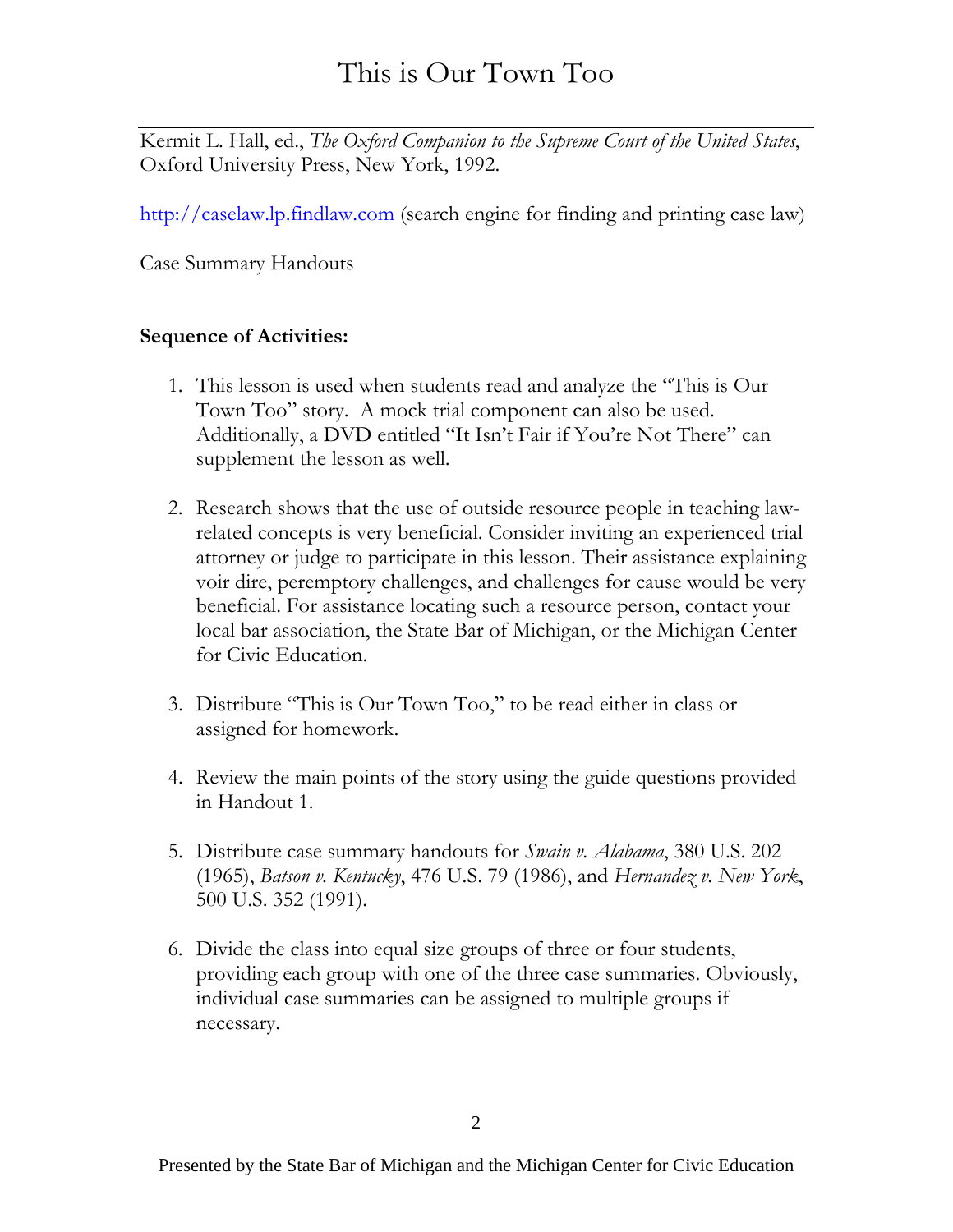- 7. Explain to the class that in the next lesson, they will be participating in a simulation of an actual case that went before the U.S. Supreme Court having to do with voir dire, and the use of peremptory challenges, *Batson v. Kentucky*, 476 U.S. 79 (1986). Tell them that before moving to that case, they will first examine two other cases that the Supreme Court decided, each of which is similar in many ways to *Batson v. Kentucky*, but which also has important differences.
- 8. Explain that in the United States, appeals courts follow past decisions, or precedent, when they make new ones. In order for the law to be seen as stable and predictable, it is important that similar cases be decided in the same way.
- 9. Ask the class, "Why is it necessary for the decision in a case before the courts to be predictable?" Or, ask the class to imagine a society where all court decisions are made in a vacuum, with no reference to previous decisions. Discuss the impact that this would have on the way individuals, businesses, and the government would behave.
- 10. Explain that there are times when the courts will reject precedent, and decide a case in a new way. *Brown v. Board of Education*, 347 U.S. 483 (1954) is a classic example of the U.S. Supreme Court rejecting the precedent of "separate but equal," which had been established in the earlier *Plessy v. Ferguson*, 163 U.S. 537 (1896).
- 11. Instruct the group that everyone should read the case summary assigned to the group, and then work together to prepare answers to the questions on page 6, "Reviewing Precedent." If time allows, instruct the students that those answers will be shared with the group. A group discussion can be centered on the answers. Inform them that the information from all three cases will be useful as background material for the position paper that they will be assigned concerning *Batson v. Kentucky*, 476 U.S. 79 (1986).
- 12. When all groups are finished, have groups share information on the three cases. One approach would be to form new groups, assigning at least one member of each of the three previous groups to each of the new groups. Each new group would spend time, sharing their information with their new partners. Alternatively, each of the original groups could simply present their findings to the class as a whole.

3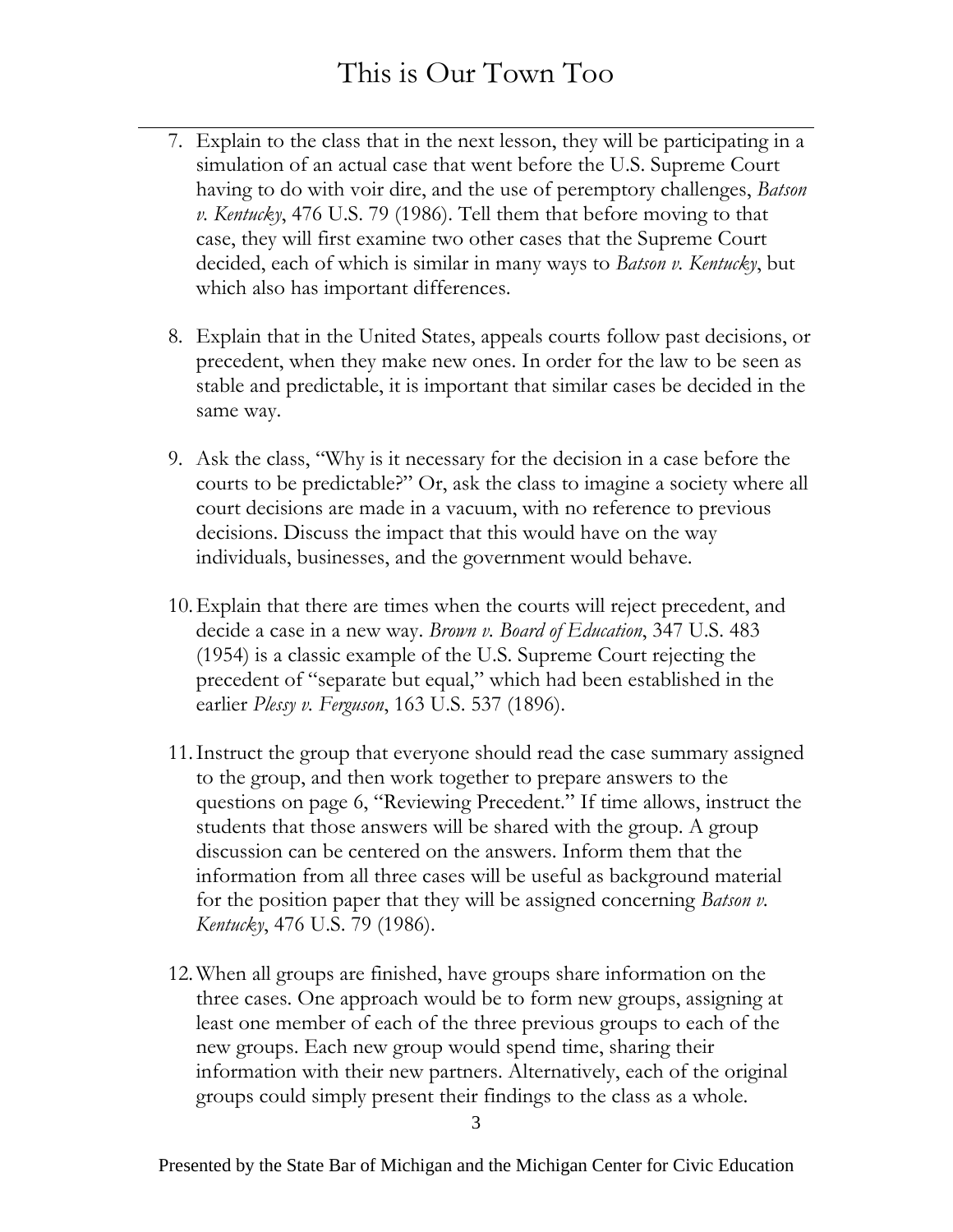- 13. Conclude the lesson with full-class discussion of these questions:
	- a. How do various court members regard the peremptory challenge process?
	- b. From these three cases, what does the class see as the pros and cons of the peremptory challenge process?
	- c. Which of the three cases is the most important precedent with regard to peremptory challenges? Why?
	- d. How does the Equal Protection Clause relate to the use of peremptory challenges?

#### **Assessment:**

- 1. Student participation in the group and class discussions
- 2. Handouts
- 3. A mock trial exercise can also be used to assess the students' understanding of the concepts from this lesson.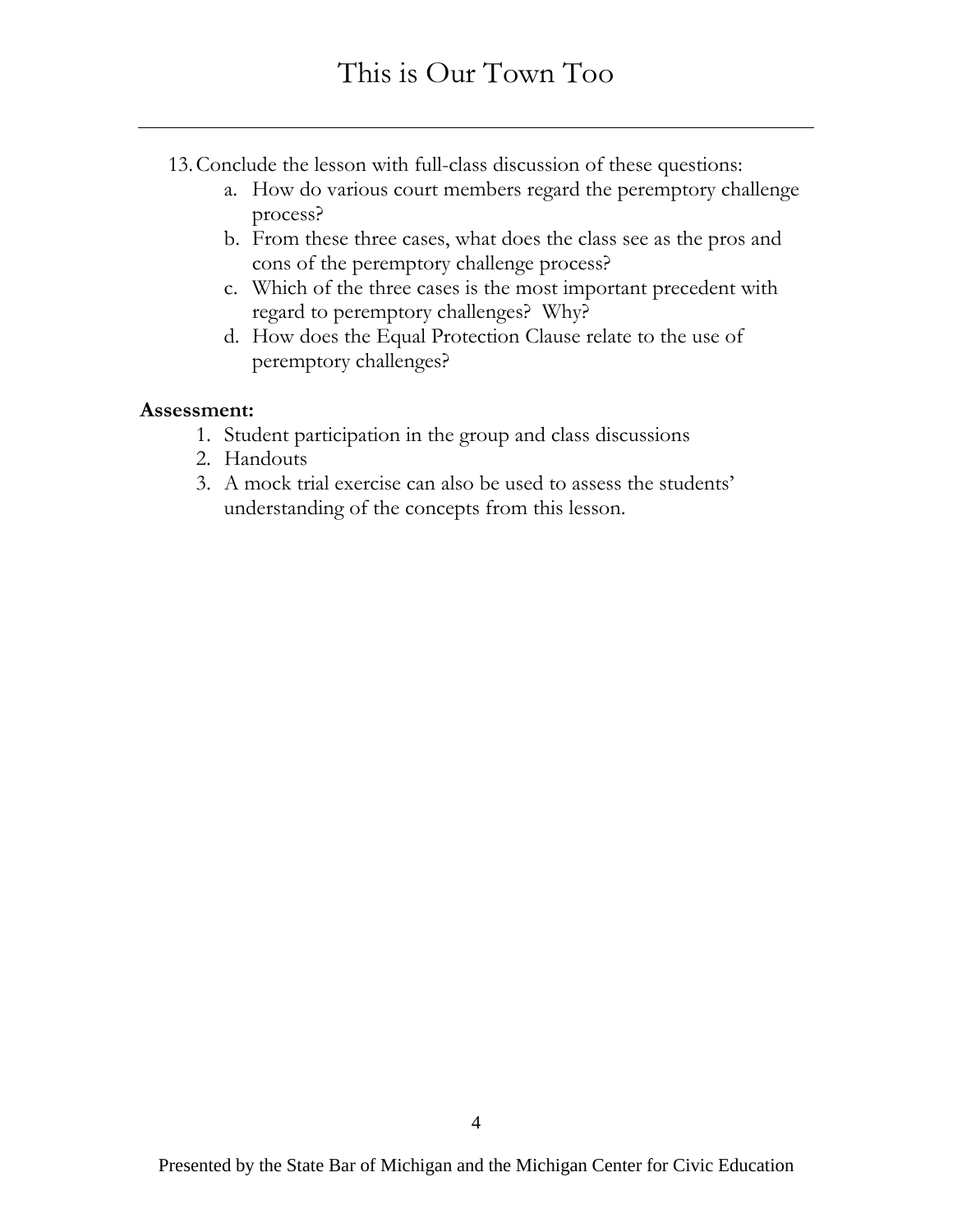#### **Handout 1 Jury Selection, Voir Dire and Peremptory Challenges**

The authors of the Sixth Amendment established that in "all criminal prosecutions, the accused shall enjoy the right to a speedy and public trial, by an impartial jury of the State and district wherein the crime shall have been committed." State and federal laws outline the procedures for selecting such impartial juries. Jury pools, or lists of prospective jurors, are prepared randomly from rolls of registered voters, drivers' license lists, and are now starting to include in some states those individuals with I.D. cards and those receiving a variety of social services.

A process called voir dire ("to speak the truth" or "to see them say") is used to select a panel of jurors to hear a particular case. Prospective jurors in a trial are questioned by attorneys, or the judge, to reveal any potential for the lack of impartiality. If it is believed that the potential juror cannot be impartial, he or she could be challenged for cause. In addition, each side has a specified number of peremptory challenges, for which no reason ordinarily is given for dismissing the potential juror. While the Constitution does not guarantee the right to peremptory challenges, the practice is very old. Allowing peremptory challenges was an established practice under English common law. From there, the practice was transplanted to the American colonies.

The purpose of peremptory challenges is to eliminate extremes of partiality on both sides by allowing jurors to be excused for a possible partiality that does not fit the provable and legally recognized basis of a challenge for cause. Through the years, however, some plaintiffs have reached the courts claiming improper use of peremptory challenges to exclude groups of people from participation on juries. At risk is equal protection for the defendant and potential jurors, as well as the necessity of maintaining the public's perception of due process in the courts.[1](#page-9-0)

- 1. What does the Sixth Amendment guarantee with regard to the right to a jury?
- 2. How do state and federal laws protect this right?
- 3. Define: voir dire, peremptory challenge and challenge for cause.
- 4. What is the purpose of the peremptory challenge process?
- 5. Why is there no limit on the number of challenges for cause and a limit on the number of peremptory challenges?
- 6. Why have some criticized the peremptory challenge process?

 $\overline{a}$ 

<span id="page-9-0"></span><sup>&</sup>lt;sup>1</sup> Stephen J. Adler, *The Jury*, Random House, New York, 1994, p. 4.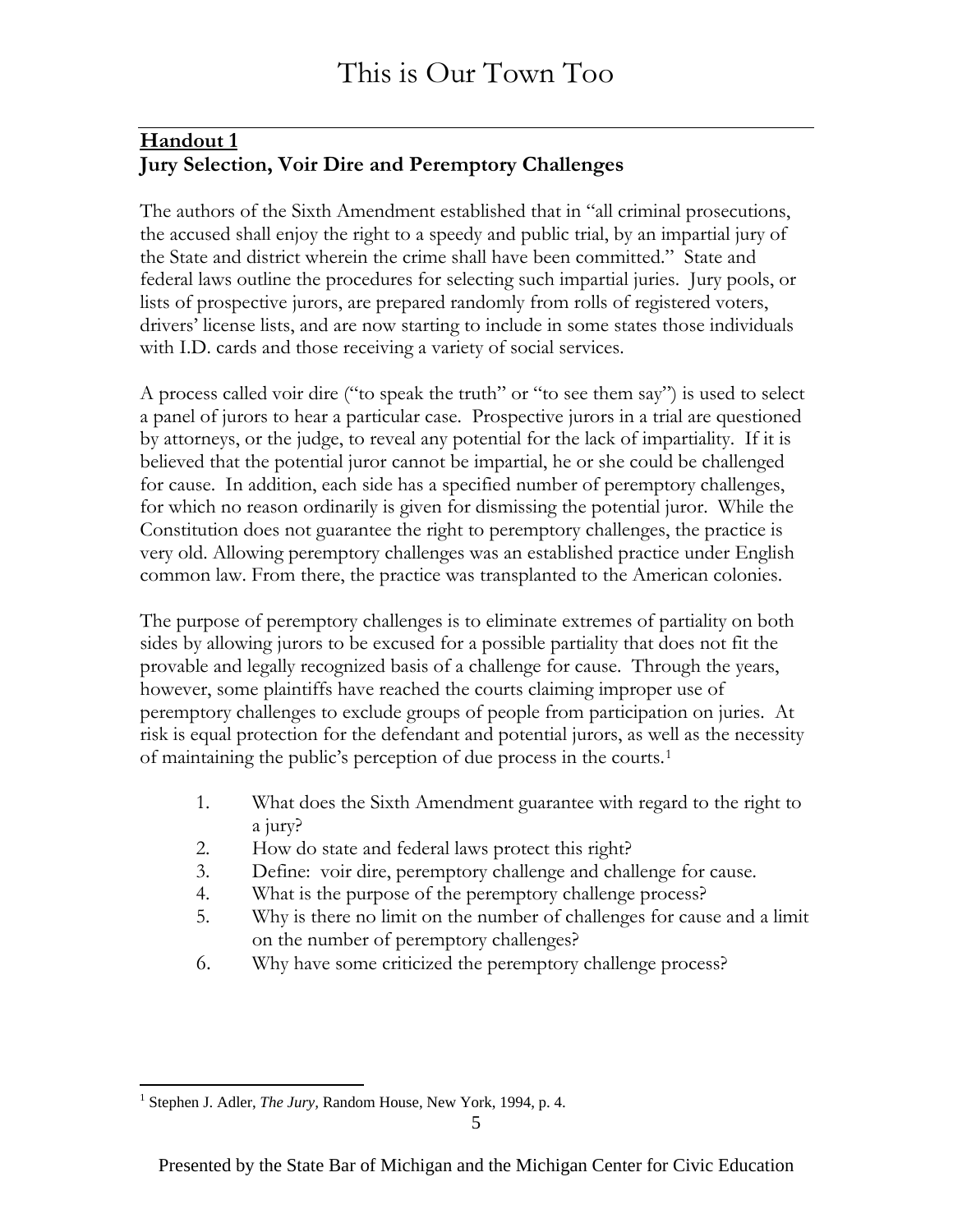#### **Handout 2 Reviewing Precedent**

Before turning to the story of "This is Our Town Too," it is necessary to review cases dealing with similar issues, much the way actual appeals courts do. The cases for review are *Swain v. Alabama*, 380 U.S. 202 (1965), *Batson v. Kentucky*, 476 U.S. 79 (1986) and *Hernandez v. New York*, 500 U.S. 352 (1991).

#### Instructions:

Read the summary of the case your group has been assigned. Working together, prepare answers to the questions below. Each member of the group should record his or her answers, and be prepared to explain them to others.

#### Questions for Case Analysis

- 1. What are the facts of the case?
- 2. What were the lower courts' decisions?
- 3. What is the constitutional issue the Supreme Court must decide in this case?
- 4. What was the Supreme Court's decision in the case (e.g., who won? What was the vote?)
- 5. What reasons did the majority use to support its decision in the case?
- 6. If there were important concurring or dissenting opinions, what reasons did the justice(s) use to support their views?
- 7. Do you think the Court made a wise decision in the case? Why or why not? (Your group does not have to agree on the answer to this question, but you must be able to explain the various positions of your group members to others.)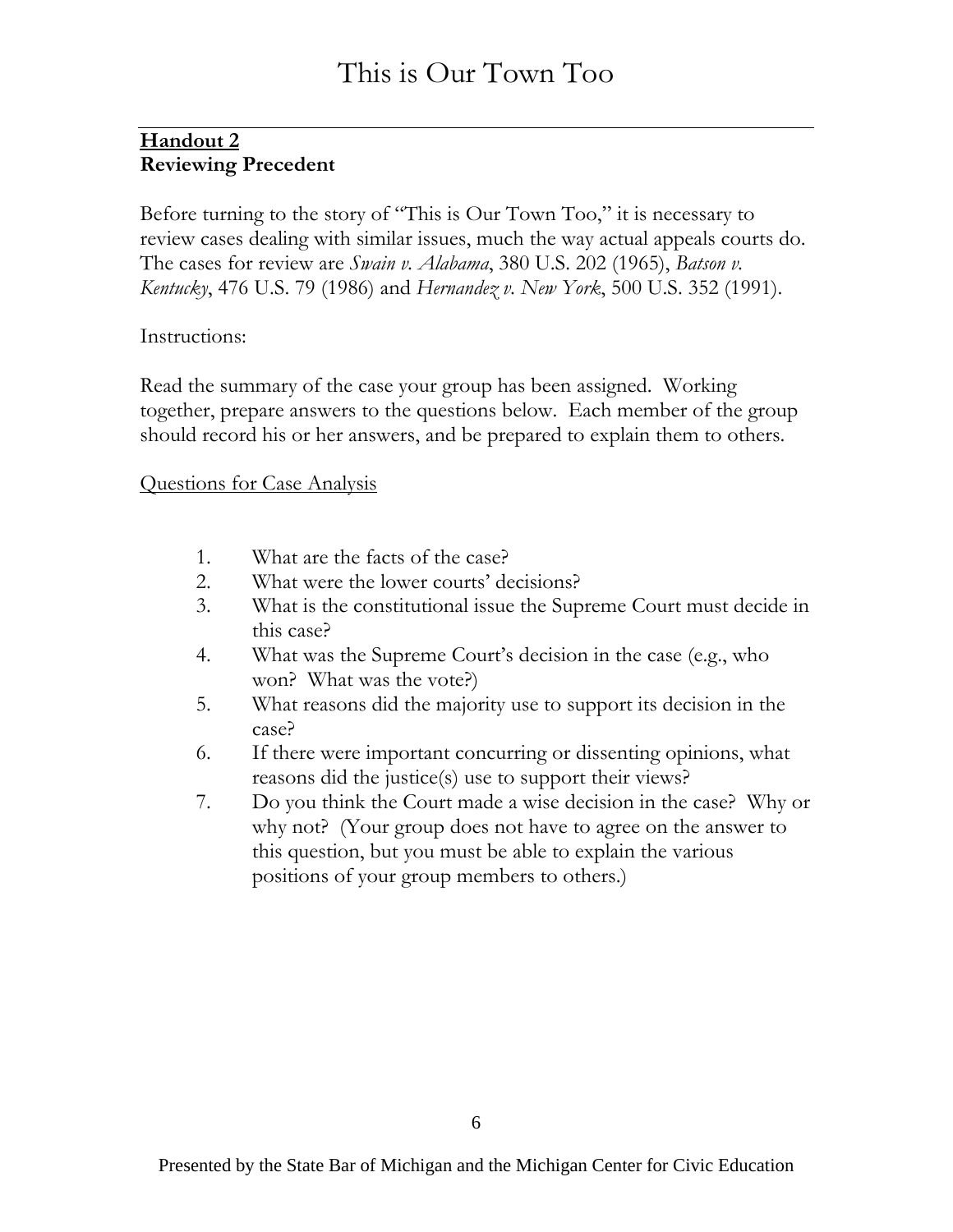# **Swain v. Alabama, 380 U.S. 202 (1965)**

The petitioner, Robert Swain, a 19 year-old black man, was indicted and convicted of the rape of a 17 year-old white girl in Talladega County, Alabama. An all-white Circuit Court jury convicted Swain and sentenced him to death. Swain appealed to the Alabama Supreme Court, claiming that Talladega County had a record of exclusion of black jurors from jury panels. His claim was based on statistics such as the following:

- While black males over 21 constituted 26% of all males in that age group in the country, only 10-15% of jury panels from 1953-1965 were black.
- Although there had been an average of 6 to 7 blacks in criminal petit jury pools, no black had ever actually served on a petit jury since 1950.
- In Swain's case, there were 8 blacks in the petit jury pool, but none actually served, 2 being exempt and 6 being struck by the prosecutor in the process of selecting the jury.

The Alabama Supreme Court heard Swain's case, but affirmed his conviction for the following reasons:

- The defendant in the case is not constitutionally entitled to a proportionate number of his race on the trial jury or in the jury panel.
- The defendant did not prove any evidence of discrimination by the county's jury commissioners or the prosecutors.

The U. S. Supreme Court heard arguments in the case to determine if exclusion of black jurors from jury panels, and specifically the petitioner's jury panel, was the result of racial discrimination. In the 6-3 decision for the respondent, the State of Alabama, Justice White upheld the time-honored common-law method of peremptory challenges that Alabama contended afforded "a suitable and necessary method of securing juries which in fact and in the opinion of the parties are fair and impartial."<sup>1</sup> The court went on to observe, however, that the prosecutor could not use these peremptory challenges to exclude blacks from the jury for reasons unrelated to the case, but that the burden of proof was on the petitioner to prove that the prosecutor had been purposefully discriminatory in eliminating blacks from the panel.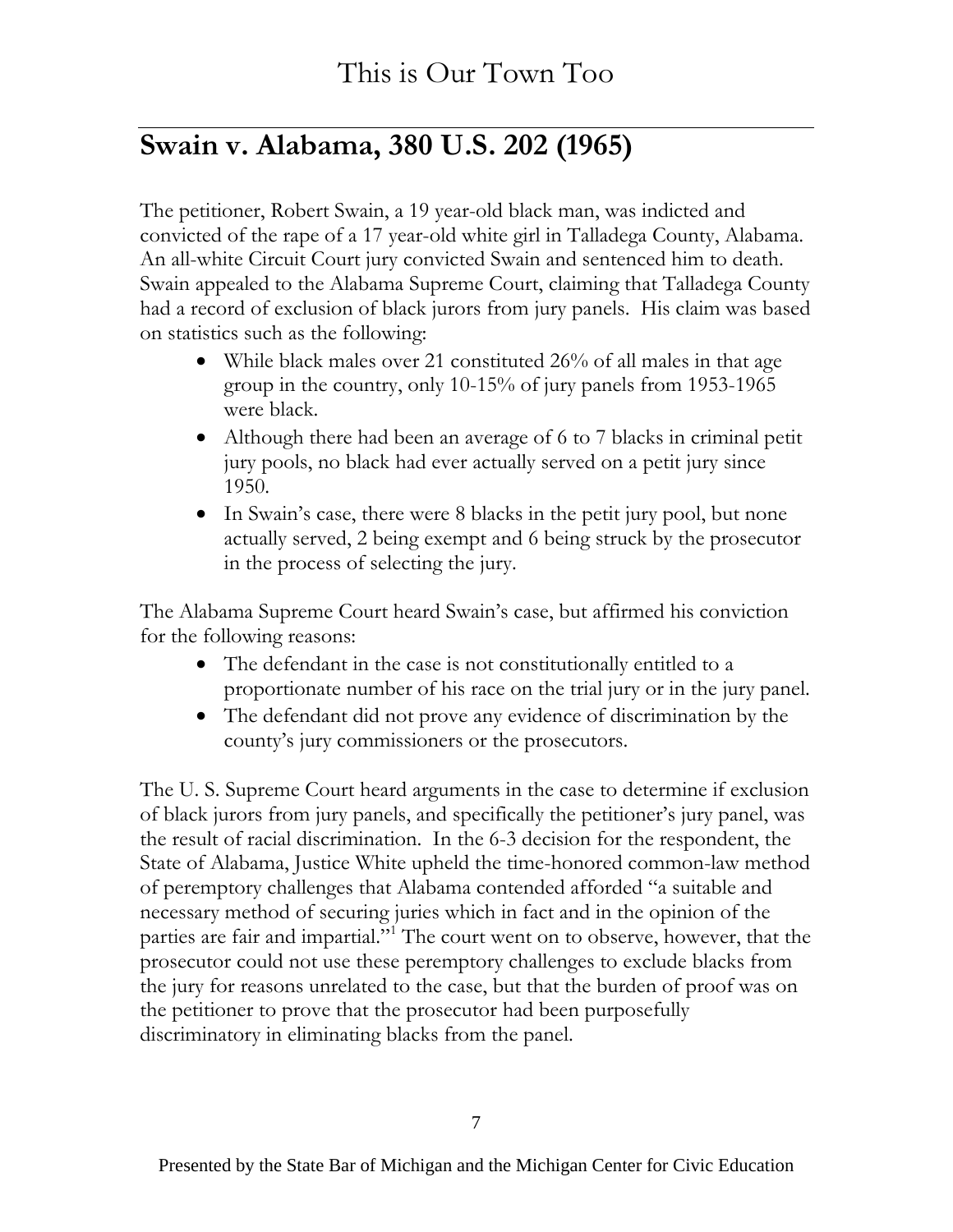In his dissent, Justice Goldberg wrote that while peremptory challenges are commonly used in this country, there is no constitutional guarantee to challenge peremptorily. In fact, the Court has permitted numerous limitations upon the use of the peremptory challenge, for instance, allowing Congress and state legislatures to limit the number of peremptory challenges on both sides. To conclude Justice Goldberg restated the importance of upholding the 14<sup>th</sup> Amendment due process rights, and quoted a previous U. S. Supreme Court decision from *Smith v. Texas*, 311 U.S. 128 (1940): "It is part of the established tradition … that the jury be a body truly representative of the community. For racial discrimination to result in the exclusion from jury service of otherwise qualified groups not only violates our Constitution … but is at war with our basic concepts of a democratic society … the Fourteenth Amendment requires that equal protection to all must be given – not merely promised."<sup>2</sup>

\_\_\_\_\_\_\_\_\_\_\_\_\_\_\_\_\_\_\_\_\_

<sup>1</sup>*Swain v. Alabama*, 380 U.S. 202, 212 (1965).

<sup>2</sup> *Id.* at 246-247.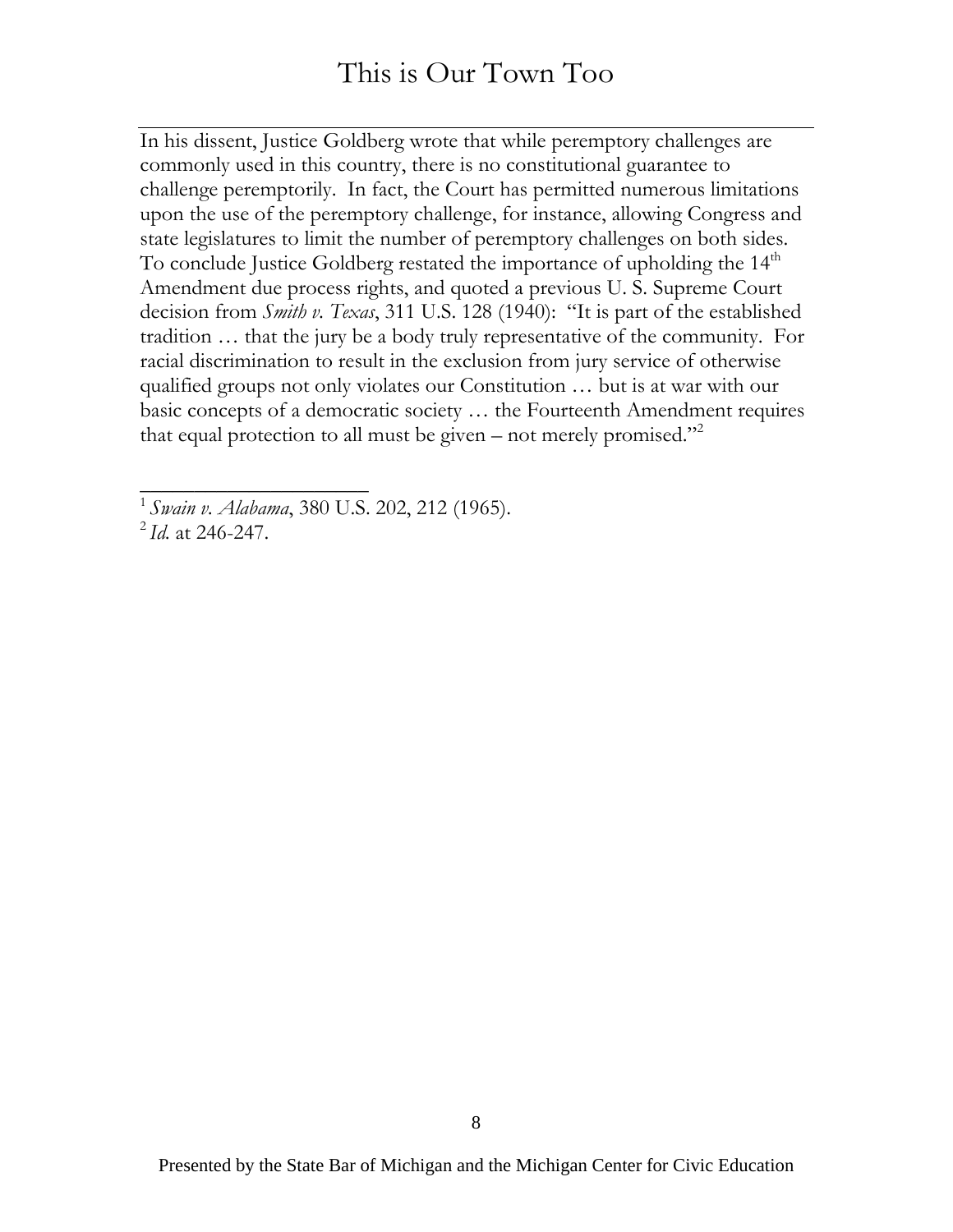# **Batson v. Kentucky, 476 U.S. 79 (1986)**

Batson, a black man, was tried for second-degree burglary and receiving stolen goods. During the voir dire, the prosecutor's peremptory challenges removed all four black jurors on the jury panel after hearing instructions from the judge that they were entitled to use their peremptory challenges "to strike anybody they want to."1 Batson moved for a discharge of the jury, asserting that that the removal of all black panelists violated his  $6<sup>th</sup>$  Amendment right to a jury drawn from a cross-section of the community as well as his 14<sup>th</sup> Amendment right to equal protection of the law. The trial judge denied the motion and Batson was convicted on both counts. The Supreme Court of Kentucky denied Batson's appeal and affirmed the lower court's verdict.

The U. S. Supreme Court agreed to hear the case to decide this issue: does the use of peremptory challenges to remove blacks from juries on the basis of their race violate the Equal Protection clause? The U. S. Supreme Court ruled 7-2 in favor of Batson. In his majority opinion, Justice Powell wrote, "the State's privilege to strike individual jurors through peremptory challenges is subject to the commands of the Equal Protection Clause."2 The prosecutor cannot "challenge potential jurors solely on account of their race or the assumption that black jurors as a group will be unable impartially to consider the State's case against a black defendant."3 Further responding to Kentucky's argument that "unfettered exercise of the peremptory challenge is of vital importance to the criminal jury system,"<sup>4</sup> Justice Powell stated that "the reality of practice ... shows that the challenge may be, and unfortunately at times has been, used to discriminate against black jurors. In view of the heterogeneous population of our nation, public respect for our criminal justice system and the rule of law will be strengthened if we ensure that no citizen is disqualified from jury service because of his race."5 The *Batson* decision was limited in three ways. It applied only to the prosecution, only to criminal trials and only to challenges in which the excluded juror was the same race as the defendant.<sup>6</sup>

In his concurring opinion, Justice Marshall went so far as to advocate banning all peremptory challenges, stating that it was easy for prosecutors to assert facially neutral reasons for striking a juror that would be very difficult to challenge.<sup>7</sup>

Chief Justice Burger dissented, stating that this new rule against challenges "on the basis of race" could be extended to exclusions on the basis of sex, age,

9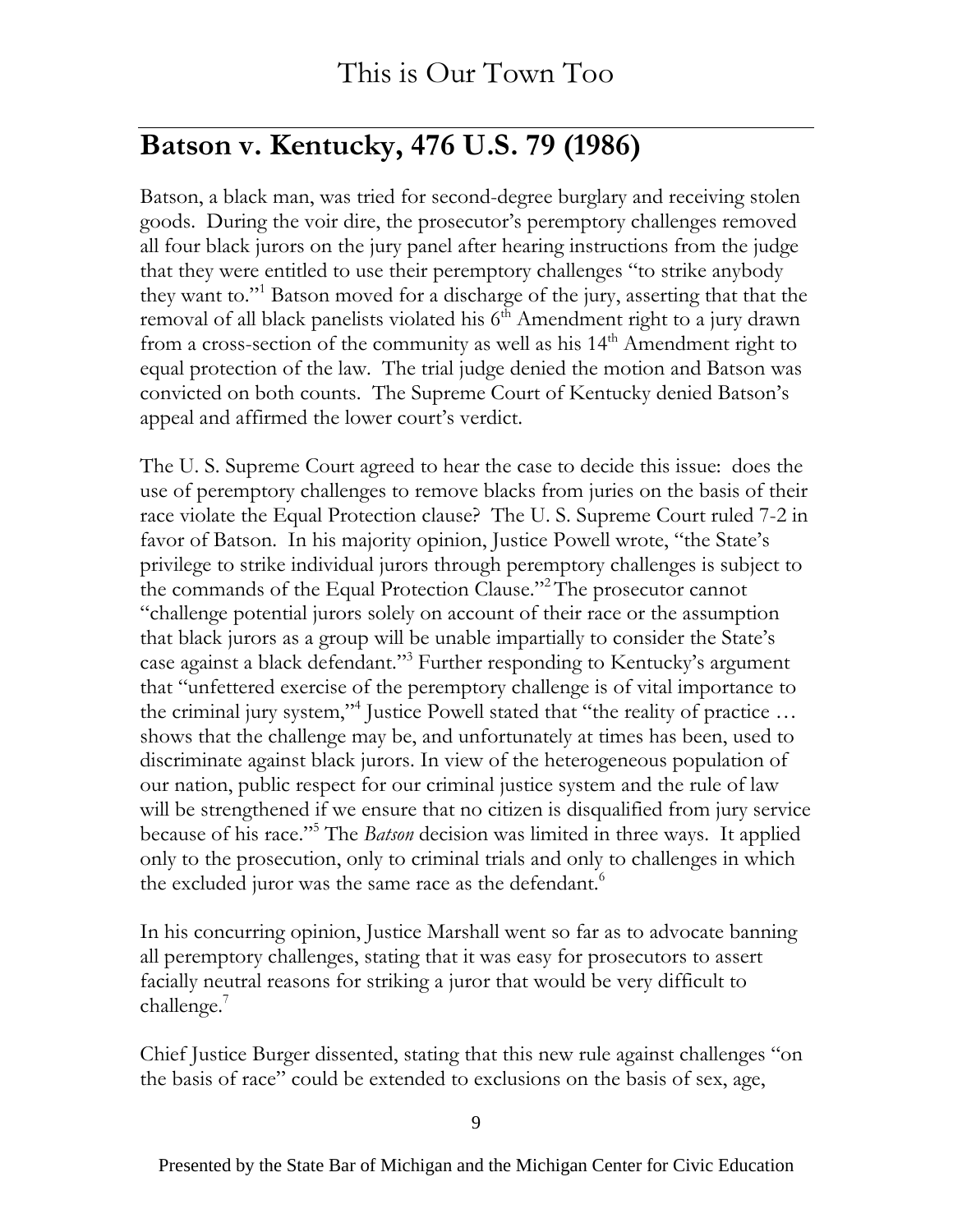religious or political affiliation, mental capacity, number of children, living arrangements and employment in a particular industry or profession.<sup>8</sup> Justice Rehnquist joined Justice Burger's dissent, writing that he did not see a threat to Equal Protection, as long as the State excluded potential jurors of any race, white, Hispanic, Asian and black equally in cases involving defendants of the same race.<sup>9</sup>

**\_\_\_\_\_\_\_\_\_\_\_\_\_\_\_\_\_\_\_\_\_** 

6 Kermit L. Hall, ed., *The Oxford Companion to the Supreme Court*, Oxford University Press, New York, 1992, p. 67. However, since *Batson*, "the Court has widened and deepened *Batson's* basic constitutional rule," applying its antidiscrimination test to peremptories used by criminal defendants, private litigants in civil cases, by prosecutors where defendants and excluded jurors are of different races, and prohibiting jurors excluded on account of gender. *Miller-El v. Dretke*, 545 U.S. 231, 269 (2005)(Breyer, J. concurring). Furthermore, *Snyder v. Louisiana*, 128 S. Ct. 1203 (2008) is the most recent United States Supreme Court case to rely on *Batson.* In this capital murder case, the Court decided the perspective juror's nervousness, and his student teaching obligation, were insufficient race-neutral reasons to

<sup>8</sup>*Id.* at 124.

<sup>1</sup>*Batson v. Kentucky*, 476 U.S. 79, 83 (1986).

<sup>2</sup>*Id.* at 89.

 $3$  *Id.* 

<sup>4</sup>*Id.* at 98.

<sup>5</sup>*Id.* at 99.

uphold a prosecutor's peremptory challenge.

<sup>7</sup>*Batson v. Kentucky*, 476 U.S. at 107.

<sup>9</sup> *Id.* at 137-138.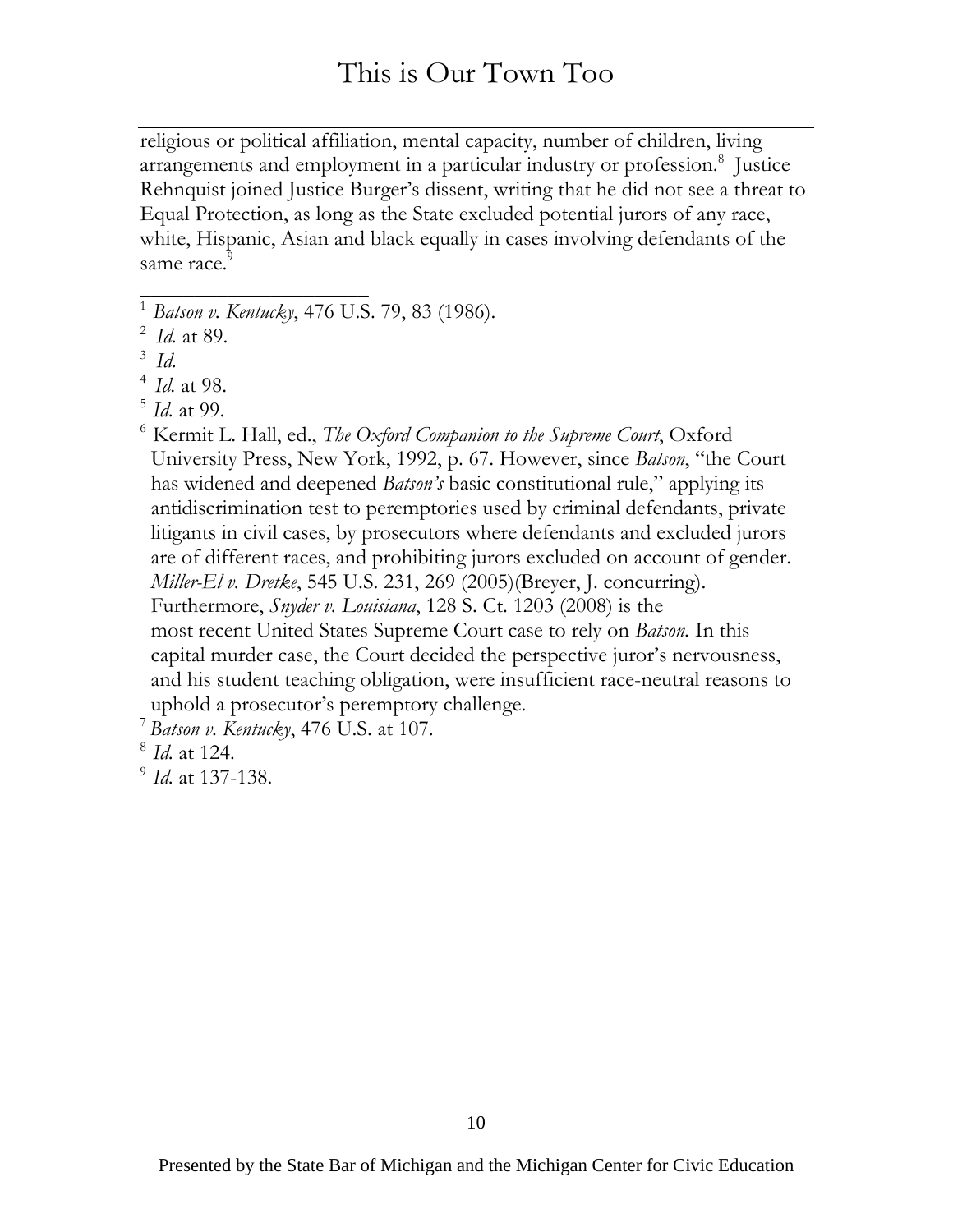# **Hernandez v. New York, 500 U.S. 352 (1991)**

The petitioner, Dionisio Hernandez, was convicted on two counts of attempted murder and two counts of criminal possession of a weapon. The defense counsel objected that the prosecutor used four peremptory challenges to exclude Latino potential jurors. Two of the Latino jurors who were challenged had brothers who had criminal convictions, one being prosecuted by the same District Attorney's office. The focus of the claim was on the other two Latino jurors. The prosecutor defended his challenges of these two jurors by maintaining that, as Spanish speakers, they would be unable to accept the interpreter's translation of what was said by each witness and that this would have an undue impact upon the jury. He also pointed out that because all complainants and witnesses in the trial were Hispanic, there would be "absolutely no reason for me to want to exclude Hispanics …." The trial court rejected the defense counsel's motion and the N.Y. Appellate courts affirmed the lower court's decision, holding that the prosecutor had offered a legitimate, race-neutral basis for challenging the jurors in question.

The U. S. Supreme Court took the case to decide if the test laid down in *Batson v. Kentucky* applied to this case. That test set forth these three rules:

- (1) The defendant had the burden of proof to show that the prosecutor exercised peremptory challenges on the basis of race;
- (2) If shown, the burden shifts to articulate a race-neutral explanation for striking jurors; and
- (3) The trial court must determine whether the defendant met his burden of proving purposeful discrimination.<sup>1</sup>

In a 6-3 decision for New York, Justice Kennedy wrote:

"The prosecutor here offered a race-neutral basis for these peremptory strikes …. The challenges rested neither on the intention to exclude Latino or bilingual jurors, nor on stereotypical assumptions about Latino. The prosecutor's articulated basis for these challenges divided potential jurors into two classes: those whose conduct during *voir dire*  would persuade him they might have difficulty in accepting the translator's rendition of Spanish-language testimony and those potential jurors who gave no such reason for doubt. Each category would include both Latinos and non-Latinos. While the prosecutor's criterion might well result in the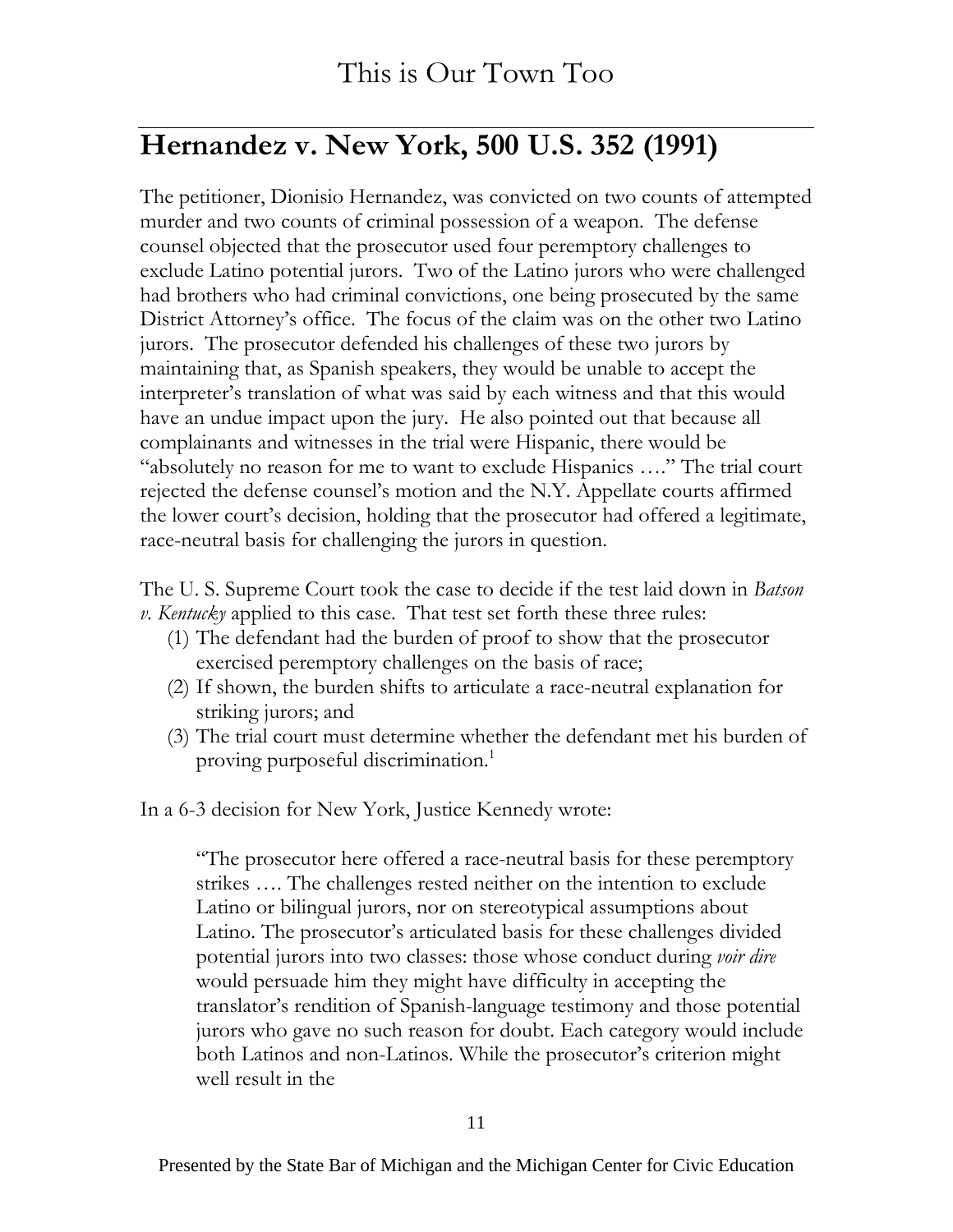disproportionate removal of prospective Latino jurors, that disproportionate impact does not turn the prosecutor's actions into a *per se* <sup>2</sup> violation of the Equal Protection Clause."3

Blackmun, Stevens and Marshall, dissenting, concluded that the prosecutor's explanation was insufficient for three reasons:

- "First, the justification would inevitably result in a disproportionate disqualification of Spanish-speaking venirepersons."4
- "Second, the prosecutor's concern could easily have been accommodated by less drastic means. The jury could have been instructed that the official translation alone is evidence."5
- "Third, if the prosecutor's concern was valid and substantiated by the record, it would have supported a challenge for cause."6

<sup>1</sup>*Herndandez v. New York*, 500 U.S. 352, 358-359 (1991).

<sup>2</sup> Per se is a Latin phrase that means "by itself."

<sup>4</sup>*Herndandez v. New York*, 500 U.S. at 379 (1991).

<sup>5</sup>*Id.* 

 $^6$  *Id.* 

<sup>3</sup>*Herndandez v. New York*, 500 U.S. at 361 (1991).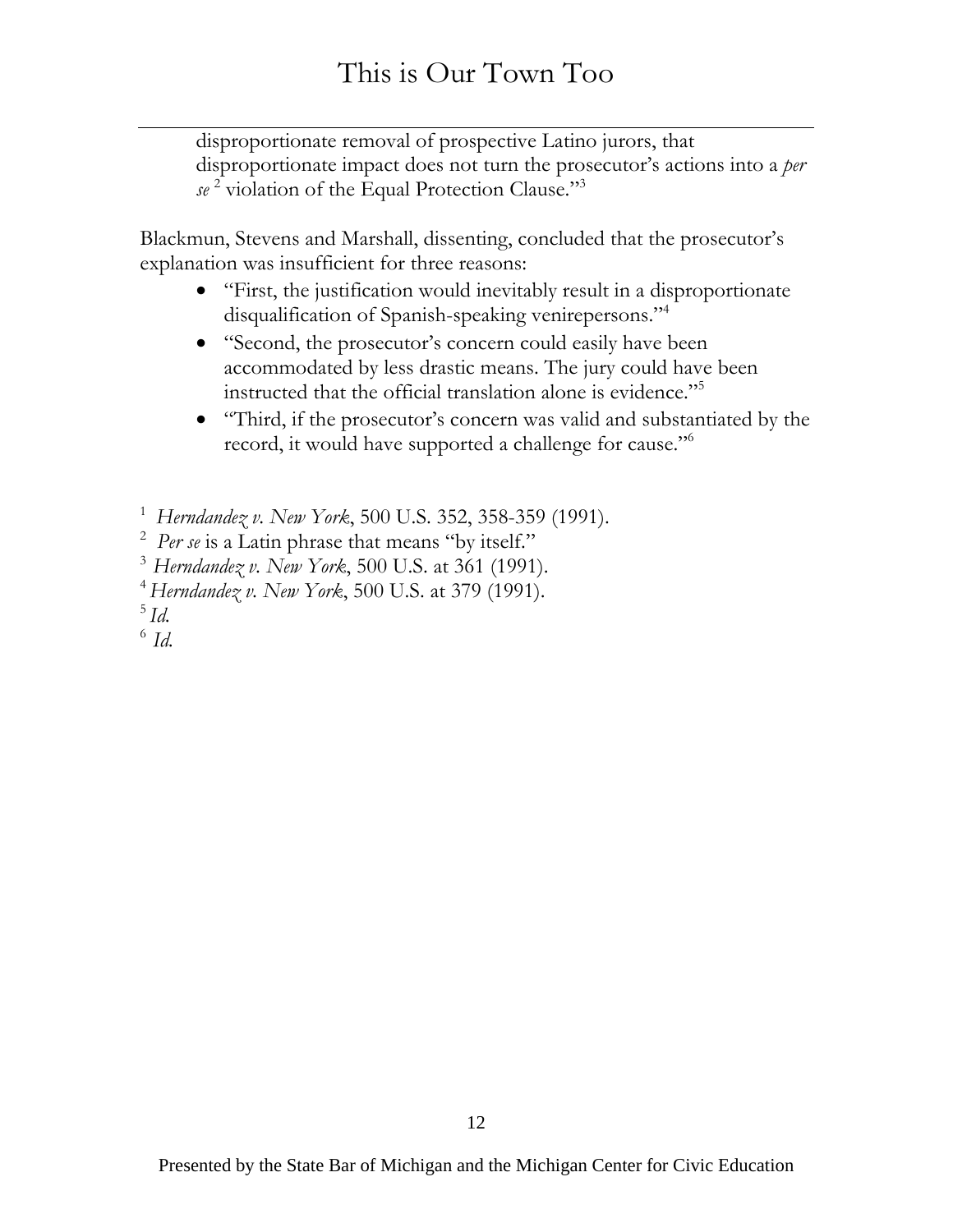**The following material was created and intended to be used with the story "This is Our Town Too." It can be used as discussion points or as a handout.**

#### **Vocabulary**

Felonious assault

Beyond a reasonable doubt

Burden of proof

Self-defense

Presumption of innocence

Voir Dire

Peremptory challenge

#### **Understanding the story**

While reading the story find the many opportunities that Earl Jenkins had to drop out of the jury selection process.

Explain the two adversaries in the courtroom.

#### **Discussion Questions**

Is the prosecutor required to play "fair"?

Did Earl Jenkins have unique knowledge that made a difference in the jury's deliberations? Explain.

After reading the story, is there something you feel the defense attorney could have done to better represent Jamal?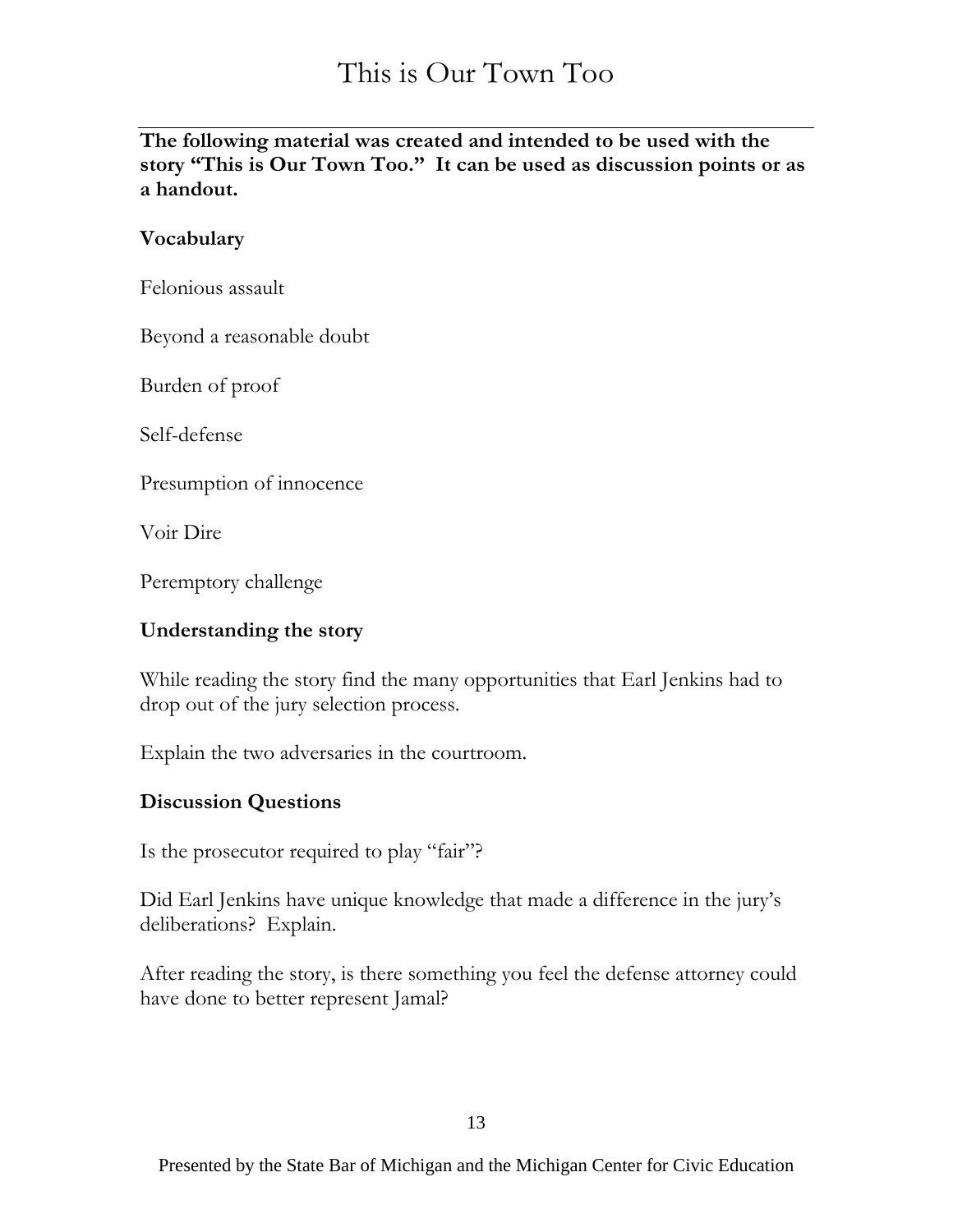#### **Handout 3: JURY REPRESENTATION**

Take a trip to the court and determine the representativeness of the juries.

Your responsibility is to get an accurate count on minority and majority jurors including African American, Hispanic, Native American, Asian American, and other minorities for each of three courtrooms you visit. Answer what type of case was being tried.

| Court room:                                  |  |
|----------------------------------------------|--|
| Total number of jurors:                      |  |
| African American:                            |  |
| Hispanic:                                    |  |
| Native American:                             |  |
| Asian American:                              |  |
| Other:                                       |  |
| Type of case:                                |  |
| Court room:                                  |  |
|                                              |  |
| Total number of jurors:<br>African American: |  |
|                                              |  |
| Hispanic:                                    |  |
| Native American:                             |  |
| Asian American:                              |  |
| Other:                                       |  |
| Type of case:                                |  |
| Court room:                                  |  |
| Total number of jurors:                      |  |
| African American:                            |  |
| Hispanic:                                    |  |
| Native American:                             |  |
| Asian American:                              |  |
| Other:                                       |  |
| Type of case:                                |  |
| Student name:                                |  |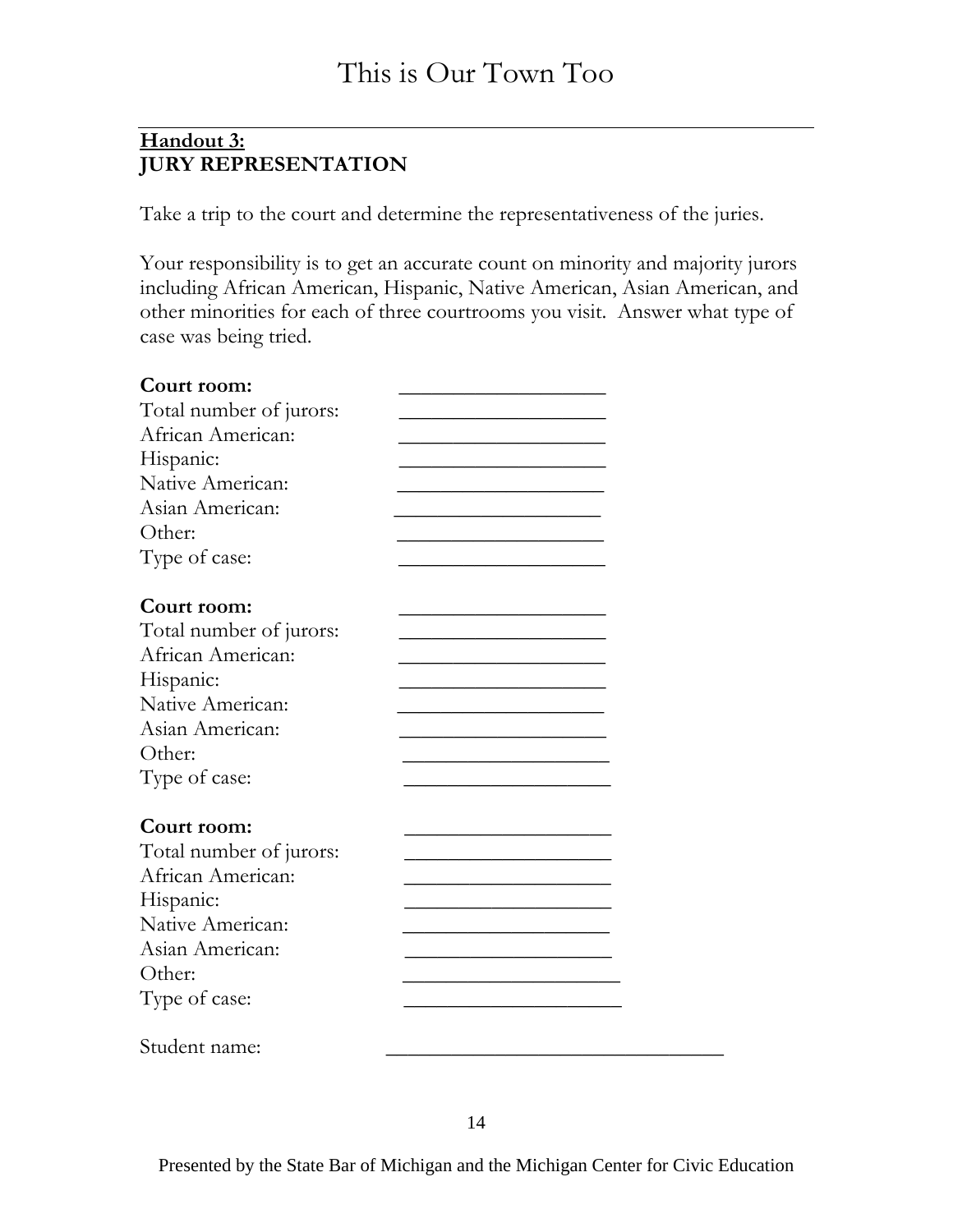by Wayne J. Bentley with Nylda Mark

#### WORK

Mr. Jenkins, the store manager, was closing the store early. There hadn't been any customers for the last fifteen minutes, so there was no need to stay open. As he walked home, his mind went to his daughter, as it always did.

Mr. Jenkins and his wife had moved near Eastown in order to be closer to the little convenience, liquor store he managed. The owner of the store was selling, and Mr. Jenkins was in the running to purchase the store. He had hopes. His daughter made it into the University of Michigan, and he needed a way to pay for her college so he sold the house and moved. It was better, he was closer to work and he and Mabel didn't need all that room. Mae was the first from their little family to make it into college. For that reason, Mr. Jenkins was all the more determined to see to it that he had enough money to see her through college. Selling the house and putting the money aside for Mae's college meant that he didn't have much to show for the many years that Mabel and he had run the store, but he had hopes. *We'll have to find a bank that will give an agin', half blind, black man a loan. Fat chance, Earl,* he thought to himself. Still, he had hopes.

#### **HOME**

It was a plain room, a living room that doubled as a TV room. There were knick-knacks everywhere, almost a lifetime of accumulation of things; figurines, shadow boxes, pewter, and glass. No particular rhyme or reason, just

<sup>15</sup>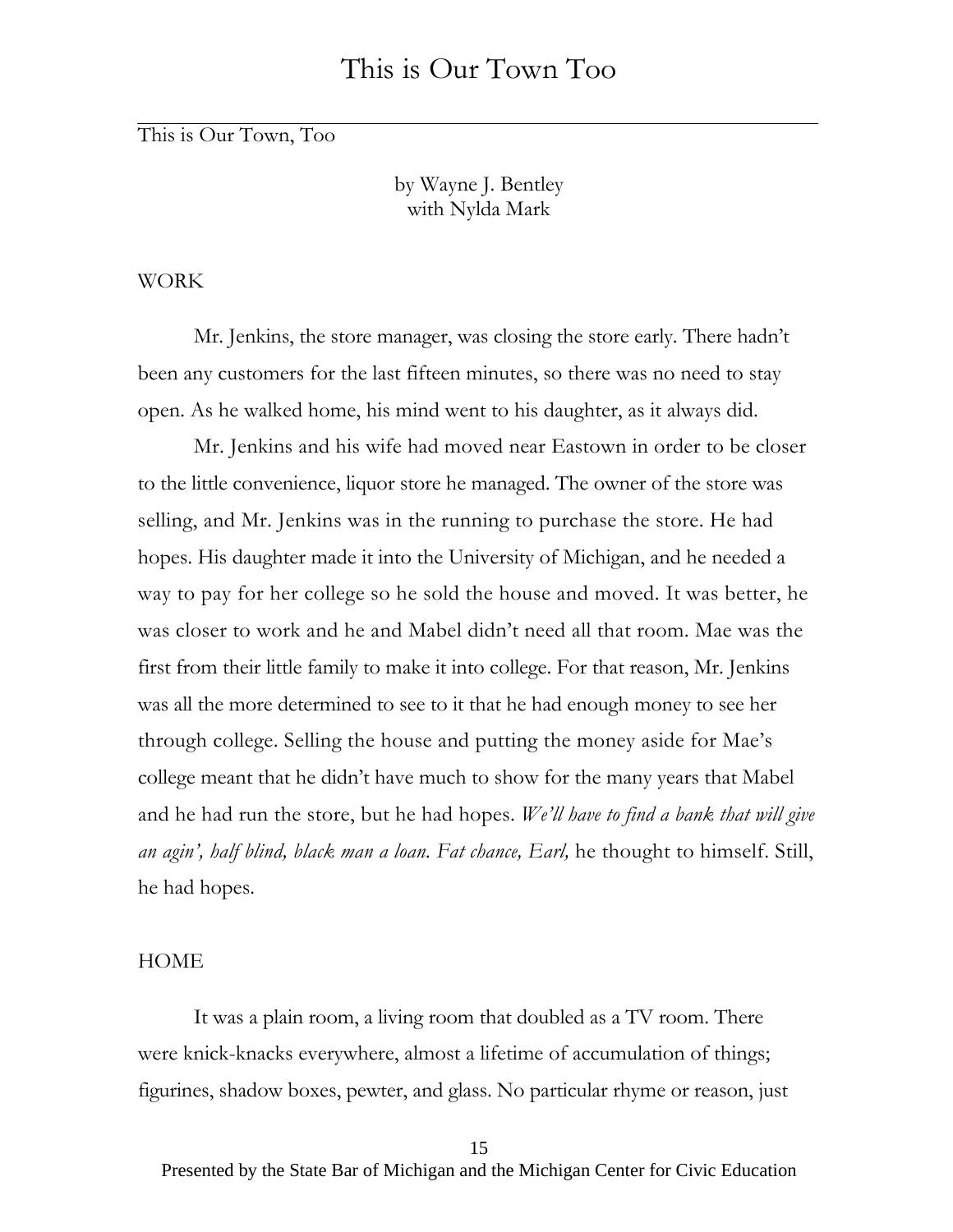things. The TV was on, the mail and last night's paper were on the table between the his and hers easy chairs. Noises, dishes being put away, faucet running, the refrigerator compressor was working and the television was loud. "Good Morning Mabel," Earl shouted over the blare of the TV.

Mabel came from the kitchen to the living room to turn down the TV.

"You look absolutely ravishingly beautiful." It was a ritual between Mabel and Earl that he called her beautiful in the morning. His sight was so bad he couldn't tell if she was wearing an evening gown or a bathrobe, but he liked to say it and she liked to hear it, so they kept up the ritual.

"You know what I don't like about these talk shows? There's not one person on stage or in the audience that has come to listen, not even the hostess."

"We've been through this before. I am going to listen to my shows," said Mabel as she dried her hands on her apron. "Mrs. DeYoung stopped by with some mail that was delivered to the old house; it's there with the paper." Earl searched for the mail as Mabel continued. "It's from Kent County Circuit Court, they want you to serve on a jury." She always opened and read all the mail so Earl wouldn't have to read it if he didn't want to. He held the envelope under his huge magnifying glass with a special light that enabled him to see the print. Earl had one of these at the store to allow him to make change.

"If you want you can just throw it away. You know them white folks are going to do what they want anyway."

Earl looked at the form. It was a questionnaire and a summons to appear, and he would have to fill it out. "You know if everybody felt like that, then them white folks would have it easy. Ever since Vietnam, I've voted. If it was my duty to fight, it is my duty to vote, and if I don't vote then I ain't got anybody to blame but me. I do my duty and this is 'jury duty.'"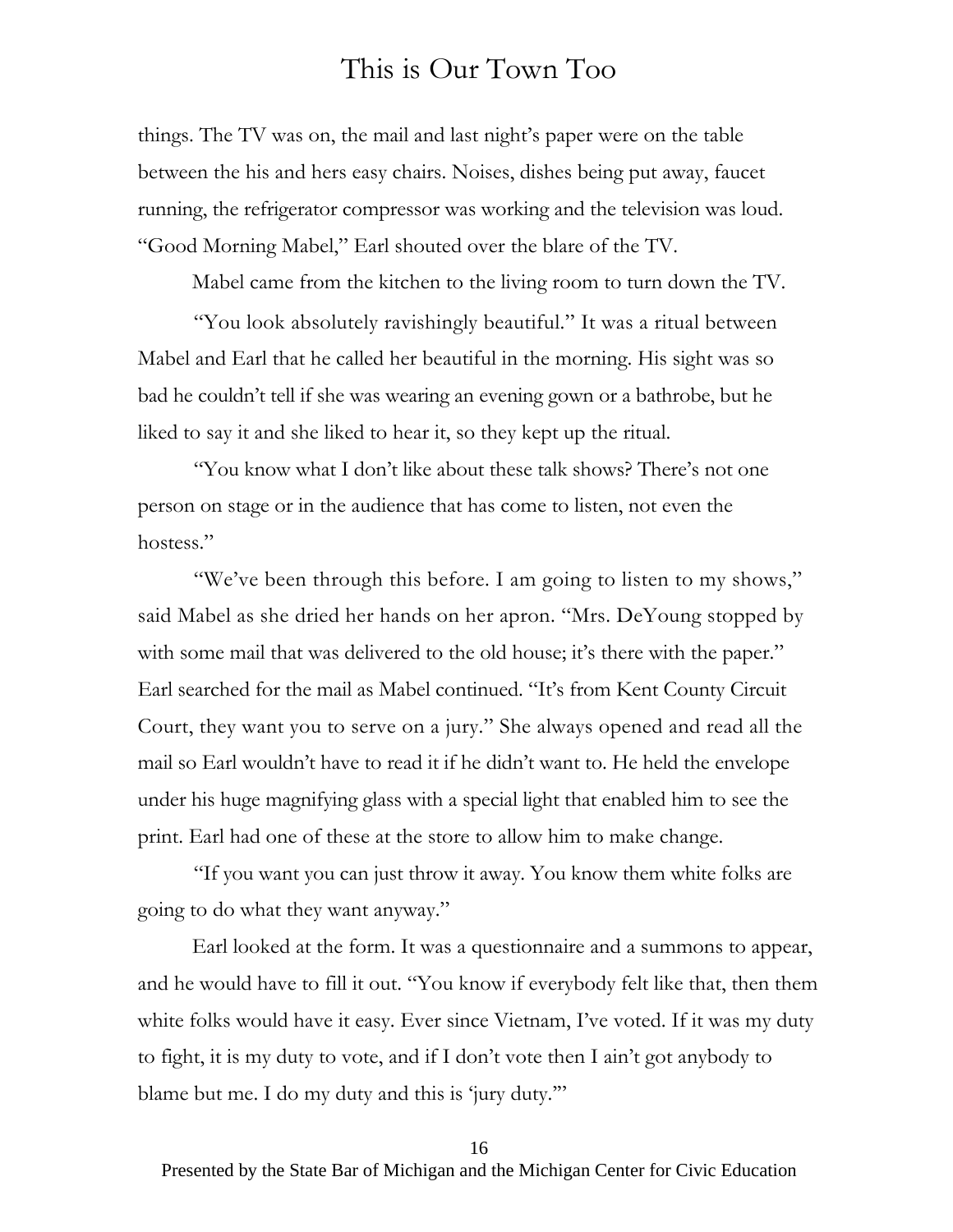"Yeah, well, what about the store? You can't afford to be away right now with us tryin' to buy it and all."

"It won't be easy, but it never is. We'll just have to work it out," said Earl with a note of finality.

Mabel knew what his answer would be when she first saw the summons. She was proud of his voting record and his efforts to keep it going. "I'll fill it out for you and send it in," she said in agreement.

#### LIVIN' IN THE HOOD

It was a crisp afternoon. There was a brisk wind that carried the smells of charcoal and car oil. As Jamal and his friend, Dennis, walked down the cracked sidewalk of Franklin Street, they talked about school, girls, and the nice cars that passed by and somehow, someday that maybe they'd be lucky enough to own one. Abandoned houses with cracked windows and cars in their lots that said "for sale" on their windshields decorated the streets. This was all too familiar to Jamal. He had lived here for seventeen years as of two weeks ago, and he was just beginning to try and spread his wings. He and his friend were headed down to the park to play some basketball, and Jamal had the round, red ball tucked safely underneath his arm, taking it out every once in a while to dribble and spin. As they approached the corner of Lafayette and Franklin they noticed a group of guys walking toward them that looked familiar. There was one small one, and the two bigger ones followed him. They made a small triangle, taking up the whole, eroded sidewalk. Everyone else moved off to the side to make way for the three teenagers. As soon as the group was close enough, Jamal recognized that the small one was Cameron, the leader of a neighborhood gang. He would go out of his way to start something bad. Everyone who lived in the neighborhood knew it. That, and the fact that they

17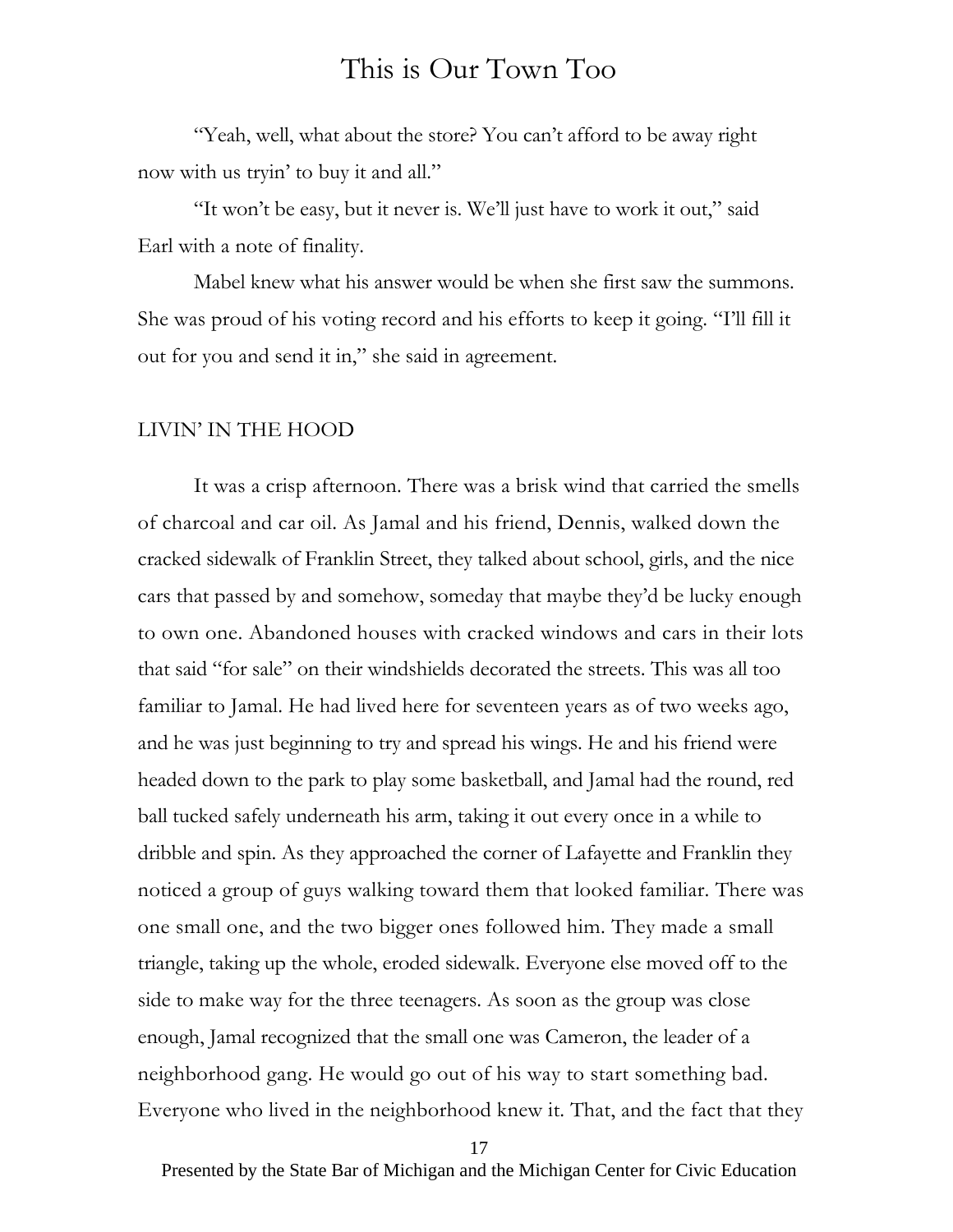sold drugs. But they were too good - they covered their tracks and the police were having a hard time picking them up. It was rumored that they were responsible for two murders. They called themselves the Franklin Street Boys. The two groups met in front of a small store called the Beer Store right on the corner of the two streets.

"So, what's up?" asked Cameron smugly as he prodded his childhood friend.

"Leave me alone man," Jamal said shrugging Cameron off. "Don't you have anyone else to terrorize?"

"Well, yeah, but since we were in the 'hood we decided to stop by and make a few sales, if you know what I mean." Cameron presented a small pouch filled with white rocks to Jamal.

"Man get that crap outta my face!" Jamal protested.

Just then, an older man with an arm full of groceries stepped out of the store. Both groups quickly moved their attention to him. The old man walked forward with a blank look on his face; Cameron moved toward the man.

"Watch this," he said defiantly to Jamal. "Hey old man," the words slithered out of his mouth like a snake's tongue. "I got a business proposition to make with you," he said, presenting once again the small pouch.

"Leave me alone. The last thing we need in this neighborhood is any of 'your type'."

"My type? My type!?" Cameron joked sarcastically, as smiles bounced back and forth between him and his two gang members as they all laughed out loud. "And exactly what type would that be?" Cameron asked with a tone of voice that pleaded with the man to test him so that Cameron would have an excuse to make his next move more intimidating.

"A druggie, an ugly, filthy, nasty druggie!" replied the old man.

#### 18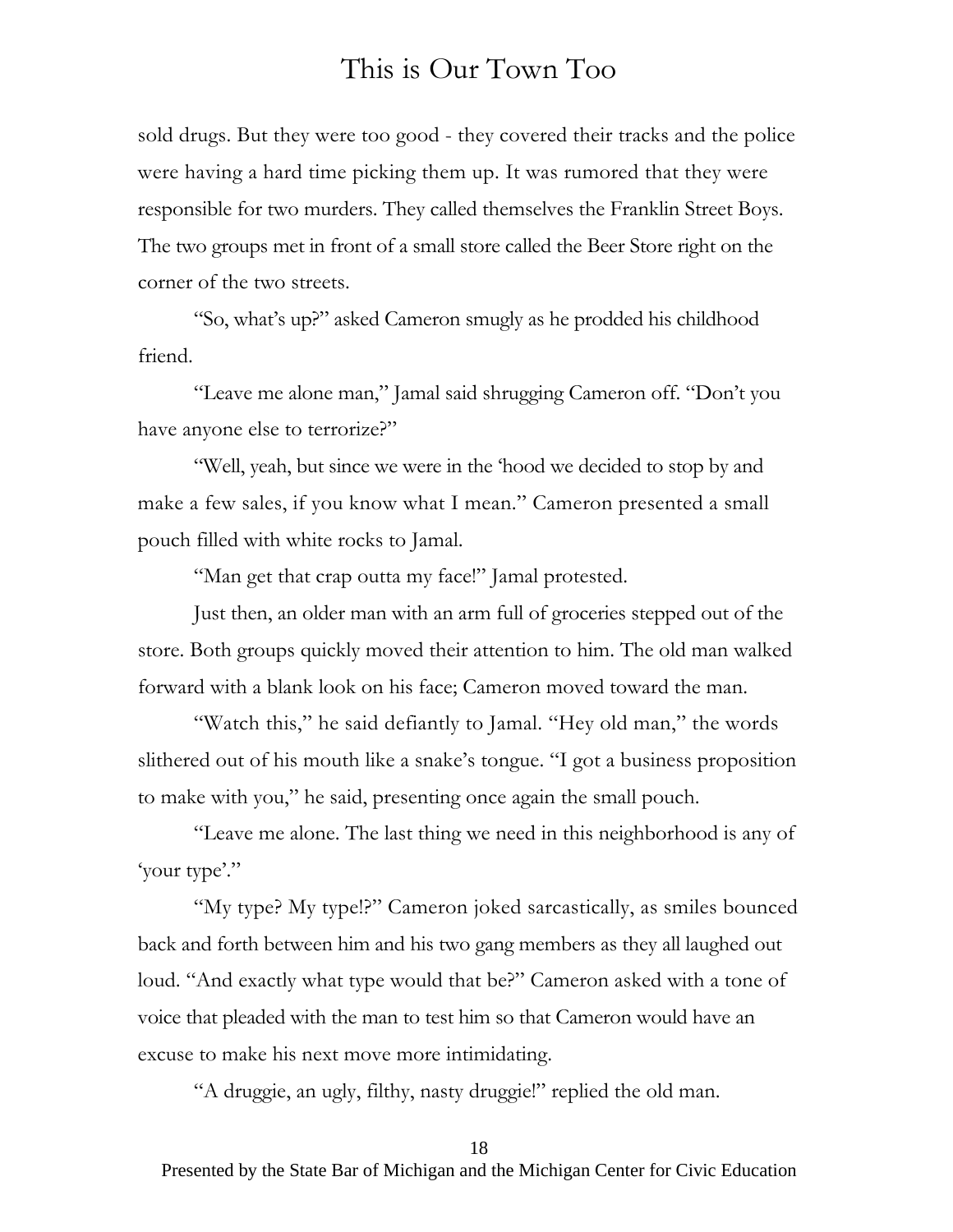"How about the man that don't take no trash from nobody?" countered Cameron. "Or how about the man with the gun?" Cameron opened his shirt just enough to reveal the handle of a gun. Cameron made his move; he grabbed the ball from Jamal's hands and bounced it off the old man. The groceries flew out of his arms making everything cascade to the parking lot pavement, breaking a fifth of Jack Daniels.

Jamal chased the ball but one of Cameron's cronies reached it first. Now, all three gang members surrounded the man. The crony bounced the ball off the man once again and caught it and said, "Man you need some of the stuff we sell, not that booze. Maybe it'll wisen you up a bit, teach you not to give us lip!"

"I'm not afraid of you!" yelled the old man who was hovering over the ground trying to salvage the rest of his groceries.

The other gang member bounced the ball off the man, this time aiming for his head. "Nice shot!" laughed Cameron. None of them paid any attention to the ball as it rolled into the street, but Jamal did, as he nudged Dennis, who followed as Jamal quickly took off after the ball, picked it up, and headed toward the park at a trot without looking back.

"Look!" the second gang member said.

"We'll take care of that boy and his little friend later. We should get going -- we've got better things to do," Cameron said as he started to lose interest in the old man who was now trying his best to get away. "And as for you old man, just hope we never cross paths again." Cameron mockingly straightened the man's shirt and brushed off the collar and started walking smoothly, slickly as though nothing had happened. His two comrades followed like two clowns finishing up an act, leaving the old man standing there in the middle of the grass-patched sidewalk looking alone and helpless.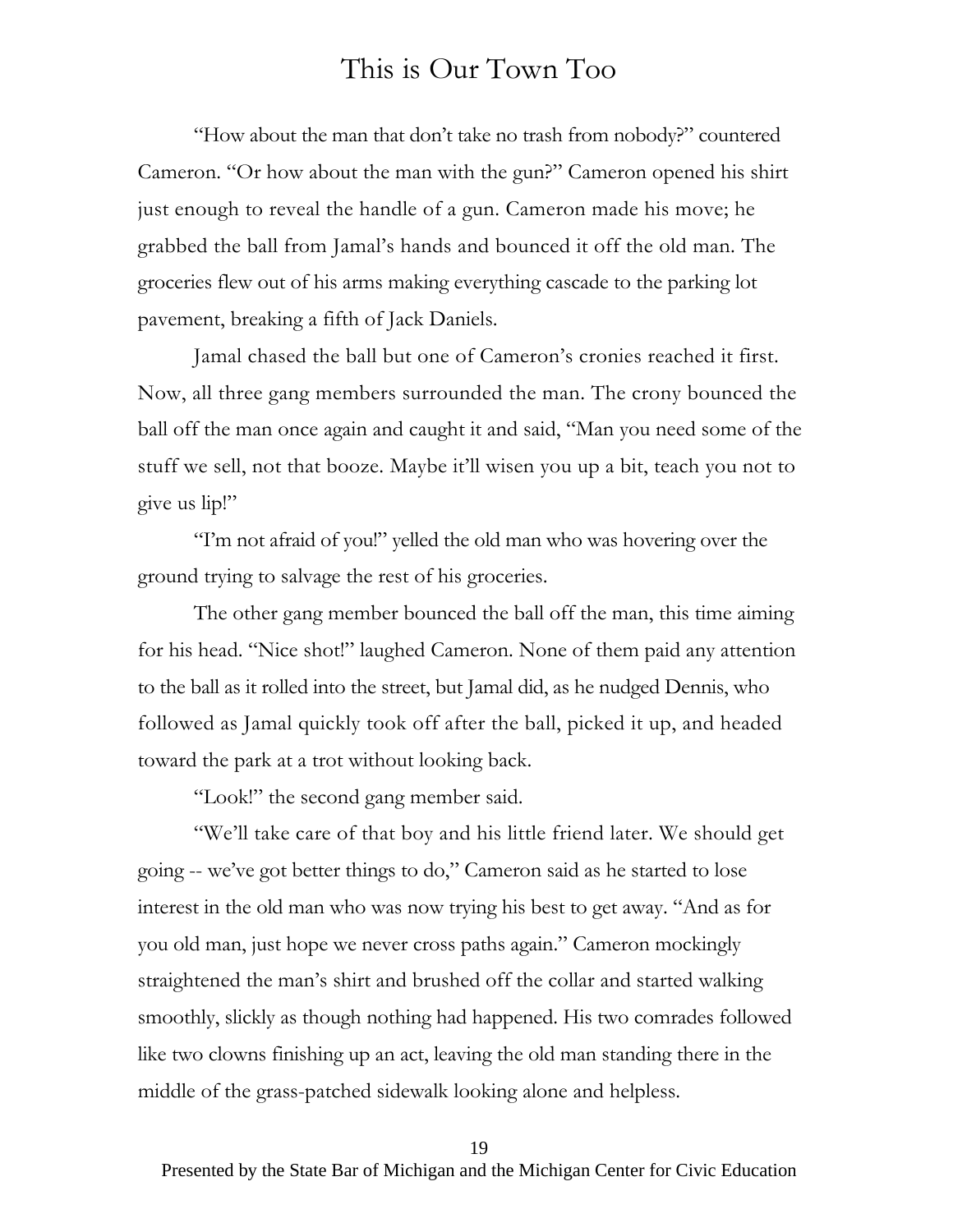#### A MOTHER'S WORRY

"Hey Ma, I'm going out," yelled Jamal as he trampled down the stairs in pursuit of the front door.

"Wait a minute," called out his mother from the kitchen, as she stepped out and her conversation with her sister ceased. "Where do you think you're going?" she inquired, wiping her hands on a dishtowel and throwing it over her shoulder. After which, she placed her fists on her hips as if the whole scene had been choreographed.

"I am going out with some friends to see the fireworks," he said, anxiously reaching for the doorknob.

"Friends? Friends like who?" she insisted.

"You know, Ma. Dennis and some other people," he said with an air of annoyance that proved he had said it many times before.

"That had better be it," she continued. "I don't wanna see you with any drug dealers . . . ."

"Ma," he cut in. "We go through this every time I go out."

"Yes, because I want you to know that there is danger out there. That you can't just hang out with anybody."

"Mmm-hmm," his aunt said in the background. "Nowadays, if they catch you with someone else who has stuff on them, you get in trouble. Even if it ain't yours." "Yeah, I know. My friends don't deal the stuff, and I know who does," Jamal interjected.

"Yeah, but you can't always tell," said his mother, "By the way, did you clean your room?"

"Yes."

"Did you . . ."

20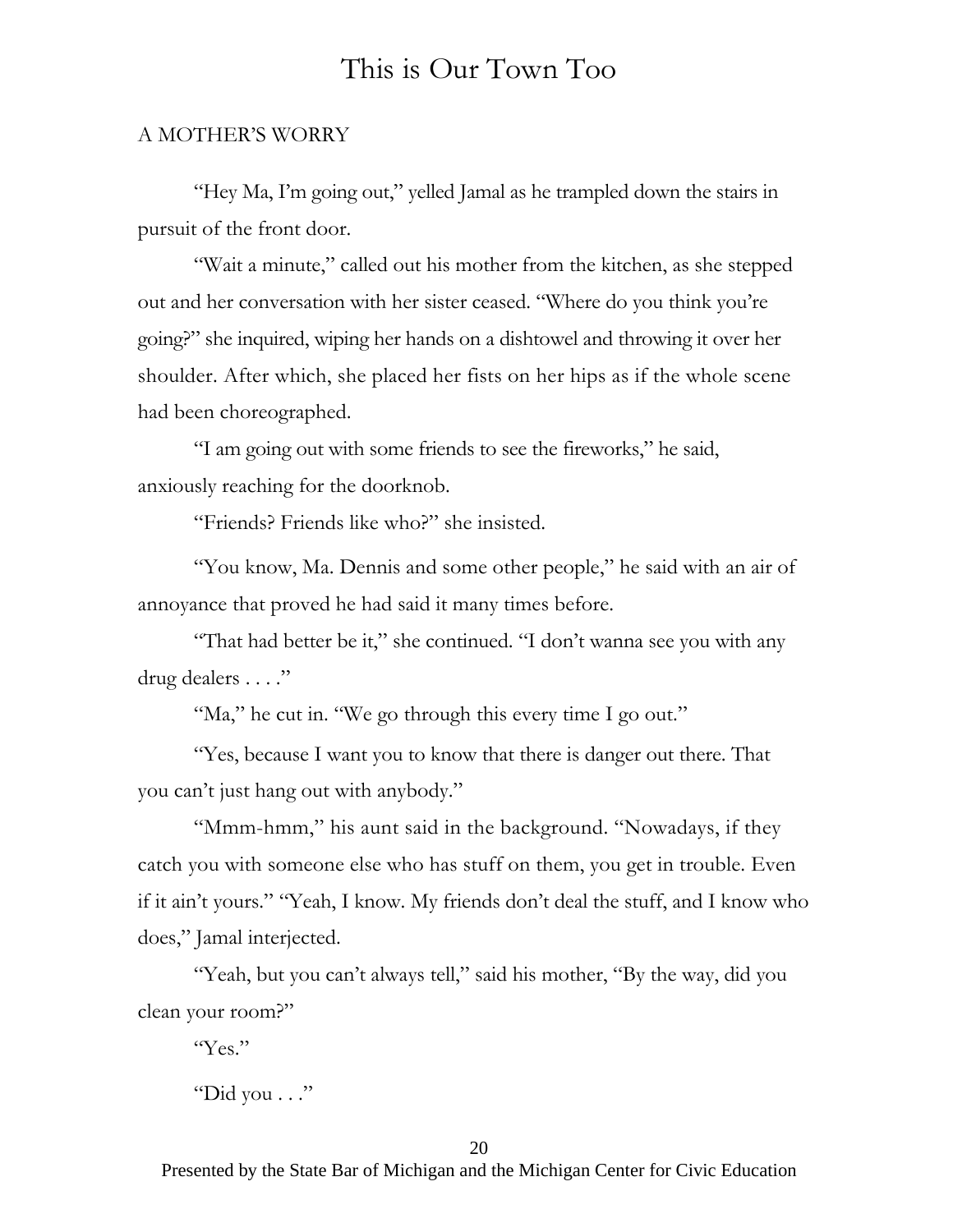"Ma, it's the Fourth of July, can I please go out with my friends?"

"I guess, but be back here by eleven, no exceptions. If anything happens, you find 35 cents and you call me," she yelled after him.

"All right, Mom. C-ya."

Jamal's mother stood in the doorway as her sister came up behind her, "You know, he is a good boy."

"I know, you just have to worry sometimes," she said stepping back inside and closing the door to her house.

#### THE 4TH OF JULY

Christopher sat on his porch sharing a 40-ounce bottle of beer. He was still mad about losing his bottle of Jack Daniels the day before. "These young kids with their drugs and guns are no good. It ain't just some of them, it's all of them."

The street was busy for 11:30 at night. The Fourth of July fireworks kept a lot of people milling around. There was the sound of police sirens in the distance. A group of people, with a dog, were standing in the middle of the street at one corner while there seemed to be some activity at the other corner of the street. Jamal, Dennis and their girlfriends were returning home from the fireworks. They had stopped at the Beer Store and bought some juice to drink. Jamal turned to Dennis as they crossed Franklin Street. "They're set up on both corners. You think we should go around?"

"No, they seen us already, just keep walkin' and nothin' will happen," replied Dennis. They walked down the street keeping as far away as possible, trying not to draw attention to themselves, when someone hollered at them.

"Hey you. Yeah you. I want to talk to you!" yelled Christopher from his

#### 21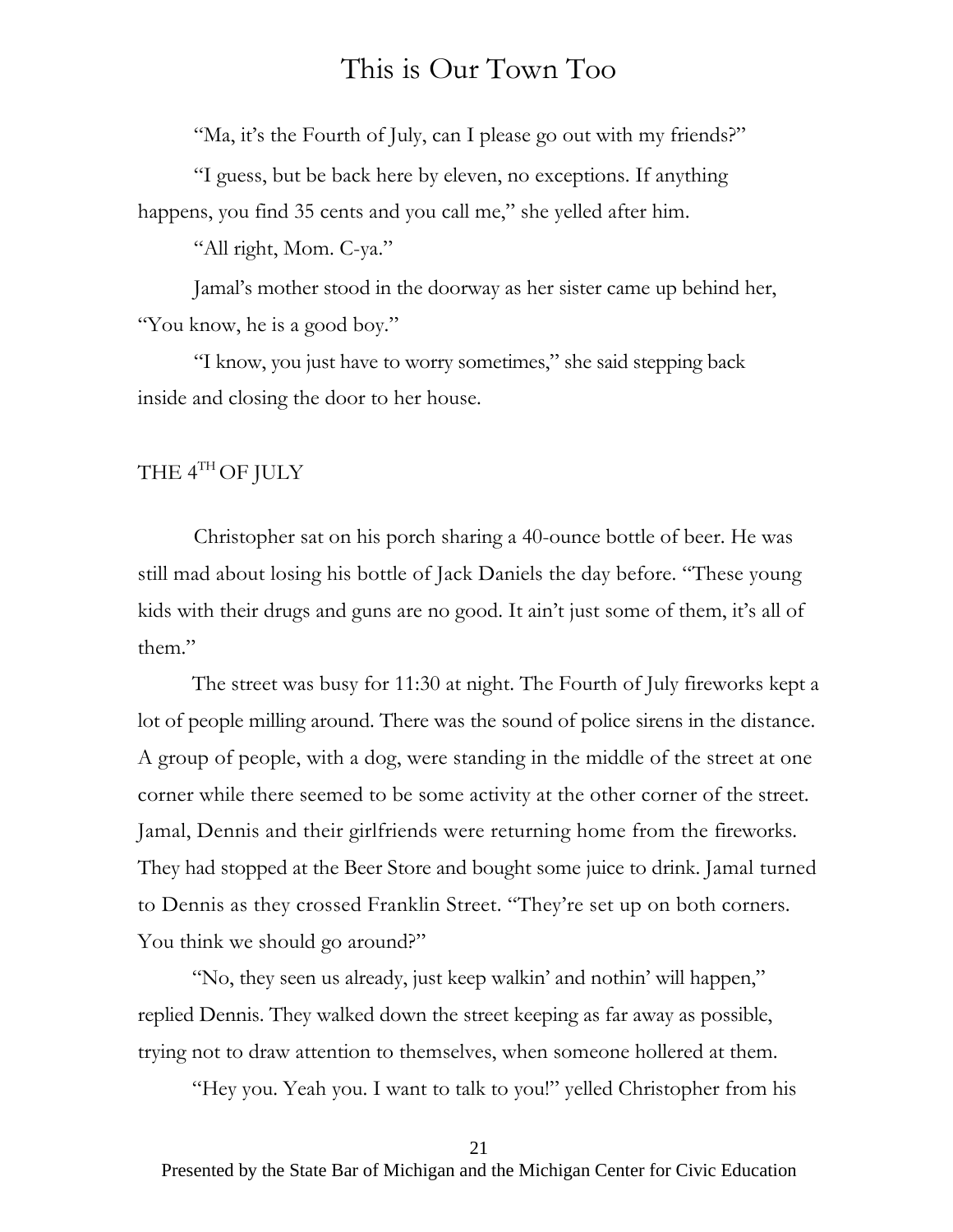porch as he recognized Jamal from the basketball confrontation of the day before.

"Ignore him, he's drunk," warned Dennis.

"Hey, I want to talk to you. Don't think you can get away from me," said the old man as he came down the steps.

"Go away old man, you're drunk," said Jamal.

"No, I'm not drunk and you shouldn't talk that way to me."

Just then the people at the corner took an interest in what was going on and said "Sic 'em" to the dog. The dog didn't respond, but the old man picked up a stick. It was actually an old slim board from a picket fence that had fallen apart. The wood was blistered and sharp.

As the drunken man swung his arm back and forth with the stick, Jamal broke his juice bottle and said, "Go back, old man, you don't want to fight." Jamal didn't want to show fear with the gang members watching. But the old man kept coming, swinging his stick.

Jamal, taken aback at the old man's sudden change from docile to violent, put forth his broken bottle in defense -- more to scare the old man than anything else. As the juice dripped off the crystal sharp edges of the broken bottle, it glimmered in the iridescence of the streetlights. The old man stumbled forward, and the one jab managed to cut the old man's chin. The man dropped the stick, grabbed his chin, and then pulled his hand away to find it filled with blood. He looked at the kid, then his hand, as though for a second he did not know where he was, who he was or how he had gotten there. "You'll pay kid, I know who you are, you and your gang friends won't just get away with attacking me."

*Gang friends?* Jamal thought to himself. "Whatever," he said as he tried to brush off the ordeal.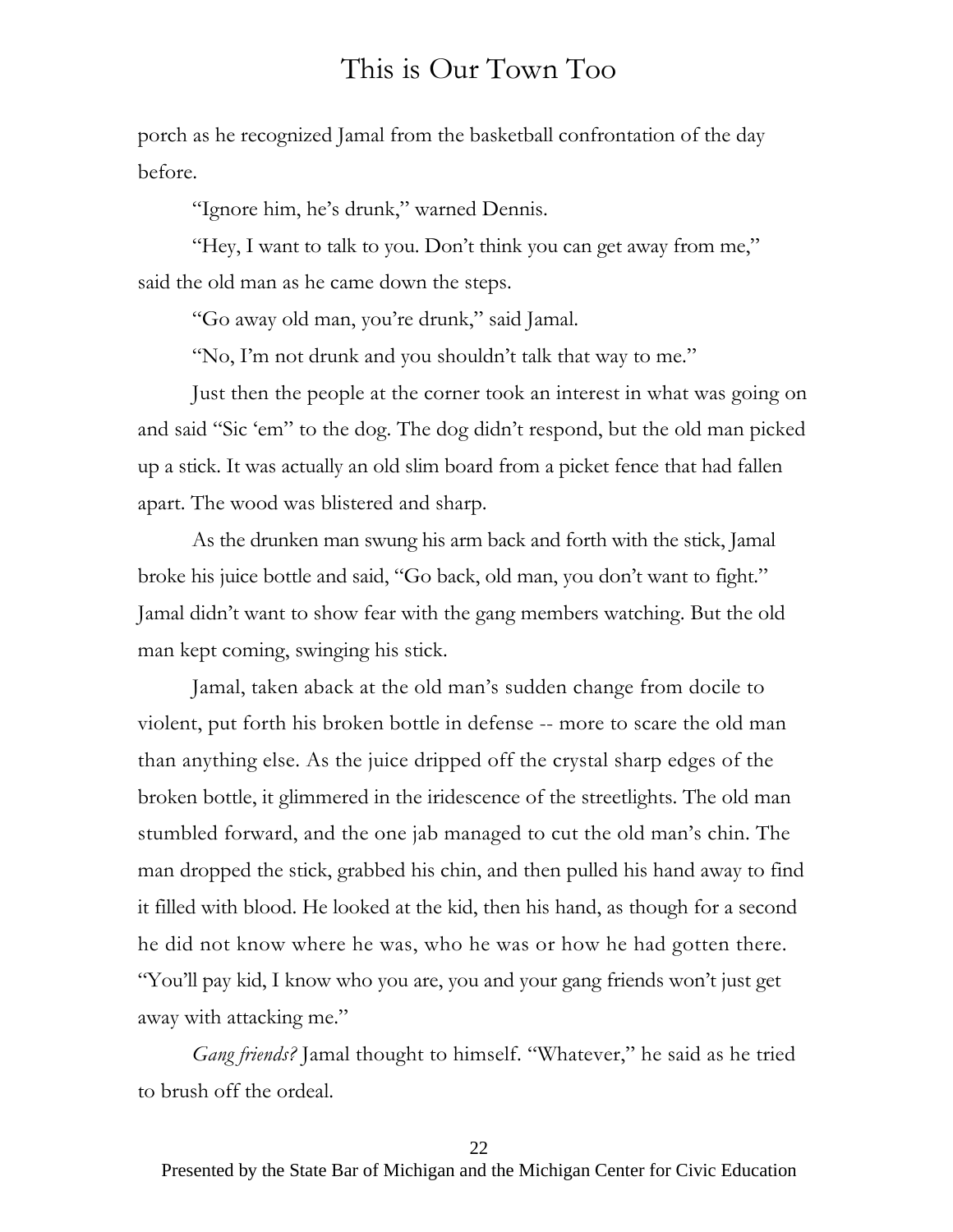"You all right?" Dennis called out to him.

"Yeah, I'm cool. But that man wasn't all right, he's a fool carryin' on like that."

As they headed up Lafayette, Cameron, having seen the whole thing, stepped out from between two houses and knowingly said, "You're playing our game now."

"Get lost," sneered Jamal, as he looked at the blood on the bottle in disgust and disbelief.

"Yeah whatever, you're in for it now," Cameron jeered back.

"What are you talking about?" Jamal asked.

"I saw the whole thing. Either way, just wanna let you know you shouldn't bite the hand that's gonna feed you. You gonna turn out just like me, you might as well accept it and get started while deals are hot," said Cameron, bobbing his head to an unheard rhythm.

Jamal didn't say anything out of confusion and fear. He and his friends kept walking.

#### ER

The man, Christopher Hendricks, was a 54-year-old who had lived with his wife of 21 years. He had a tendency to get drunk, but you couldn't tell him that without his getting angry. So, not many people did, including his wife. After getting his chin cut, he stumbled to Saint Mary's Hospital ER, which was a good five blocks away. As he walked up to the desk the receptionist gave him some clean gauze and asked him to fill out some papers and told him they would be right with him.

"Nurse... nurse," he said slurring his words, "I need a little help."

23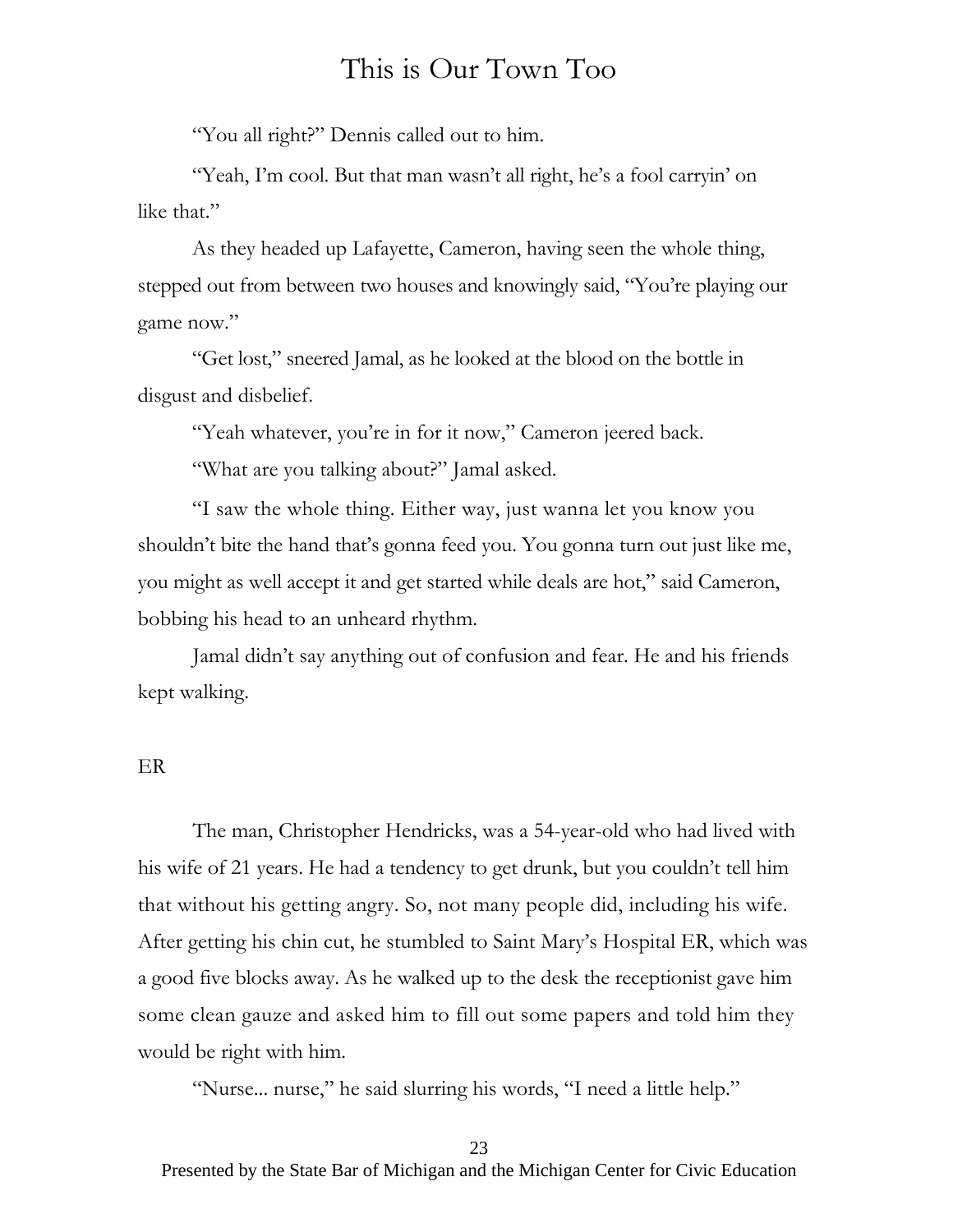"I'm sorry, you'll have to take these forms here, fill them out and sit in line."

"No, I need some help," said Christopher, unaware of the more severe cases that needed help, already in the ER.

"I'm sorry, you'll have to wait your turn."

With great force Christopher slammed the clipboard that had just been handed to him down on the desk. Security came to the receptionist's aid. "Yes sir, you need help?"

"Yeah, my chin is busted."

"Who did this to you?" Security asked.

"Some punk off the street."

"Do you know who he is?"

"Yeah I know his mother and some of the kids he hangs out with, too." "Well let's take care of your chin," he said, surveying it. "It'll need stitches. I'll call the police so we can find the kid, all right?"

"Yeah, whatever, I just wanna get the punk."

#### JAMAL'S HOUSE

The next morning the phone rang at Jamal's house.

"Good morning, is this the Webster residence?" asked a voice off the receiver. Jamal couldn't tell whether it was a man's voice or a woman's voice but whoever it was they sounded very official.

"Yes it is, may I ask who is calling?"

"This is the Grand Rapids Police Department, is Jamal Webster there?" "Yes I am. What can I do for you?"

"We are asking that you report here by noon for some questioning. Will

24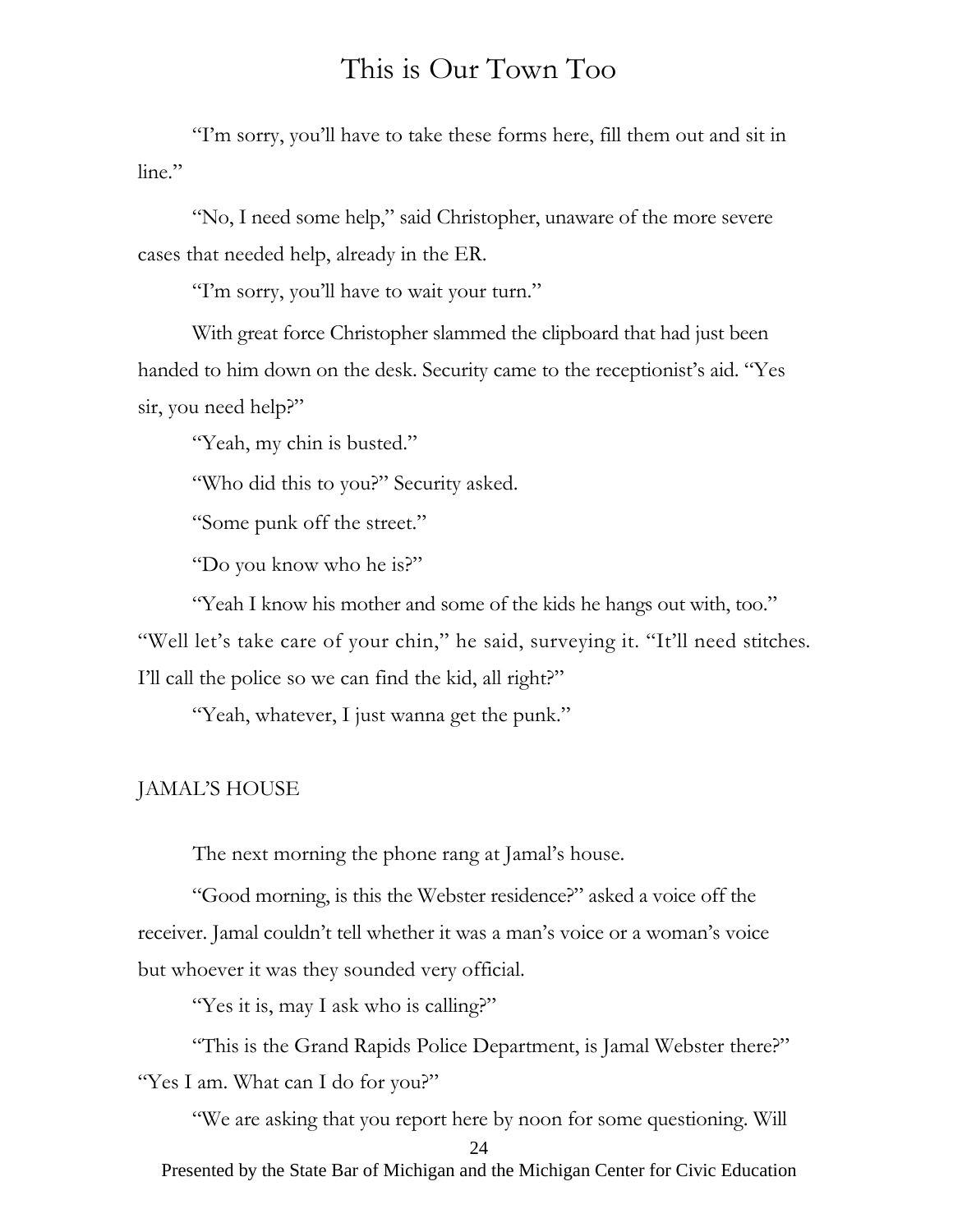you make it?"

Jamal was silent at first and then said, "May I ask what this is all about?"

"It seems that there was an assault last night, the night of July  $4<sup>th</sup>$ , that you were allegedly involved in. We would like to hear what you have to say."

"I'll come down," Jamal responded as thoughts of his mother's warnings ran across his memory. *I'm not going to worry her, it can't be a big deal, and he came at me with a stick. He started it. They have only heard his side. Everything will work out,* he thought to himself.

"Ask for Officer Harris." The phone went dead.

#### THE GRAND RAPIDS POLICE DEPARTMENT

The Grand Rapids Police Department, the 61<sup>st</sup> District Court and the 17<sup>th</sup> Circuit Court shared the same lobby. There were people lined up at a window and there were a lot of people milling around. There seemed to be almost no business at the long police counter at the north end of the lobby. Jamal walked up to the counter.

"I was told to ask for an Officer Harris."

"What is your name?" inquired the officer.

"Jamal Webster."

"Have a seat and I'll see if she is available," was the impersonal reply from the officer behind the counter. He looked like a trainee.

Jamal sat at one of the three-seat couches and wondered if he was doing the right thing, coming down here without his mother knowing what was going on.

"Jamal Webster?" a voice announced.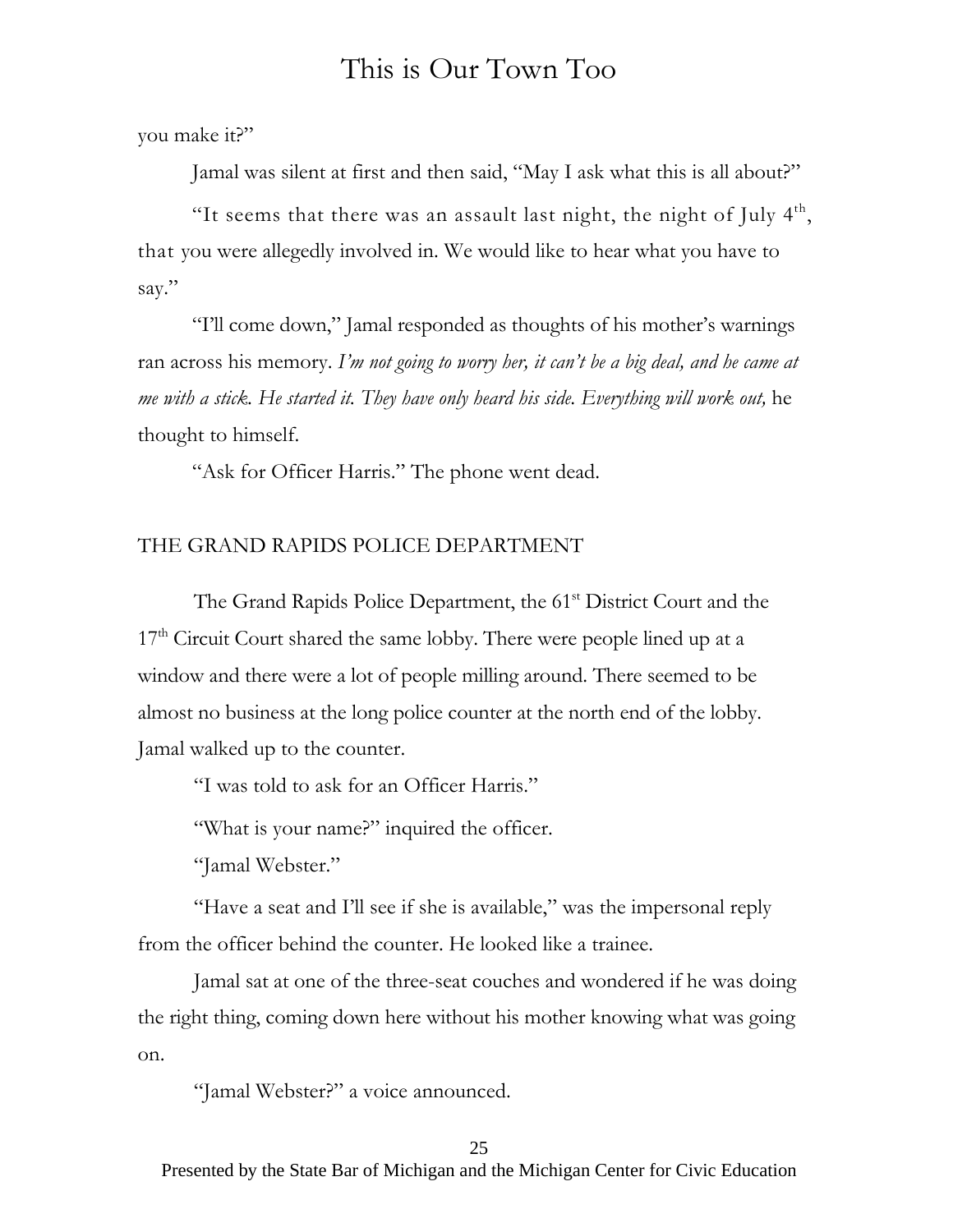#### "Yes."

"Please come with me."

Officer Harris was a 5-year veteran of the GRPD.

"Our Department took a report of an assault that took place the night of July 4<sup>th</sup>, in the vicinity of Franklin and Lafayette. The report states there was an altercation between you and a Mr. Christopher Hendricks. Are you aware of this incident?"

"Yes," replied Jamal cautiously.

"The incident report states that you hit him with a broken bottle," Officer Harris continued. "Did you hit him?"

"Yeah I hit him, but he came at me with a stick," Jamal rushed to add.

"I see," said Officer Harris. "I am going to inform you of your rights. You have a right to remain silent. Anything you say can and will be held against you in a court of law. You have a right to an attorney. If you cannot afford one the court will appoint you one. Do you understand your right?"

"Yeah."

"Now, so that there is no misunderstanding, I am going to record our conversation. OK?"

"OK," responded Jamal feeling trapped.

"This is Officer Harris of the GRPD, and I am recording this conversation with Jamal Webster. Please state and spell your name for the record."

"Jamal Webster. J-a-m-a-l W-e-b-s-t-e-r." he answered, nervously.

"We are discussing the incident that took place on the  $4<sup>th</sup>$  of July in the vicinity of Franklin and Lafayette between a Mr. Christopher Hendricks and Jamal Webster. Mr. Webster have you been read your rights and do you understand them?"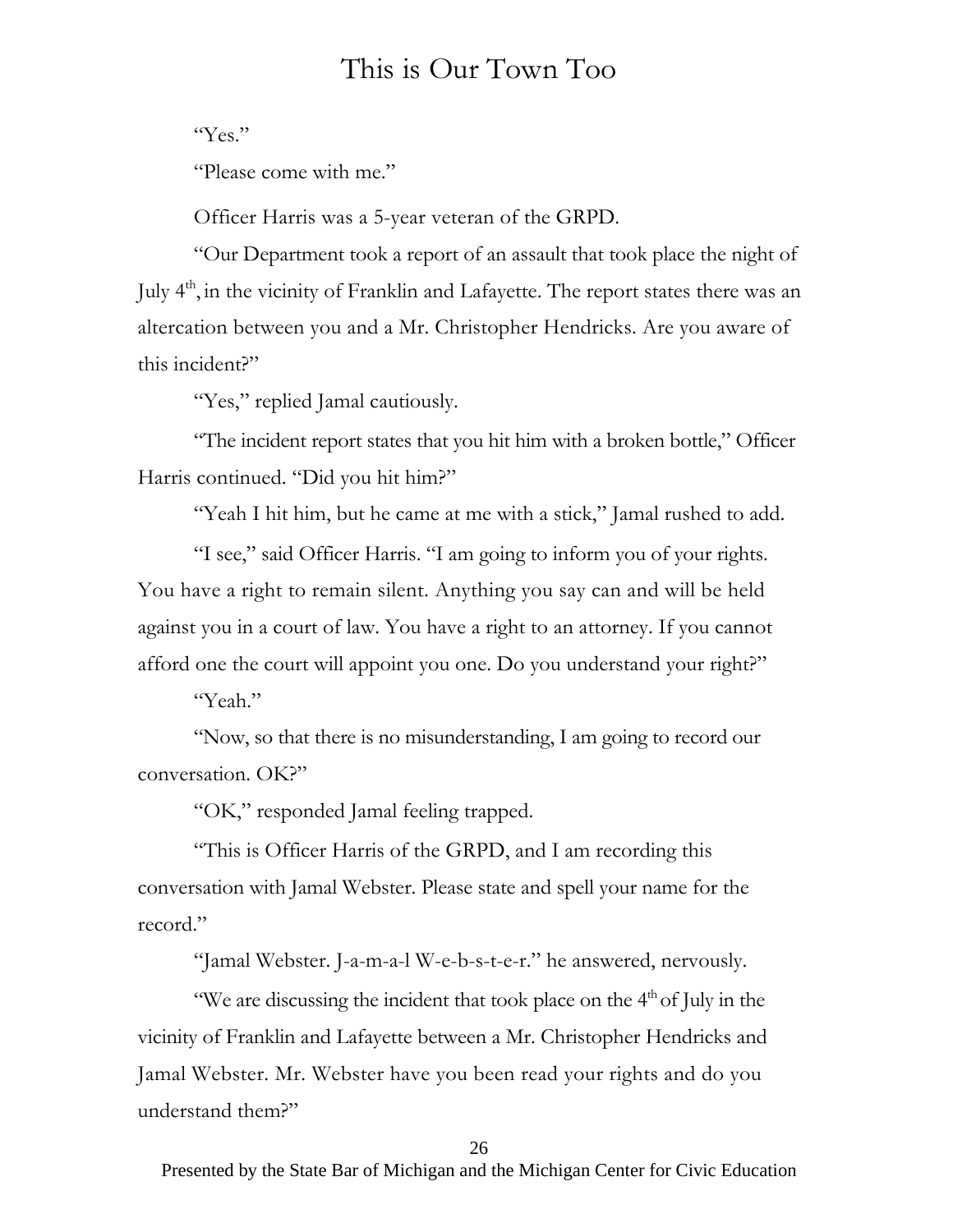"Yes."

"Mr. Hendricks claims you hit him with a broken bottle. Did you hit him?"

"Yes, but  $\ldots$ "

"Did you hit him with a broken bottle?"

"Yes, I hit him  $\ldots$ "

"With a broken bottle?" the officer interrupted.

"He came at me with a stick."

"Did you make him bleed?"

"Yes, but he started it."

Silence.

"You're not going to let me say anything, are you?"

"Mr. Webster, you are free to add anything you want, the tape is running. You will also get to tell it all in court."

Jamal tried to explain but stumbled at the words. The tape recording and the trap angered him, frustrated him to the point of desperation. Finally he finished.

Officer Harris then said, "Then you hit him, right?"

"Yeah, I hit the motherf ---- ."

#### VOIR DIRE

"All rise. Court is now in session, the Honorable Judge Howard Bergsma presiding," announced the bailiff.

"Be seated," commanded the Judge after he had taken his seat behind the large, wooden, raised desk.

27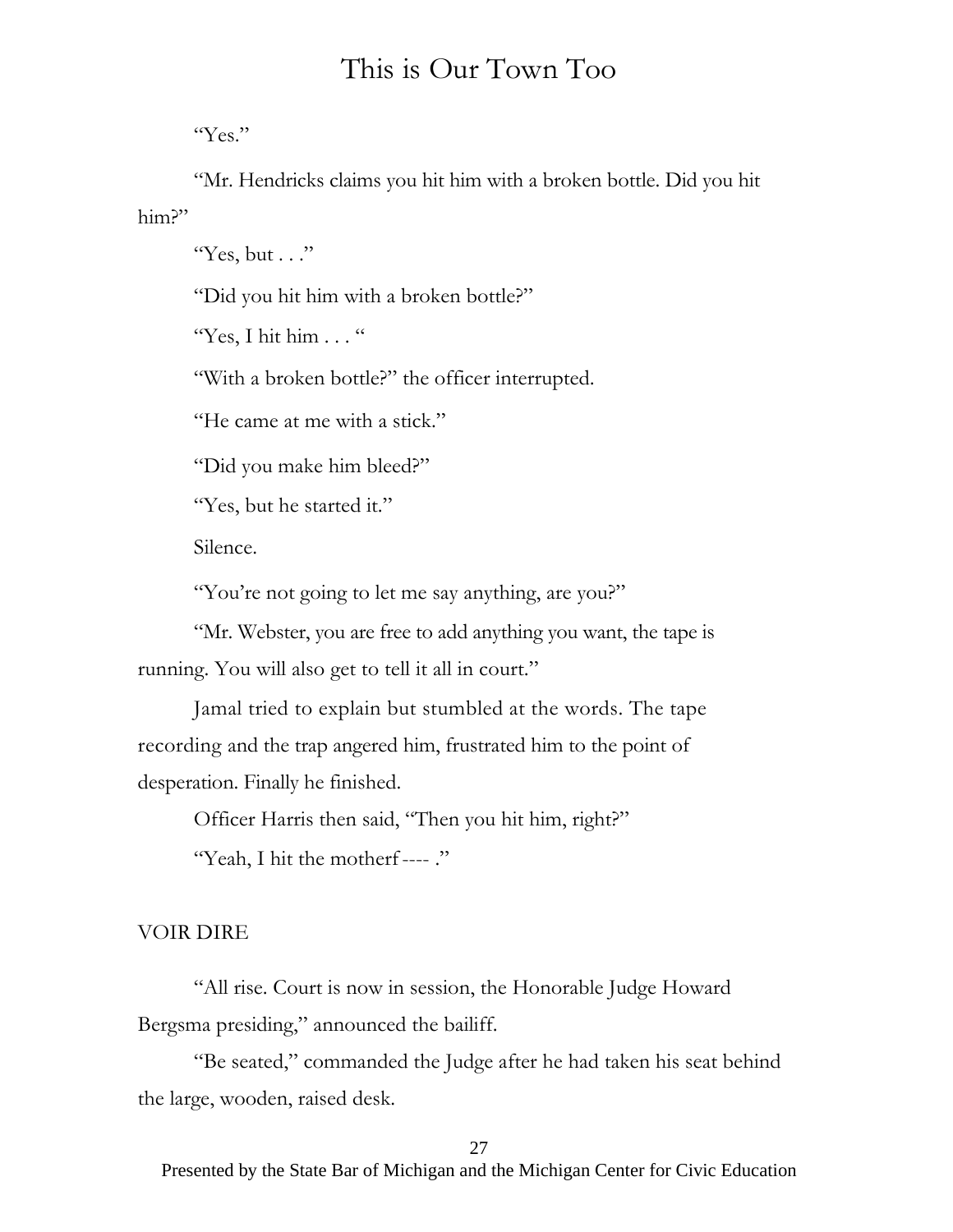Earl was called to Judge Howard Bergsma's courtroom to undergo voir dire, the jury selection process. He wasn't too sure what that was but the jury clerk said it was kind of like a question and answer period. The Judge began by asking, "We are going to give you the names of the defendant and the witnesses in this case and if you know any of them we would like you to raise your hand and then we will ask you a few more questions about how you know them. Is that understood?" Most of the forty or so jurors nodded in agreement.

"This is a felonious assault case; it should not take more than a day to try. The defendant is Jamal Webster of Grand Rapids and the witnesses are Christopher Hendricks and Officer Harris, also of Grand Rapids. Do any of you think you might know them?" None of the prospective jurors seemed to know any of the witnesses. "Now," said the Judge, "the clerk will call out 12 numbers and the jurors whose numbers are called are to come forward. The first prospective juror will take the first seat in the top row at the far left, and each successive juror accordingly."

Earl looked around the courtroom and thought to himself, *I really don't want to be here.* My odds are 12 out of 40, about one out of three, not too bad. The clerk finished her drawing and the 12 jurors were seated. Earl breathed a sigh of relief.

"Good," said the Judge. "Now the prosecutor and the defense attorney will spend some time asking you questions. We want you to answer them truthfully and completely and don't leave anything out that you're not sure about. Remember we all want a fair and impartial jury so that justice can be served. Are there any questions before they begin?"

Again, no response. "Mr. Davey, you can begin your questioning," continued the Judge.

"Have you, your friends, or any of your family been the victim of a

#### 28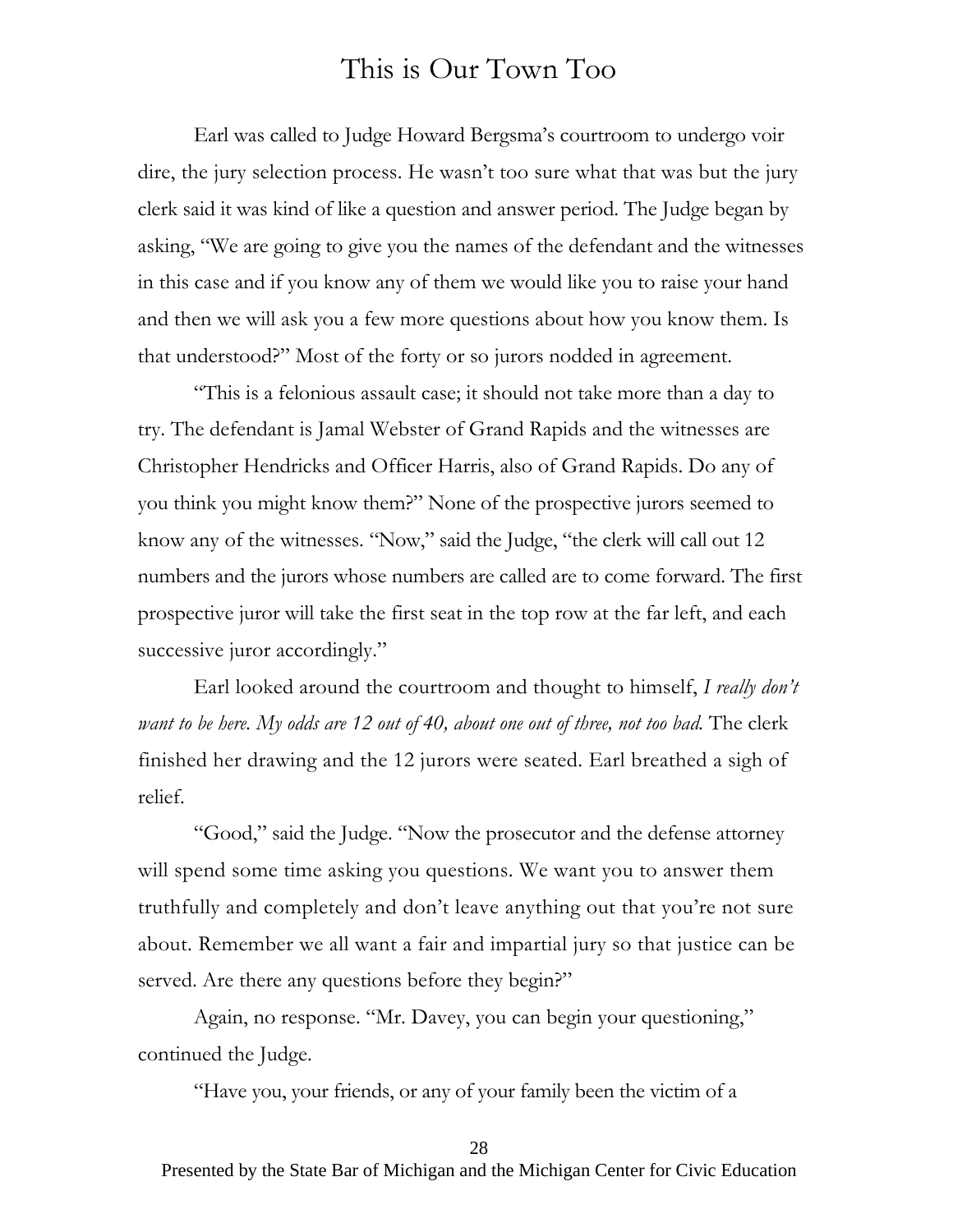crime lately?" asked the prosecutor.

One middle-aged man, juror number four, raised his hand and said, "Yeah, my uncle was just mugged."

The prosecutor then asked, "Would his mugging affect your decision in this case?"

The man replied, "Naw, I haven't seen him in years."

The prosecutor and defense attorney then continued their questioning of the other prospective jurors. The Judge then asked the prosecutor and the defense attorney whether they had any challenges for cause. Both replied, "No, Your Honor."

The Judge then asked both whether they had any peremptory challenges.

The prosecutor replied, "Your Honor, I would like to thank and excuse juror number four."

The Judge said, "The court would like to thank and excuse juror number four. Would the clerk please draw another number." Juror number four walked off mumbling something.

The clerk called out, "Number 37."

The number didn't register with Earl at first and then he realized that it was his number. He jumped up a little too quickly and almost stumbled forward. Everyone waited for him to take his seat.

Jamal felt a sudden sense of relief. Up to now, he thought, no one on the jury looked like him, talked like him, dressed like him, or lived in his neighborhood. He hoped that juror 37 wouldn't be kicked off.

The prosecutor asked Earl, "Have you been in trouble with the law?" Earl said, "My wife's car is registered in my name and there are some parking tickets I haven't taken care of yet."

The prosecuting attorney smiled and said, "We won't hold that against

29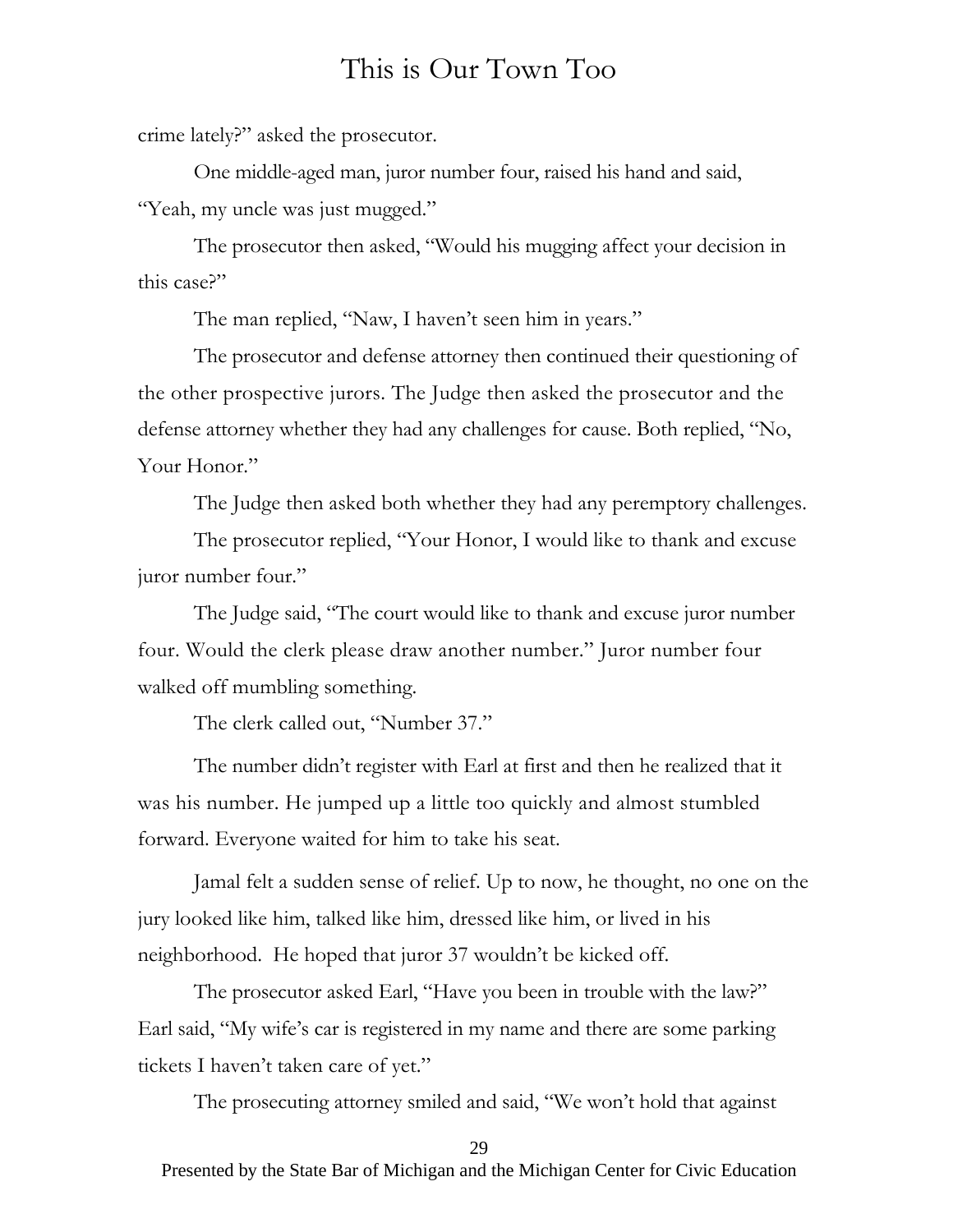you. Have you had any trouble with the law, other than minor traffic violations?"

Earl responded, "No."

Earl Jenkins raised his hand. "Yes?" asked the prosecutor.

 "I just wanted you all to know that I'm legally blind and that I would have some difficulty seeing exhibits, charts or maps and stuff like that."

"I don't think that it will make a lot of difference in this case. But thank you for mentioning it," the prosecutor remarked.

The prosecutor wondered if juror 37 knew Jamal's neighborhood or his family, and thought he might want to excuse him. Rather than risk a *Batson* challenge, he decided to leave well enough alone. Besides, he felt juror 37 looked like he could be fair.

#### THE TRIAL

After a fifteen-minute recess, the Judge gave instructions on what constitutes felonious assault, and an explanation of "beyond a reasonable doubt" as a burden of proof. The Judge also explained the presumption of innocence. He said, "You are to listen to the testimony given and the facts brought out in court with the presumption that the defendant is innocent until proven guilty." Earl Jenkins liked that. *I'll listen until I hear enough facts that show he's guilty and then I'll listen for something to change my mind,* he thought to himself. The Judge continued, "Prosecution, the burden of proof is yours. Your opening statement, please."

"Thank you, Your Honor." The prosecuting attorney confidently rose to the podium. "Ladies and gentlemen of the jury, this is a very clear-cut case. The evidence will show that the defendant violently and maliciously attacked Christopher Hendricks, on the night of July 4, 2001. Christopher, a neighbor

30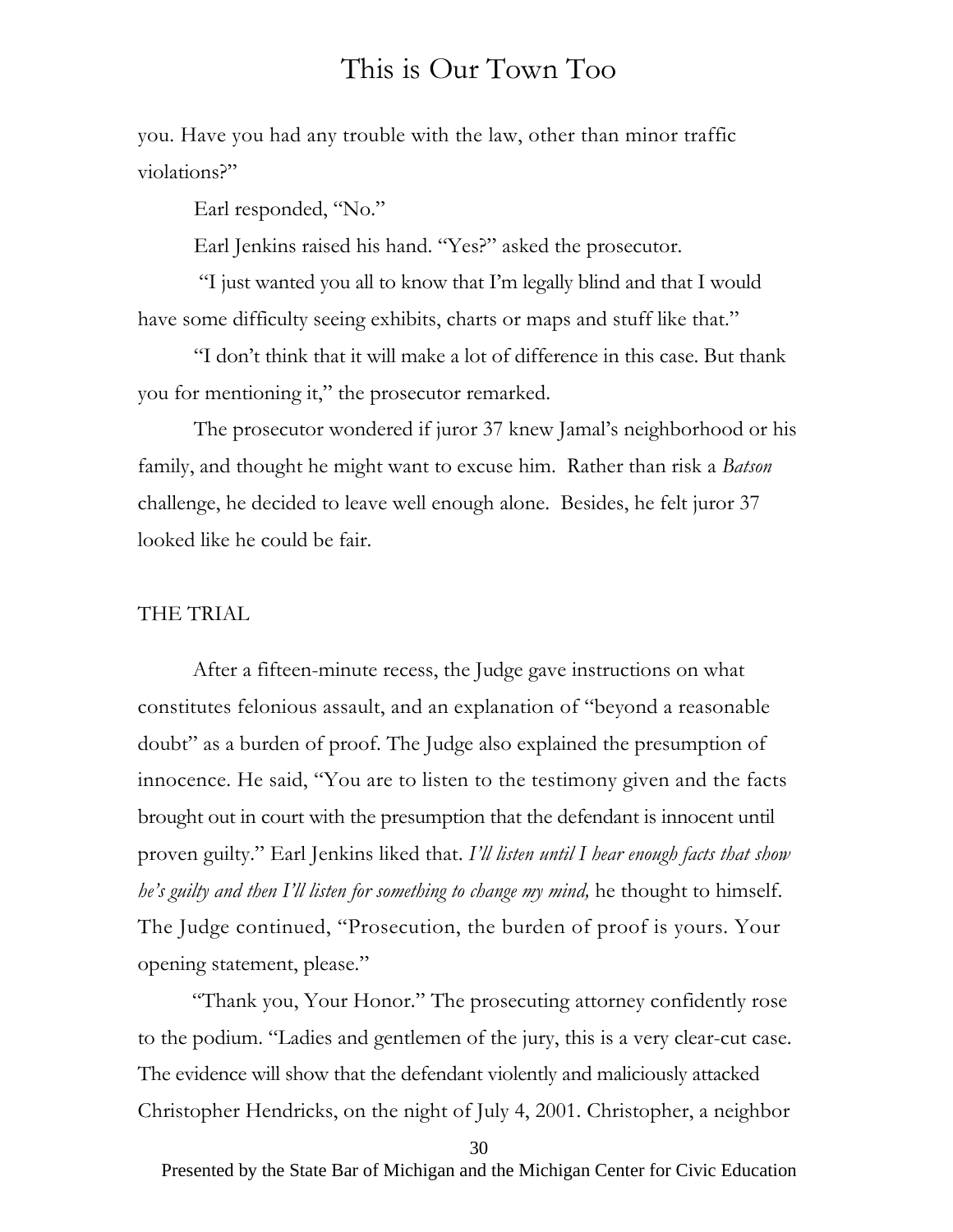of the defendant, only wanted to talk to him about a meeting that occurred earlier in the week. Mr. Hendricks was concerned for the defendant's safety, and that is why he wanted to talk to him."

"These facts are not in dispute. On the night of July 4<sup>th</sup>, the defendant, his girlfriend, his friend Dennis, and Dennis' girlfriend were walking back to the defendant's house after the Fourth of July fireworks. When they passed Hendricks' house, Christopher called out to the defendant and asked to talk to him. The defendant refused, but Christopher insisted. As he went out into the street to talk to the defendant, some kids down the street commanded their dog to attack Mr. Hendricks. He grabbed a 2-by-4 to defend himself from the dog. This was all it took to set off the defendant. The defendant was chock full of angst, waiting for some innocent target to lash out at. His choice target - - Mr. Christopher Hendricks."

"The defendant took the bottle that he had been holding, broke the bottom off it and viciously struck the victim. The bottle cut Christopher's chin and he immediately left to get medical attention. The defendant ran to catch his friends, while Mr. Hendricks ran to the emergency room."

The words burned into Jamal's mind. He was not angry, nor was he mad at Mr. Hendricks. Mr. Hendricks had swung at him first. He only hoped his lawyer would speak as well as the prosecutor.

Now it was Jamal's attorney's turn. "Let's look at the elements of selfdefense. First, the defendant must feel that he is in immediate danger of attack; second, he can use equal force with no fine distinctions; and third, if he can escape danger by fleeing, he is required to do so. By the end of the trial I'm sure that you will see that the defendant's behavior met the elements of self-defense."

Jamal thought, *That third element, I should've run, but I wasn't sure if I could get away from the old man's stick.* For the first time, he was worried about the

31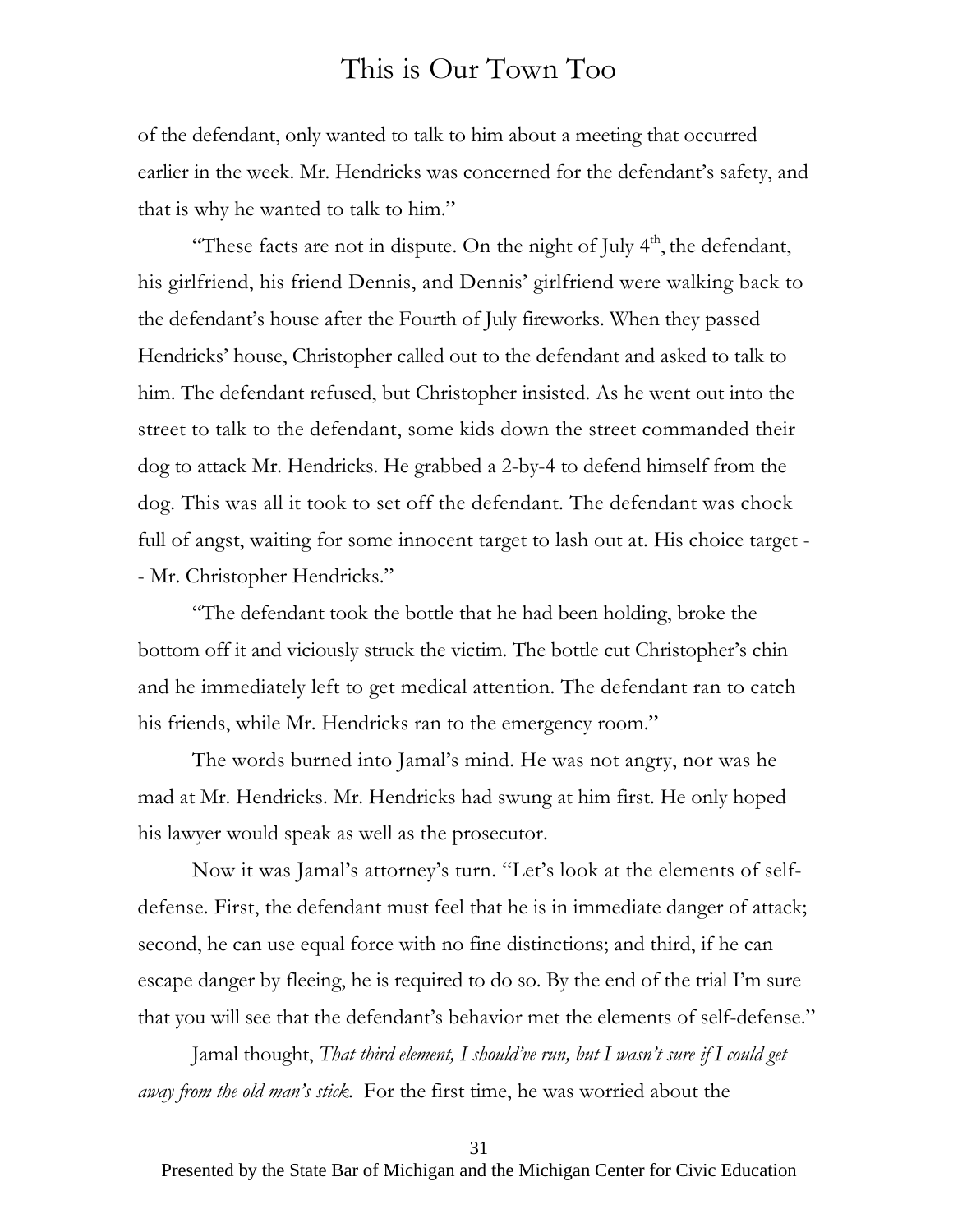outcome of his trial.

The Judge called the two lawyers to a sidebar and asked them if there was any resolution or an explanation of the basketball incident from the day before the alleged assault. The prosecutor replied, "The descriptions are so radically different that I have instructed my witness to refer to it as a previous incident between himself and some boys in the neighborhood. Then if the defense wants to bring it up by putting the defendant on the stand to explain it, we reserve the right to rebuttal."

"Is that acceptable to the defense?" asked the Judge.

"It will have to be," replied the defense attorney.

"What was that all about?" asked Jamal's mother as she stuck her head between Jamal and the lawyer sitting at the table in front of her.

"That prosecutor is a clever one," replied the lawyer shaking his head. "We can't bring up the basketball incident without putting Jamal on the stand, and if we do that the prosecutor will be able to cross examine Jamal and if that happens you might say something he doesn't want to say."

"The prosecution can call its first witness," stated the Judge.

"The prosecution calls Christopher Hendricks to the witness stand."

Mr. Hendricks was sworn in and after some preliminary questions the prosecutor asked, "What were you doing on the night of July Fourth just before the assault took place?"

 "I was sittin' on my front porch sharing a quart bottle of beer with my wife."

"Were you drunk"

"No."

"What happened next?"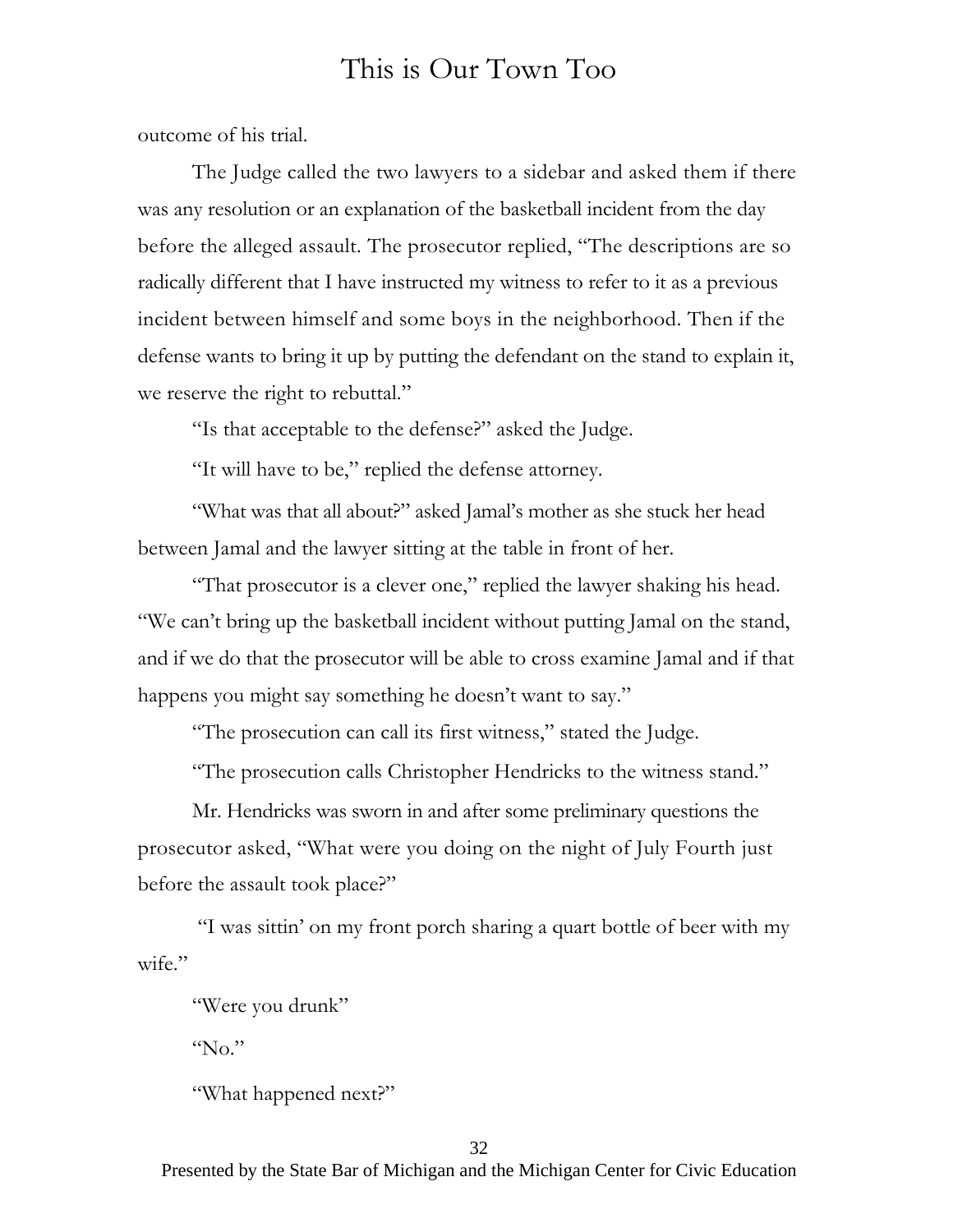"I saw Jamal and some other kids walking down the other side of the street and I said, 'Hey I want to talk to you.'"

"Then what happened?"

"He said he didn't want to talk to me because I was drunk and I said I still wanted to talk to him."

"Why did you want to talk to him?"

"Because of an incident that happened the day before between me and some of the boys in the neighborhood."

"Now, tell the jury what happened next."

"Well, there were some people in the street at the corner with a dog and someone said 'sic-um' to the dog. So I picked up a stick."

"Was the stick to protect you from the dog?"

"Yes."

"Now, face the jury, and in your own words tell them exactly what happened next."

Jamal stole a glance at the jury. They were all intent on what the old man had to say. His heart sank.

"The defendant broke open a bottle and came at me in the middle of the street. Yelling something at me. He cut my chin and I ran away from him to my house."

"Did he chase you?"

"I don't know."

"Thank you, I have no further questions."

"Your witness," said Judge Bergsma.

 "Thank you, Your Honor. Mr. Hendricks, you said that you were sharing a quart bottle of beer. Did you have anything else to drink earlier in the night?"

33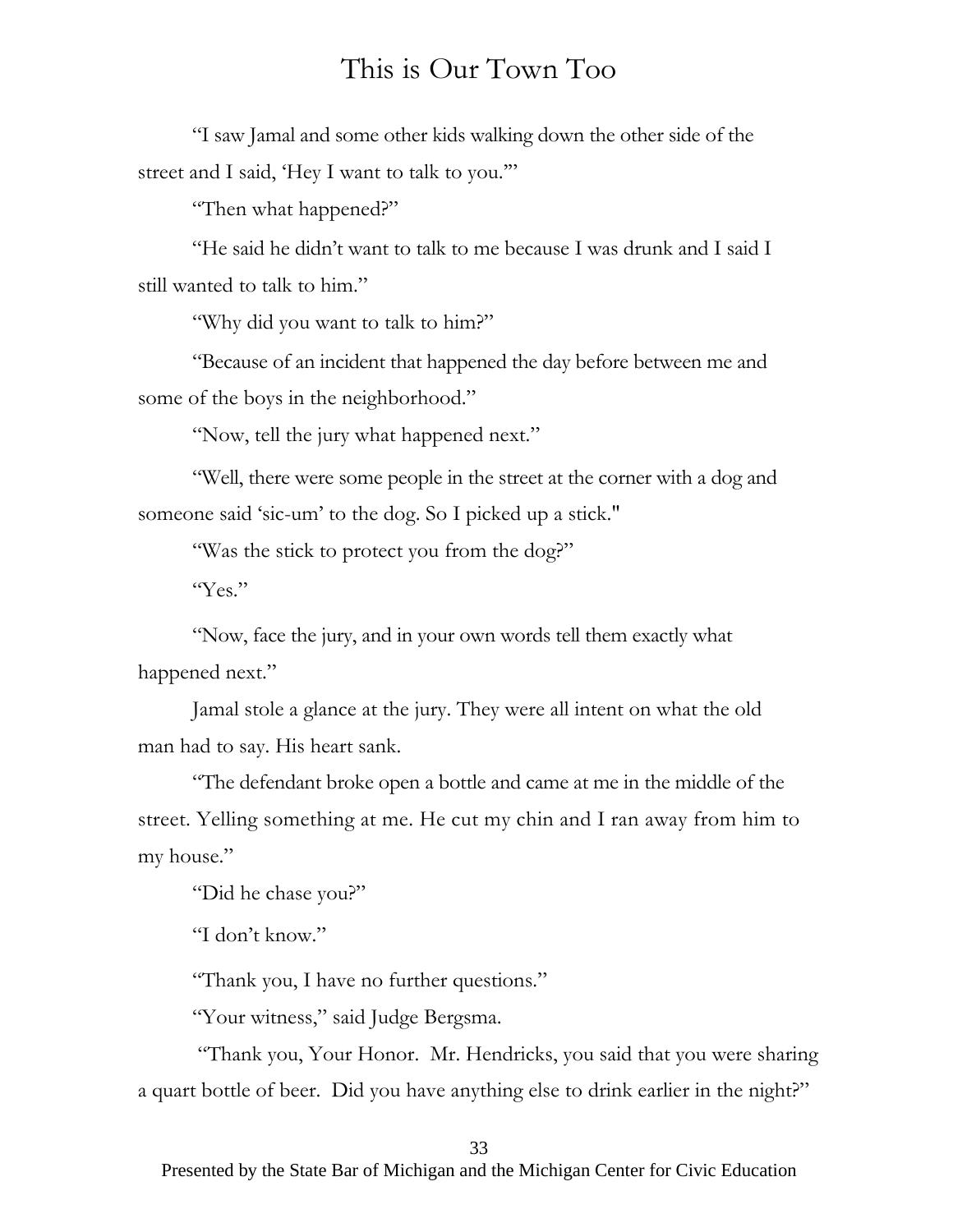"I might've had a beer or two."

"Were you drunk?"

" $No.$ "

"Do you get drunk often?"

"No."

"Did you have too much to drink that night?"

"Objection, Your Honor," said the prosecutor as he rose from his chair.

"That question has been asked and answered three times now."

"Sustained. Move on please."

"Thank you, Your Honor," said the prosecutor.

"Mr. Hendricks," continued the defense attorney, "You said that you

picked up a stick. Tell us again why you picked up the stick."

"To protect myself from the dog."

"And you didn't pick up the stick to attack my client?"

"No. It was the dog."

"And not for the defendant?"

"Right."

"Now, Mr. Hendricks, can you tell me who the people were at the end of the street?"

"I'm sure I don't know"

"You didn't know them at all?"

"I said I don't know."

"I have no more questions for this witness," said Jamal's attorney as he gave up any hope of getting more information out of Mr. Hendricks.

"Any redirect?" asked the Judge.

"No," replied the prosecutor.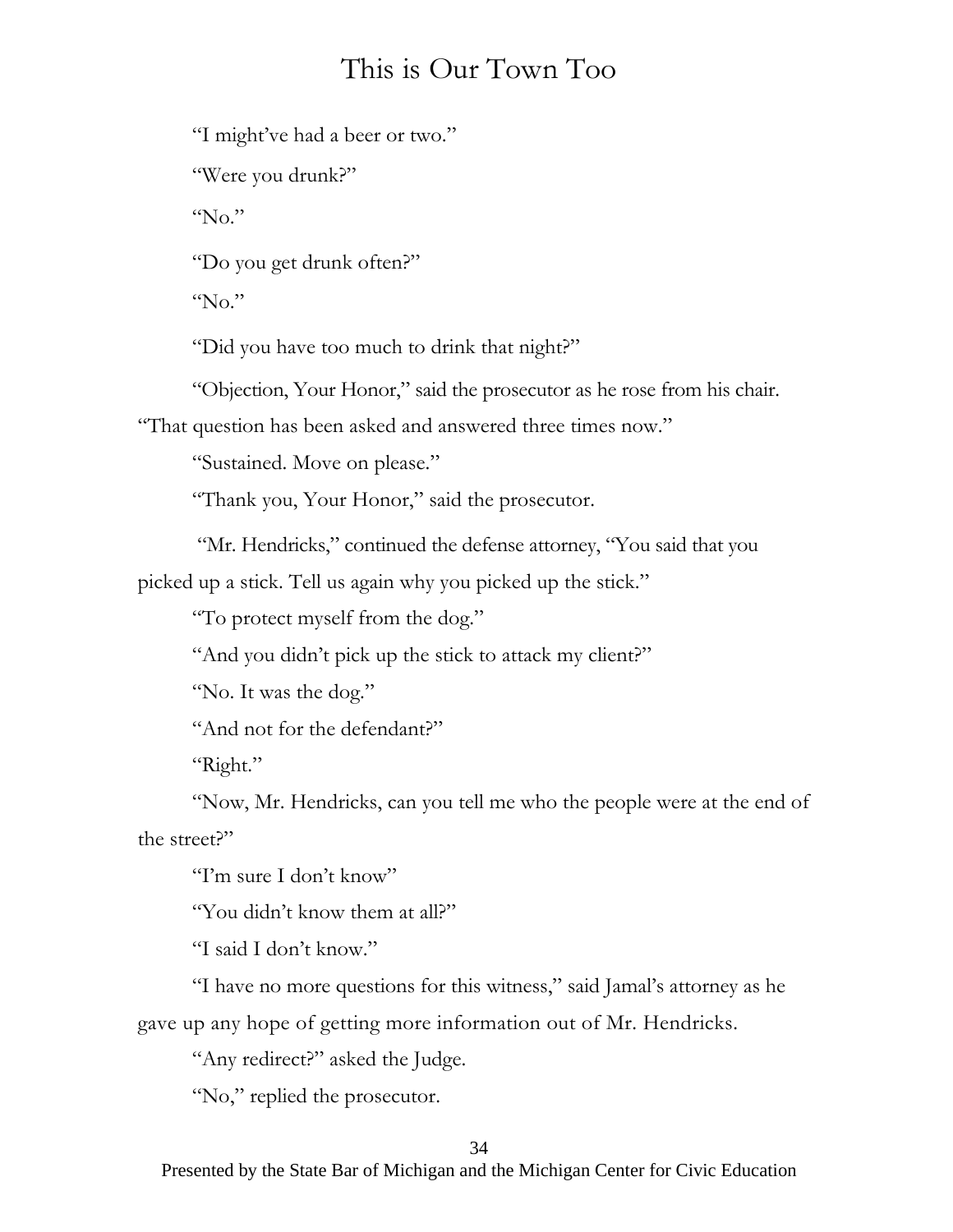"Then call your next witness."

"The People of the State of Michigan would like to call Officer Harris from the Grand Rapids Police Department." Officer Harris was brought in from the hallway in the back of the courtroom where she had been waiting. Jamal remembered the trap and thought that it looked like all the people of Michigan were against him. Officer Harris was sworn in and asked some preliminary questions. The prosecutor said, "Let's move on to the conversation that you had with the defendant at the police department. Did you ask the defendant if he hit Mr. Hendricks?"

"Yes."

"And what did he say?"

"Yes, I hit him."

"Did you ask him if he hit him with a broken bottle?"

"Yes."

"And what did the defendant say?"

"Yes I hit him with a broken bottle."

"Did you ask the defendant if he knew if he made the victim bleed?" "Yes I did."

"And what did he say to that?"

"He said, 'Yes, I know I made him bleed'."

"Now Officer Harris," said the prosecutor**,** "did you read the defendant his rights before he gave you these willing answers?"

"Absolutely."

"Finally, just two more questions. Do you remember the exact words that the defendant used when you asked him if he hit Mr. Hendricks with the broken bottle?"

The prosecutor asked, "Would you turn to the jury and repeat the exact

35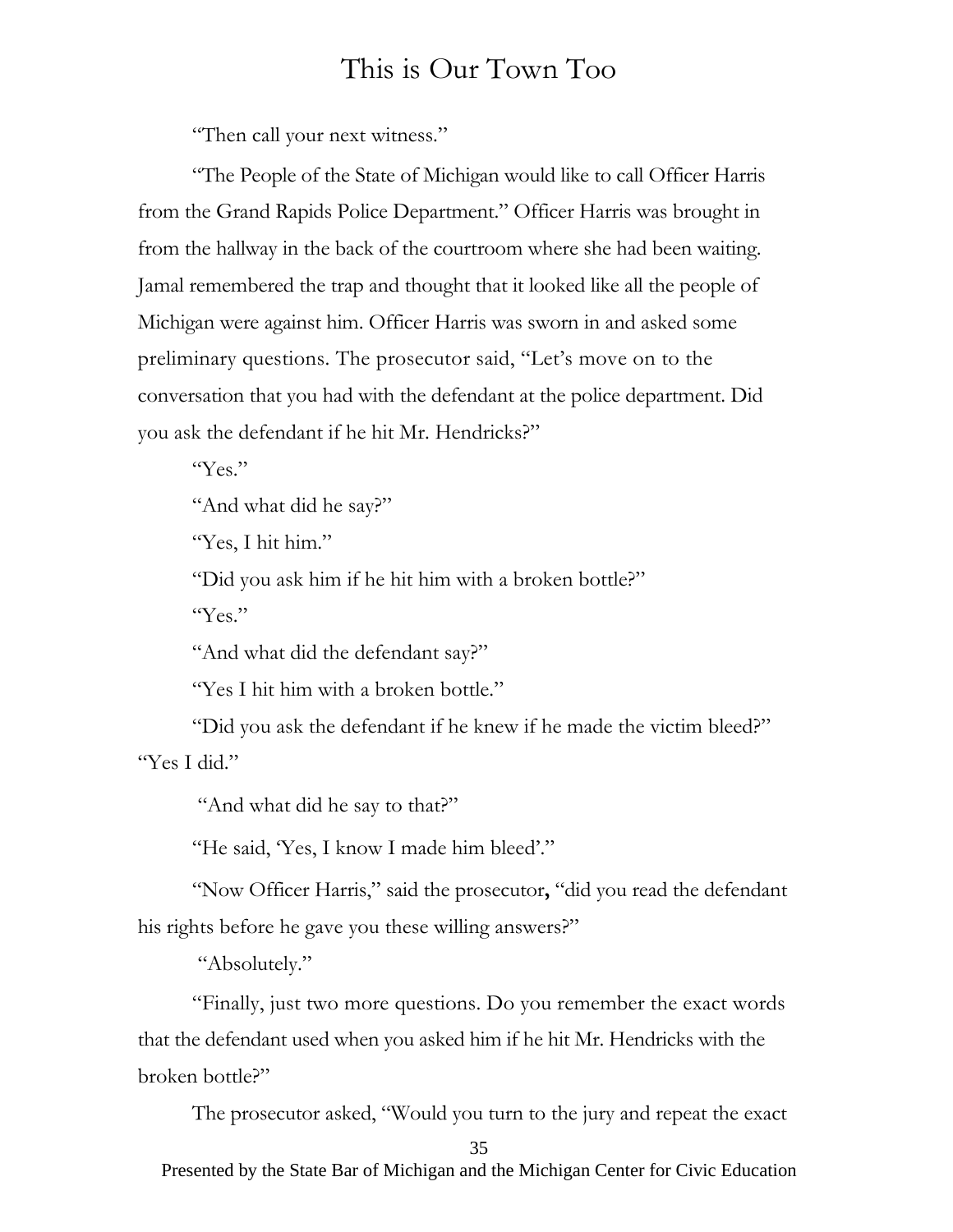words that the defendant, Jamal Webster said when you asked him if he hit Mr. Hendricks with the broken bottle?"

Officer Harris nodded to the prosecutor, turned to the jury and said:

"Yeah, I hit the motherf ---- !"

The prosecutor waited for several seconds to let the confession sink in, then said, "I have no more questions at this time for this witness."

Jamal's attorney turned to Jamal and said, "We should see if we could still get the plea bargain. That witness hurt."

"No!" interrupted his mother, "I don't want him taken' the rap for just being stupid, he's not a criminal."

"Your witness," said the Judge.

"Officer Harris, didn't my client say that Mr. Hendricks came at him with a stick?"

"Yes, he did."

"Didn't my client say that Mr. Hendricks was drunk?"

"Yes, he did."

 "Didn't my client also say that Mr. Hendricks was swinging the stick?" "Yes," she replied.

"Objection, Your Honor. That's hearsay," boomed the prosecutor. "Overruled, Mr. Prosecutor," said the Judge.

"One last question, Officer Harris, did you ever consider listening to both sides of the story before you trapped the defendant into his statements?"

Officer Harris mumbled indiscernibly.

The Judge waited and then asked the defense attorney, "Do you have any other questions for this witness?"

The defense attorney didn't look up but replied, "No further questions, Your Honor."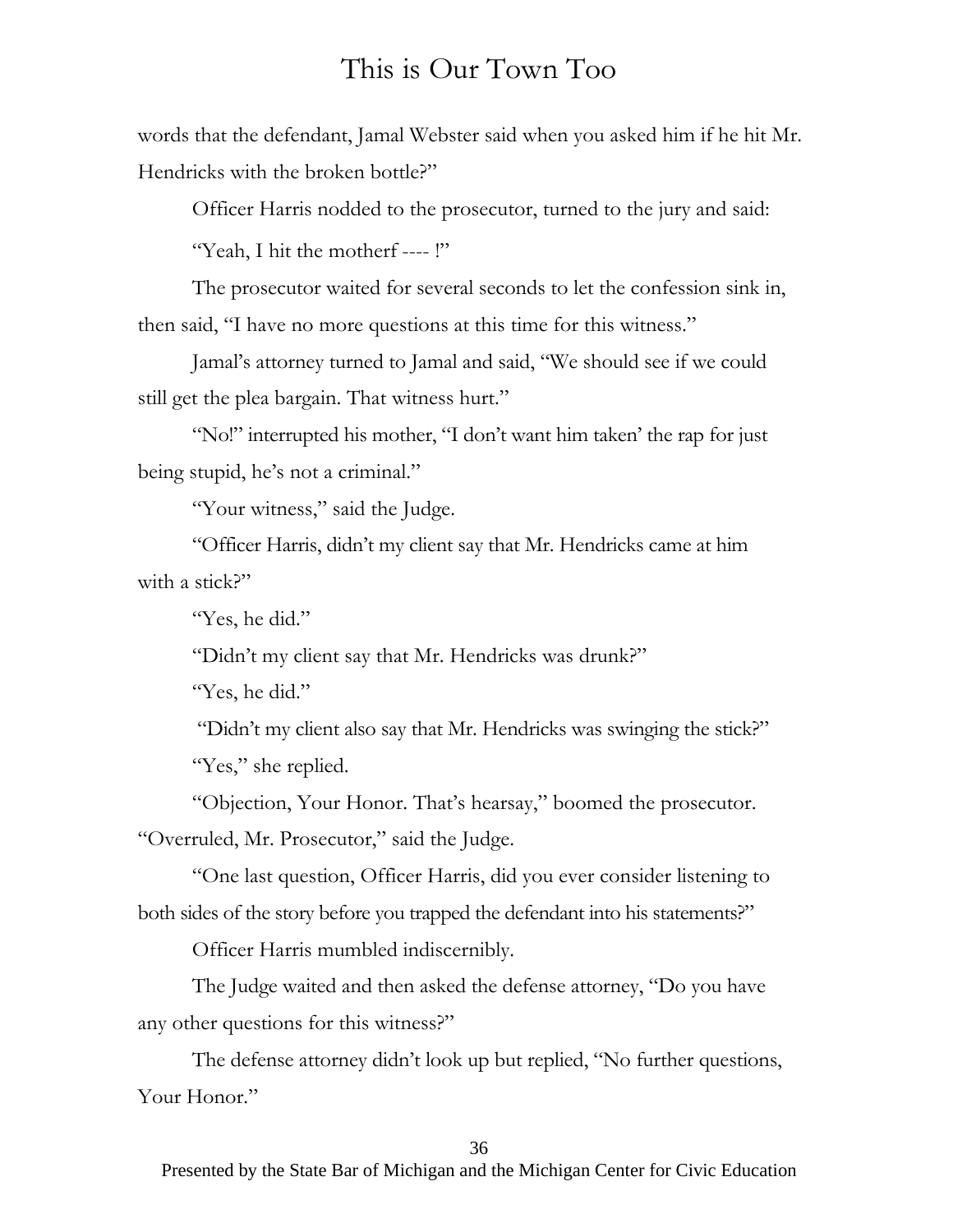The Judge looked at his watch and said, "The time is going on 11:30. Let's take a lunch recess and return at 1:00. I would like to caution the jurors that they should not discuss the case with each other or anyone else during the recess. This court is now in recess."

#### LUNCH

Earl couldn't see well enough to go out to eat downtown but he did manage to make it back to the big room where the jurors were kept while they waited for a trial. There were vending machines and a coffeepot but nothing looked appetizing to him. Mabel had offered to fix him a bag lunch but he had declined. She had to cover for him at the store while he was gone. All he had to do was sit in court and decide the fate of one young man. *No easy task,*  he thought to himself.

"Hi Earl," came the sudden sound of Mabel's familiar voice from behind him. It was so unexpected that he jerked forward in his chair. "Look who I brought with me." Mabel was followed into the room by an elderly couple Earl immediately recognized as the owner of the convenience store and his wife. "They called this mornin' and said that they wanted to pick me up and meet you for lunch at the Hall of Justice."

"Hi Earl. I know you are going to have a long day, so Peggy and I decided that we were going to get this over with as soon as possible." Earl and Mabel sat silently as they both thought that the owner had sold the store and they would be looking for work.

The owner smiled as he began again, "This is a land contract. It sells the building and the inventory in the store to you for about the same amount I've been making in profit each month over the last five years as a monthly payment. The land contract has a balance due in five years that is the current

37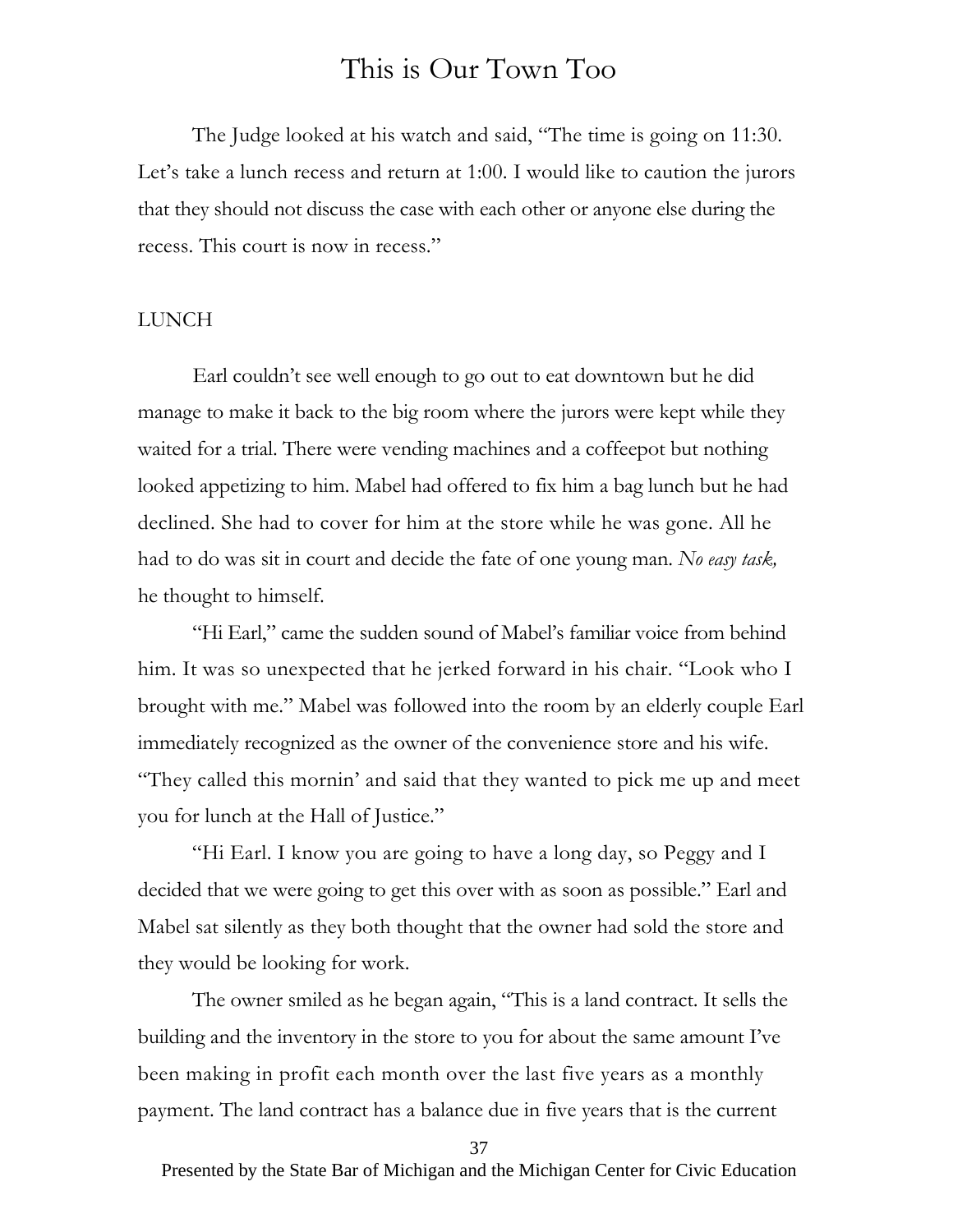value of the building. By then you should have no trouble getting a loan because of the equity you've built up over that time period."

"Whoa, slow down Marvin," said Peggy his wife. "Give them a chance to breathe."

Marvin smiled again. "Here look at this, take it with you, and you can have someone look at it for you," he said as he handed Earl the land contract. "Then give us a call. Peggy and I figured it out and we don't need all of our money up front and the safest investment, the way the stock market is going, could very well be the two of you."

Earl didn't know what to say. "This is really a surprise. I hope this works out for the both of us."

"I'm sure it will," replied Marvin.

I brought some sandwiches," said Peggy. Mabel squeezed Earl's hand. "I hope you like turkey?"

*There's always hope,* thought Earl.

The two couples talked about Peggy and Marvin moving to Florida and other things they had in common. They asked about each other's kids. It was nice to hear Mabel and Earl carry on about Mae, thought Peggy. Finally Earl said, "I'm due back in court."

Everyone said good-bye; Marvin and Peggy walked out first to give Earl and Mabel a little time together.

Earl held Mabel by the shoulders and leaned forward and just whispered, "I love you." Mabel smiled, lowered her head and followed Peggy and Marvin out.

#### BACK TO COURT

The Court deputies brought Jamal back from the holding tank, while the

38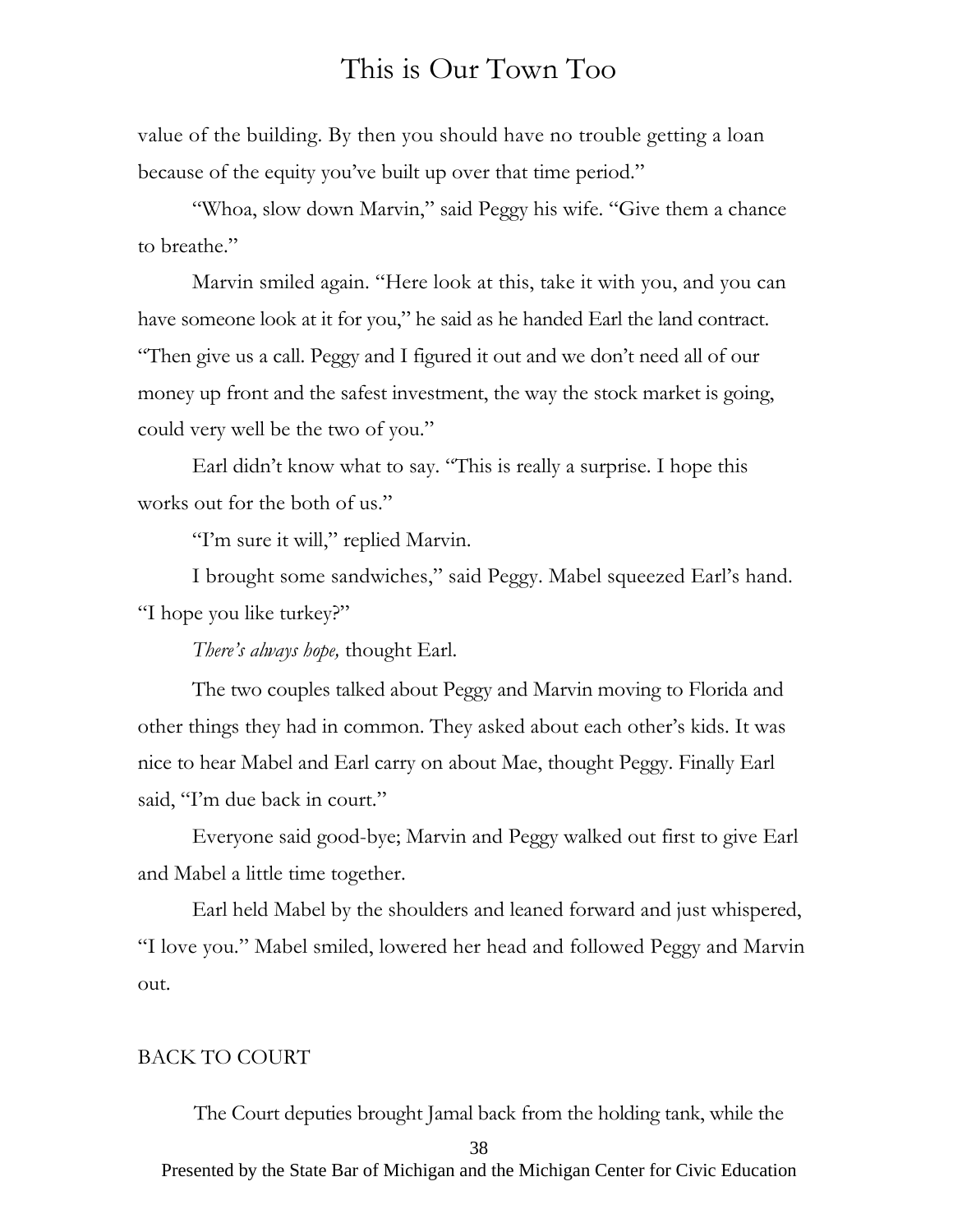defense attorney said to his mother, "If I put Jamal on the stand, the prosecutor will have him repeat the answers that he gave the officer and the jury will never find him not guilty. It's up to you but I'd recommend against it."

"I think you should testify, Jamal" said Jamal's mother. "You have to tell them what you were thinking." she said.

Jamal hesitated. Initially he had been unsure about testifying, but now, he thought to himself, there's at least one person on the jury who might listen to what I have to say.

Jamal turned to his mother and his attorney and said, "You're right. I do want to testify."

After some preliminary questions, the defense attorney asked Jamal, "Why did you break the bottle?"

Jamal answered slowly and said, "I knew the gang was watching and at that point I felt I had to look tough to them."

"At that point did you intend to use the broken bottle?" the defense attorney asked.

"No, he picked up the stick and I broke the bottle. That was it. I just wanted him to back off. Then, he came at me with the stick, so I jabbed at him in self defense."

During cross-examination, the prosecutor could not get Jamal to budge from his statement, and finally, in a huff said, "No further questions."

 The attorneys proceeded to give their closing arguments, and then the Judge gave the jury their instructions. The Judge reiterated the responsibilities of the jury. He explained again what constituted a felonious assault, what were the elements necessary to establish self-defense, where the burden of proof belonged, what was an example of "proof beyond a reasonable doubt," and the presumption of innocence. The Judge added that each juror should behave in a

39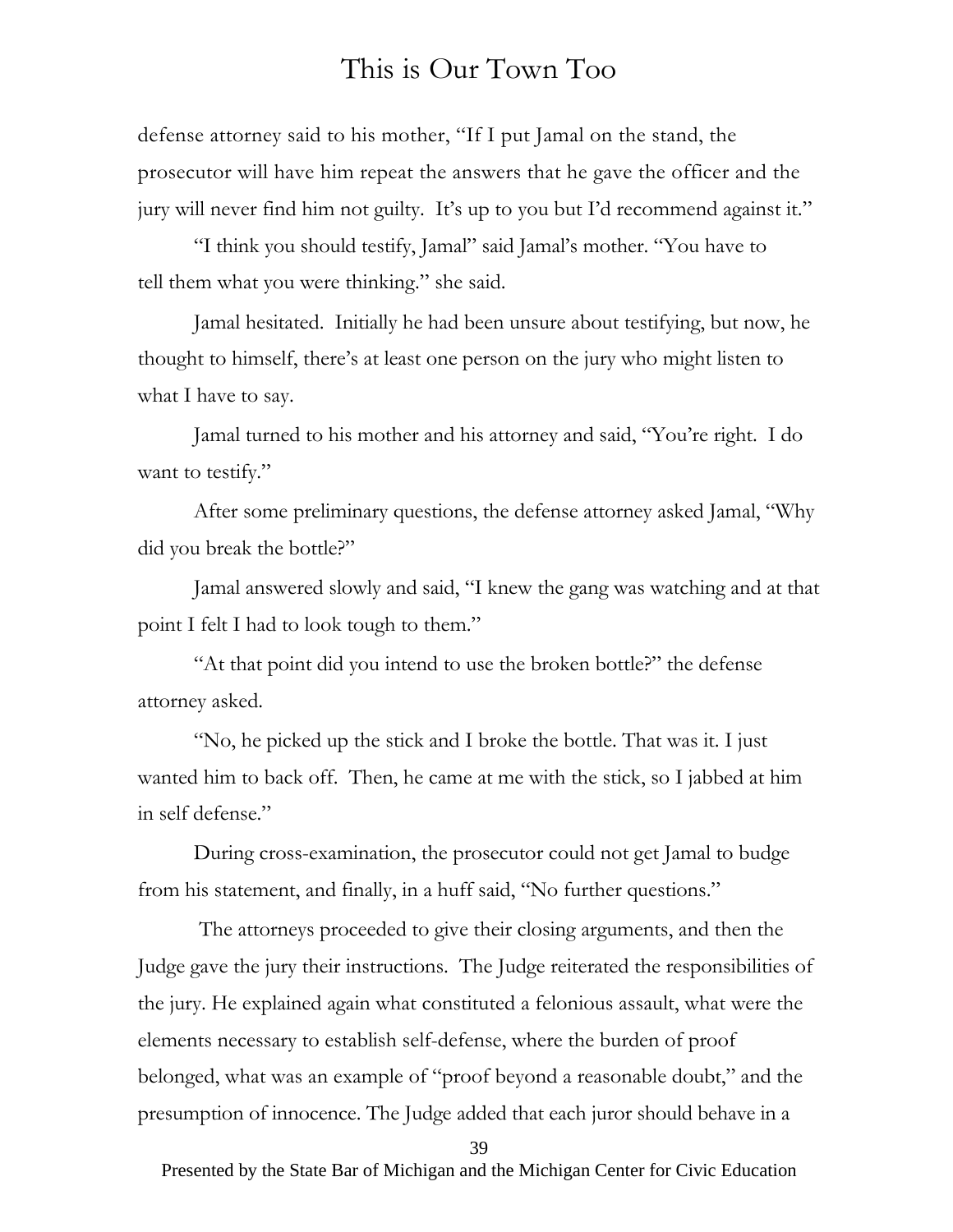responsible way; that they should listen to each other and consider what each juror had to say and try to reach a unanimous decision. Finally, he added, "Your first order of business is to elect a foreperson."

#### THE JURY ROOM

The jury filed into a room that looked like a conference meeting room. A long glossy pine table was in the center of the room surrounded by padded blue Steelcase chairs with wheels on the bottom. The room not only looked professional but smelled of new office furniture that gave it an air of obligation and power. As everyone found a seat, the women took their purses off their shoulders and placed them on the table in front of them. The men sat down and reclined.

"So, what do you think?" someone asked.

"Guilty, definitely guilty," replied one of the women. She had red curly hair that was untamed and glasses with frames that to everyone else showed she was climbing up the ladder of age.

"Wait a second. The first order of business, like the Judge said, is to elect a foreperson," responded another.

"What makes you say he is guilty?" asked a middle-aged man dressed in jeans and a flannel shirt.

"He looks like a street fighter to me," said a third juror as he sat in the chair on the other side of the table from Earl.

There was an elderly, mild looking gentleman sitting at one end of the table who said, "This will probably go a lot faster if we first elect a foreperson and then decide that everyone gets a chance to say their piece and move on from there."

Earl leaned forward in his chair and said, "I nominate you."

40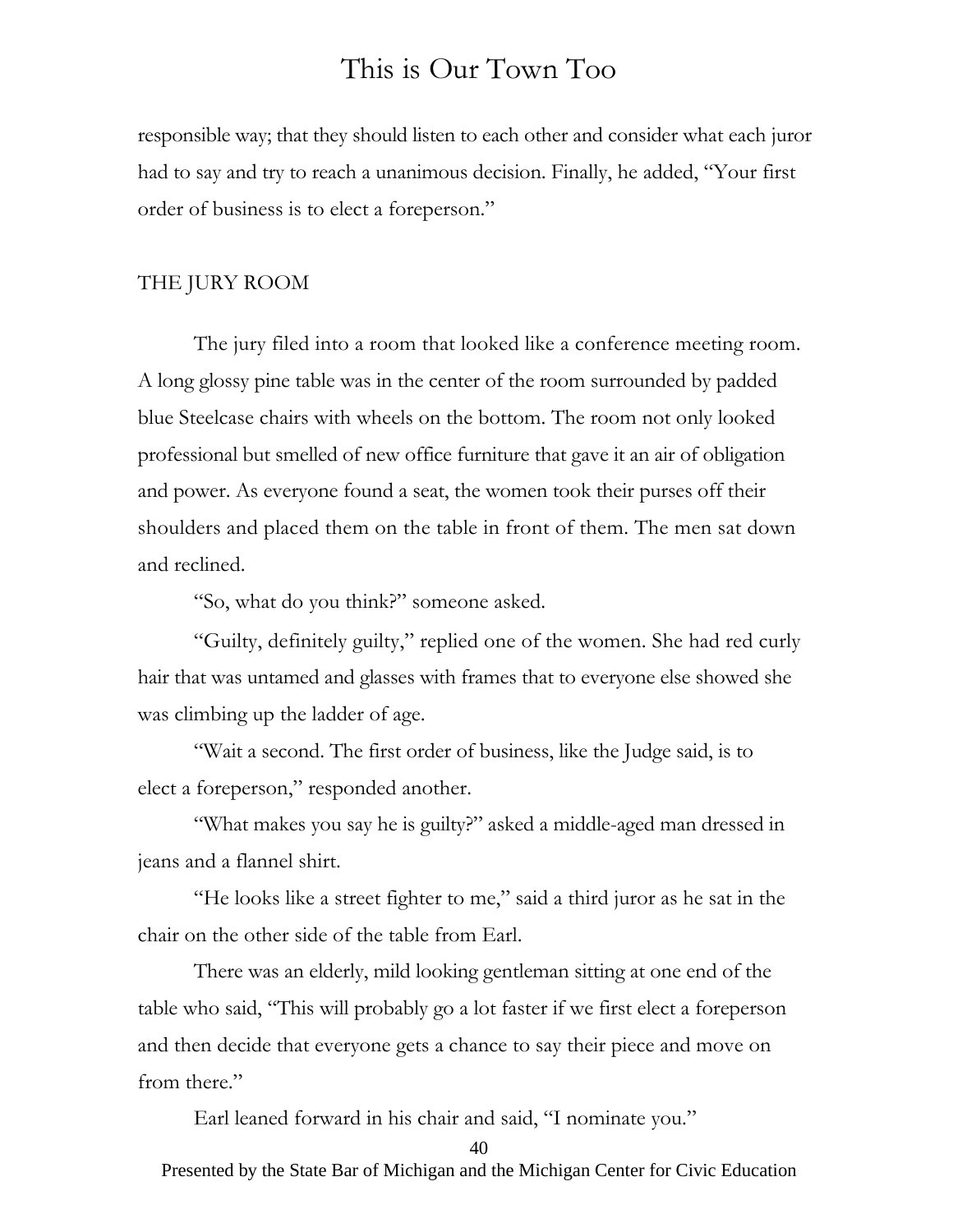The elderly gentleman started to say, "That wasn't my intention," when someone else said, "I second the nomination."

"Are there any other nominations?" someone else added. It appeared that the consensus was that the deliberations would get done sooner if the mild gentleman were in charge, so he was elected without opposition.

"Well, fine then, thank you for your support. I think our first order of business should be a short introduction starting with myself. My name is Carl Long, and I am a professor at Grand Valley. Shall we go around the table starting at my right?"

"Brian Fitzpatrick, I'm a bricklayer."

"My name is Paul Pierce; I'm unemployed at the moment."

"Sally Marshall; I'm a domestic servant."

"Earl Jenkins, store manager." *Store owner,* he wanted to say.

"Becky Blender, cashier."

"Pat Thomas, secretary."

"Ellen Vanhorn, student."

"Bob Smith, realtor."

"Candy Less, no jokes about the name, please. And I'm a florist," said the women with the red hair who had spoken earlier.

"Bill Lander, computer programmer."

"Mary Grove, shoe store manager."

"Thank you, I have your names down in front of me so I hope to call on you by name. When you want to respond to something someone else has said, please signal me or raise your hand and I will try to maintain the order in which you signaled to me. Now then, is there someone who would like to start?"

"Ms. Less, you were making some remarks earlier, would you like to

41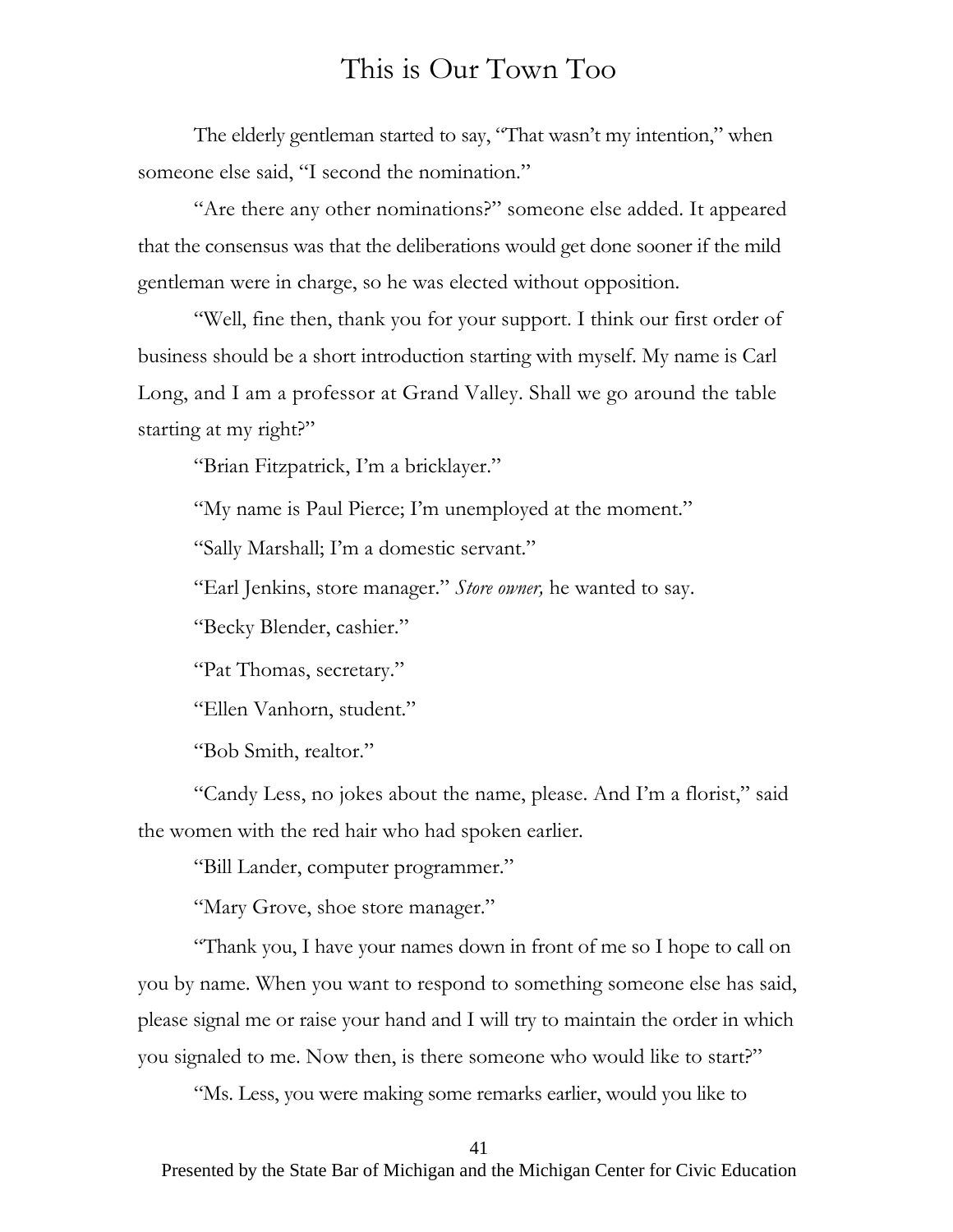continue?"

"Sure, I guess. I mean I think he's guilty, how many different times did that officer get him to say that he hit 'um? I wasn't counting but it was a lot."

"Yeah, I say guilty, too" added the woman sitting across from her. "Everything is right in front of us. I think it would be foolish to pass this one up and let him go. As far as I'm concerned he needs to be taught a lesson and we should make an example of him for others to see."

"Sally Marshall is your name, right?" asked the professor as he kept an unofficial tally of votes.

The others all said something along the same order as Sally, except for Fitzpatrick and Earl who did not contribute to the conversation.

"All right then," said the man at the head of the table, "I guess we all agree, let's vote then to make it official. All who think Jamal Webster is guilty of felonious assault raise your hand and say 'Aye.'" Eleven of the twelve immediately raised their hands in anticipation of getting out early. The one hand still down was Mr. Jenkins'. Everyone looked at him as though he had committed a crime.

"Why isn't your hand up?" asked the woman with the red untamed hair.

"It isn't up because I didn't put it up," said Earl.

The room exploded into conversation, most of it aimed at Earl. He just sat there looking around the room as though he was noticing it for the first time.

"Quiet please," said the professor. "We're not going to get anywhere if we all talk at once. Let's just calm down. I see there is water on that table.

Let's take two or three minutes and anyone who wants to can get some water and we will start again. We should listen to what every juror has to say." With that he got up and walked over to Earl and asked if he could get him

42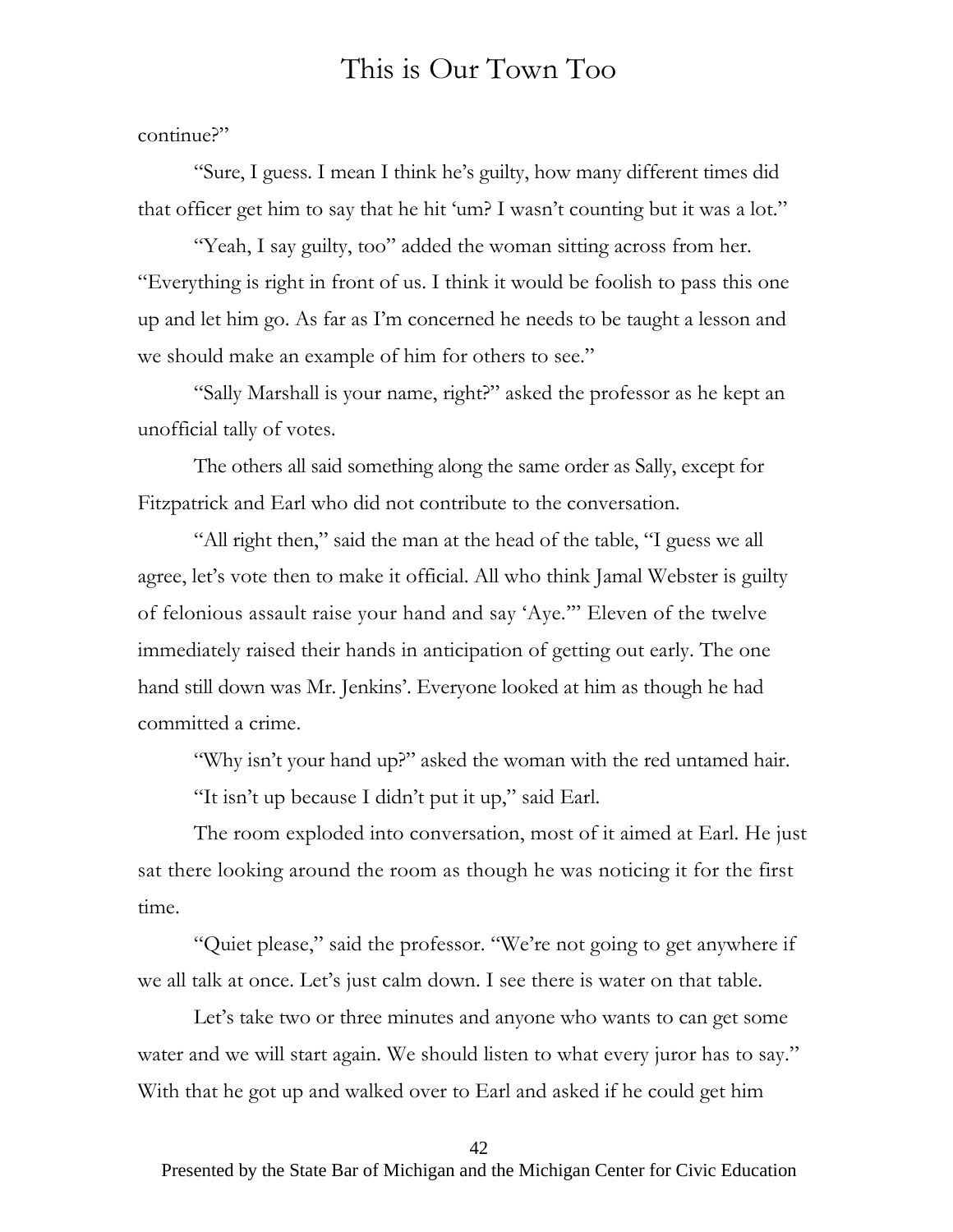some water.

Earl said, "No, I'll get it myself. Thanks, anyway." Earl rose and followed Professor Long to the table that had ice and water. "Ran a lot of staff meetings with disgruntled professors have ya'?" asked Earl as he accepted a glass of ice water from the professor.

"A few," replied the professor smiling.

The professor was lean and stooped at the shoulders, never made a quick move, but appeared deliberate in all that he did. Even the glass of water was filled just right. Earl and the professor returned to their seats at the table.

"Listen to me," said Jenkins, slowly rising from the chair, using his knuckles for support on the edge of the table. "I have to say that when I walked in here I heard Bob over there say, 'He looks like a street fighter.' Well, all I saw was a clean cut, well dressed, polite, young black man. Frankly, I didn't like what he said and I haven't been able to get over it yet and move on to the business at hand." Earl sat back down.

Many of the jurors came to Bob's defense; others jurors said nothing. Bob replied unapologetically, "Well, the testimony in the court sure pointed to him being a street fighter."

"We all know that in a court of law you are innocent until proven guilty. The assault was undisputed. The only thing that remains are the elements of self-defense. Maybe we should go over them?" asked Professor Long. "Mr. Jenkins, would you like to start?"

"Not really, but I'll try. First this Mr. Hendricks was a fool. If what Bob says is true, and Jamal is a street fighter, then Hendricks was either drunk or a fool to call him out to meet him in the street with a board in his hand. He might just as well wear a sign sayin' 'HIT ME I'M STUPID.' I personally think he was drunk," finished Earl.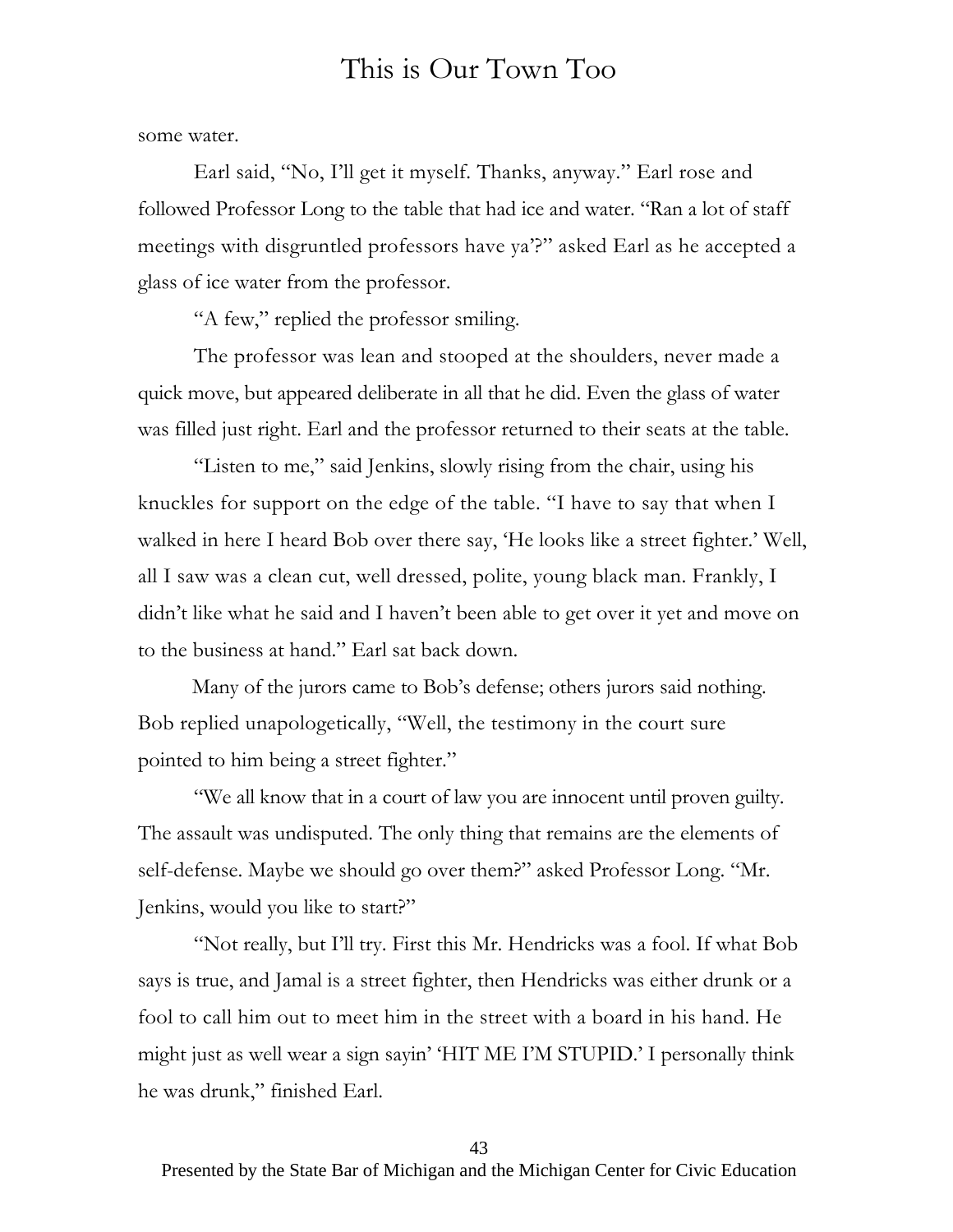Again, everyone tried to talk at once. The professor, wishing to bring some order and keep the discussion going, said, "Ellen, I'm sorry I can't hear you down at my end of the table. Let's hear what she has to say."

"Well, I never looked at it that way. We don't know what happened the day before but no matter what it was I wouldn't venture to call a kid that big to meet me in the middle of the street if I thought he was a street fighter. Hendricks was drunk."

Several of the jurors raised their hands; a few just started talking. But when they saw the raised hands they quieted down and raised their hands, also.

"Thank you," said the professor. "Mr. Fitzpatrick, we haven't heard from you yet, would you care to comment?"

"Yeah, sure. I'm just a bricklayer, so I don't know, but it seems to me if I went to court every time I popped some drunk that came at me with a board, then I would be in jail for life."

Everyone smiled; a few even chuckled. The professor remarked, "Then in your opinion, Mr. Hendricks was drunk?"

"Yeah, he was drunk," agreed Fitzpatrick.

Paul raised his hand and the professor recognized him. "The fact that he was drunk doesn't change the fact that Webster cut him with the bottle. He is still guilty."

The consensus of the jurors as the professor circled the table asking for comments was that Jamal was still guilty. It was clear that Earl had some misgivings but wasn't ready to talk. Bob called for another vote and the professor reluctantly agreed, but said that this time he would prefer paper ballots.

"So, let's vote," he said, "and please no 'chads' or 'dimples'-- just guilty or not guilty," remarked the professor with the first attempt at humor in the jury deliberations.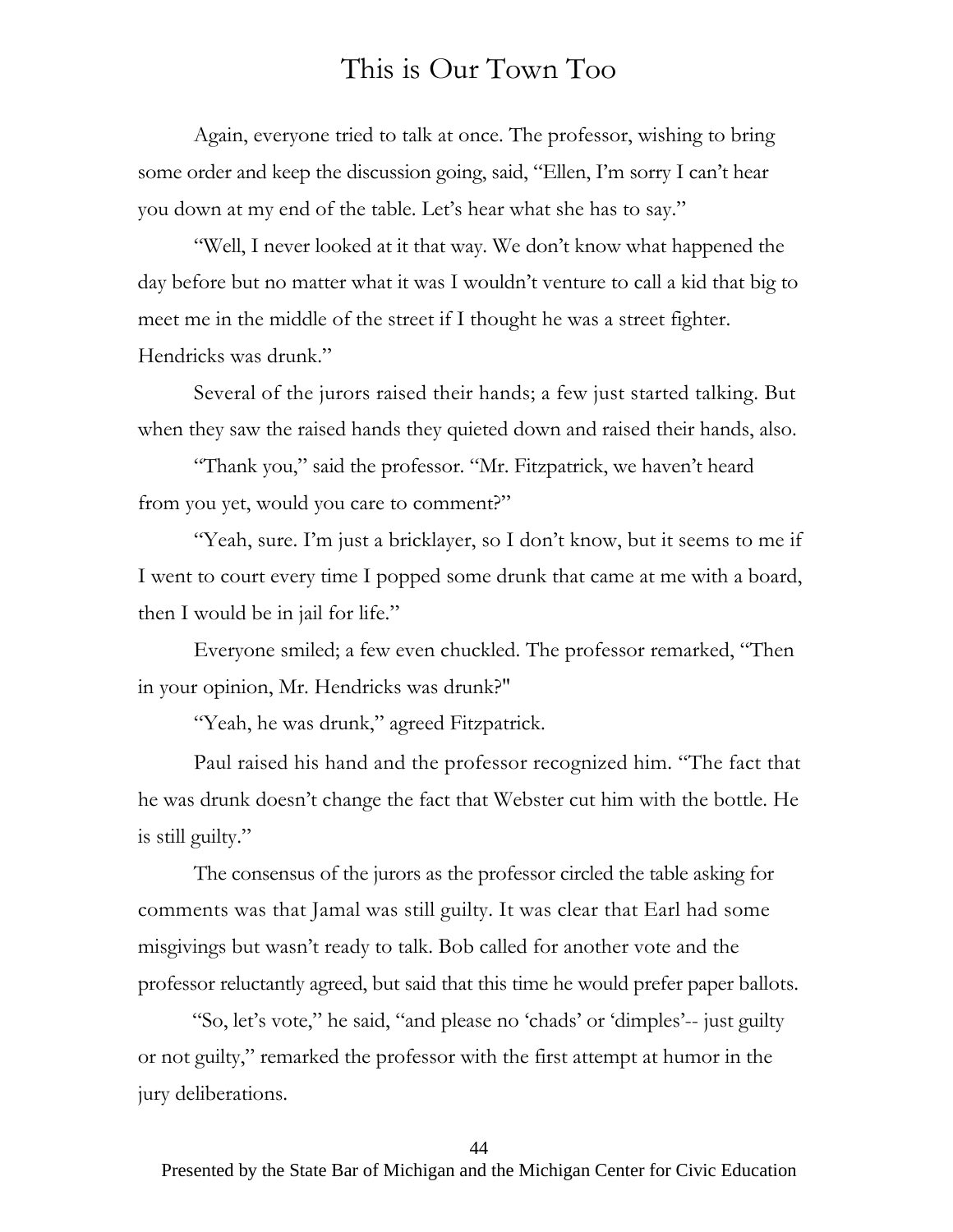The jurors wrote down their votes and passed them to the Professor who then counted them without giving a running tally. Earl said to himself before sending in his ballot, *I know the Judge said that we should listen and allow ourselves to be convinced. Lord help me.* 

"Eleven guilty and one not guilty," announced the professor.

Bob stood up tipping over his chair and said, "We listened to you and considered what you had to say, but you know what? You're not going to find him guilty, ever, are you? He's black and you're black and that's enough for you to let him off, isn't it?"

Silence fell across the room. Earl remained seated and said, "I'm black and Jamal is black, but this is my town and I don't like the violence or the hate any more than anyone else. You think I want gangs on the street? Do you think that I want to set a street fighter free? Do you think that there are black people that think all black people are good and all white people are bad? Maybe you know some white people that think all white people are good and all black people bad. If there are people out there like that then I feel sorry for them. And if you don't see beyond the color of a person's skin then I don't hold out much hope. I have a daughter at the University of Michigan. Do you think I want her to come back and work and raise my grandchildren in a town that is divided by color? This is my town and the town of my parents and my child and just maybe my grandchildren. I'm a voter in this town, a taxpayer. I want this town to do things right, to educate all our children, and right here and now I want justice to be served for both Jamal and Mr. Hendricks. You asked me if I am ever going to find him guilty. Now, I ask you, because he is black, are you ever going to find him innocent?" Earl rose, stood and faced the wall as if he wished to examine one of the prints more closely.

Silence again filled the chamber. Bob retrieved his chair. Finally Brian

45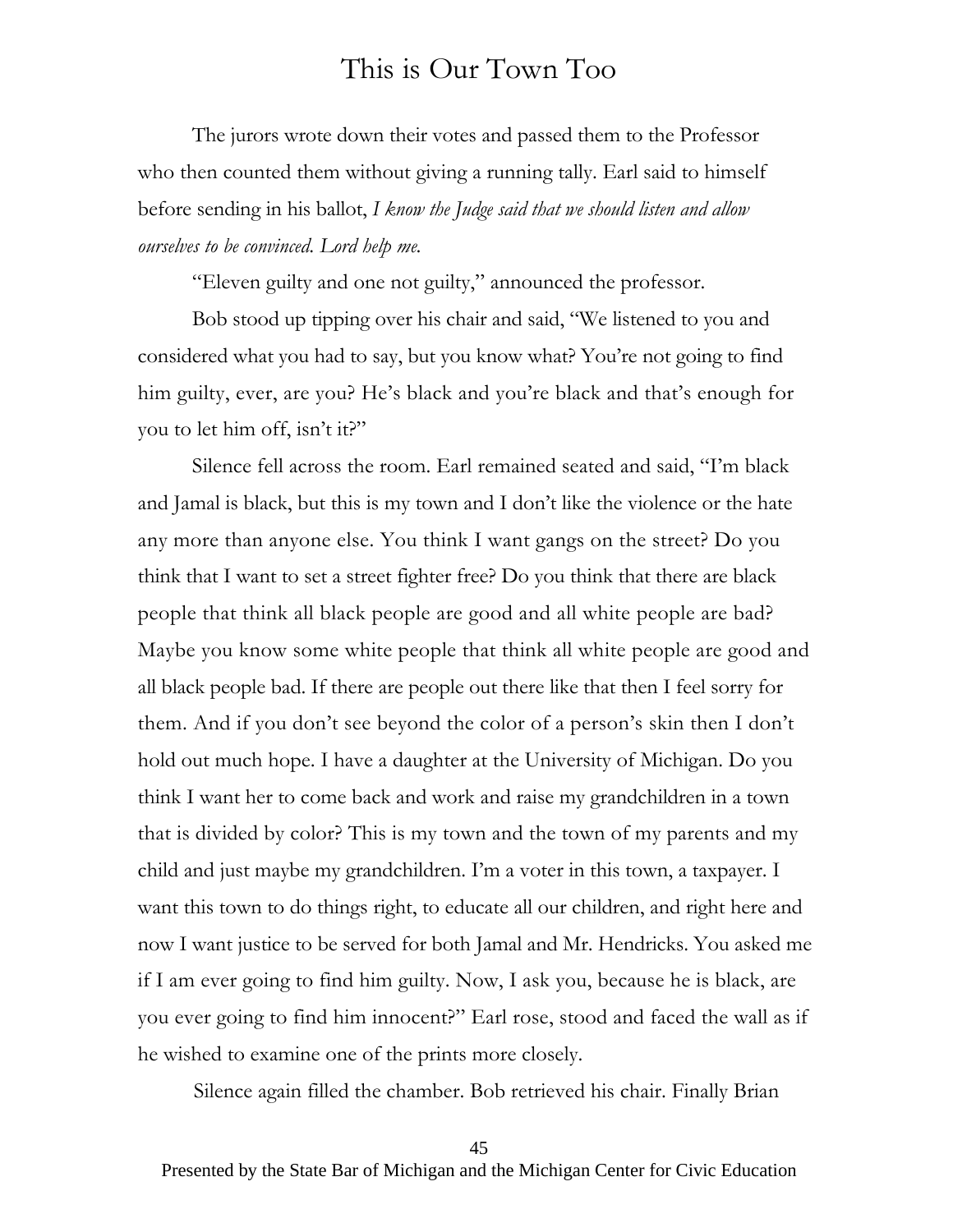raised his hand. "Yes, Brian, do you have something you want to say?" acknowledged the professor.

"It wasn't Earl there that voted not guilty, it was me." Brian looked up and down the faces at the table and said, "I think it was self-defense."

*Strange,* thought the professor, *is this a microcosm of society; can this be worked out?* "Well," he said out loud, "let's go down the three elements necessary for a successful self-defense argument."

He looked around the table and received several nods. Earl did not return to the table.

"The first element of self-defense is that the defendant has to honestly and reasonably believe that he was in danger of immediate attack. Is there any discussion on that point?" Becky tentatively raised her hand and the professor recognized her.

"Well, if the defendant felt that this Mr. Hendricks was drunk then I think that he could have believed that he was in danger of being attacked."

"I believe that Mr. Hendricks called to the defendant first, didn't he?" asked Paul. "Matter of fact, I think Mr. Hendricks said the defendant didn't want to talk to him because he was drunk. Does anyone else remember hearing that?"

A couple of yes's and a few nods.

Sally Marshall raised her hand. "I'm not sure whether Jamal honestly believed he was going to get hit. What do you all think?"

Earl spoke up. "Well, violence isn't uncommon in this neighborhood, especially with fewer police officers on the street. It's not unusual to see gang members and drug dealers on our street corners in broad daylight, even drunk old men with sticks. In that neighborhood, after dark, I'd be scared. I think we all would. Did Jamal honestly believe he was in danger? Only a fool would

46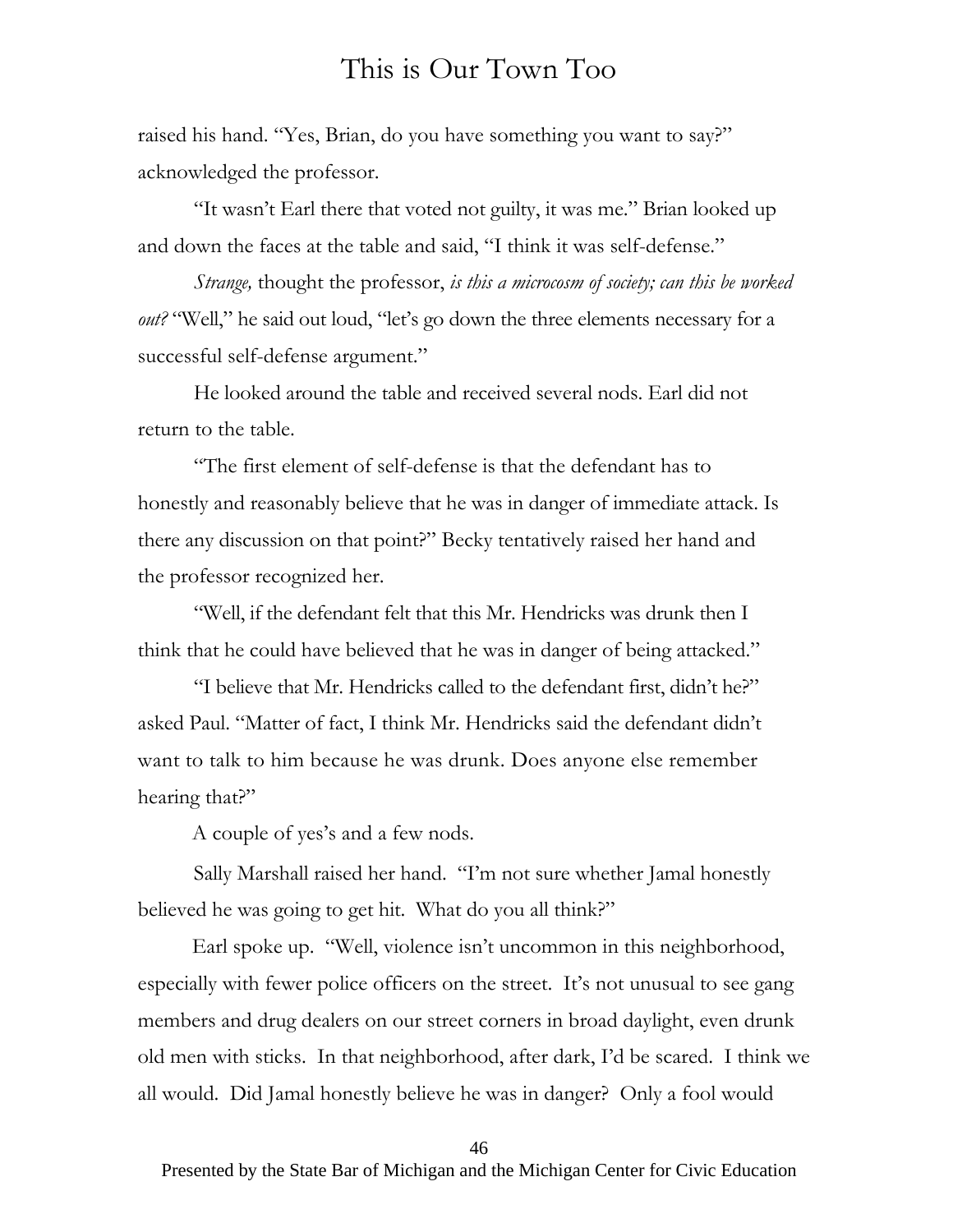think he wasn't. And, remember how he testified. He was polite. He told us in no uncertain terms that he didn't intend to use the broken bottle. He said Mr. Hendricks came towards him and he had to defend himself. I believe him."

The jurors were silent for a moment.

Then the foreman said, "I agree. This is our town too, after all. Is there any more discussion on the first element? Well then, let's move to the second element. Equal force with no fine distinction. Who wants to start there?" asked the Professor.

Bill, the computer programmer, raised his hand and offered; "I don't think you can call a stick or a bottle unequal. They could probably do equal damage."

"Yeah, it's not like Mr. Hendricks came at him with a stick and the kid shot him with a gun. He used the weapon that was readily available to him."

"I agree," said Brian, "It would take a fine distinction to find Jamal guilty because of his choice of weapons he used to defend himself."

"The third element for self-defense is 'If the defendant can escape danger by fleeing, then he is required to do so," read the professor from the notes.

At that point, all the jurors agreed that Jamal couldn't have run away safely.

#### THE VERDICT

The moment of truth had finally come. Jamal sat waiting, anticipating the voice of reason that would soon determine the rest of his future. The courtroom was spacious, furnished completely in wood. A darkened antique look seemed to be the current theme, and a glossy touch gave an icy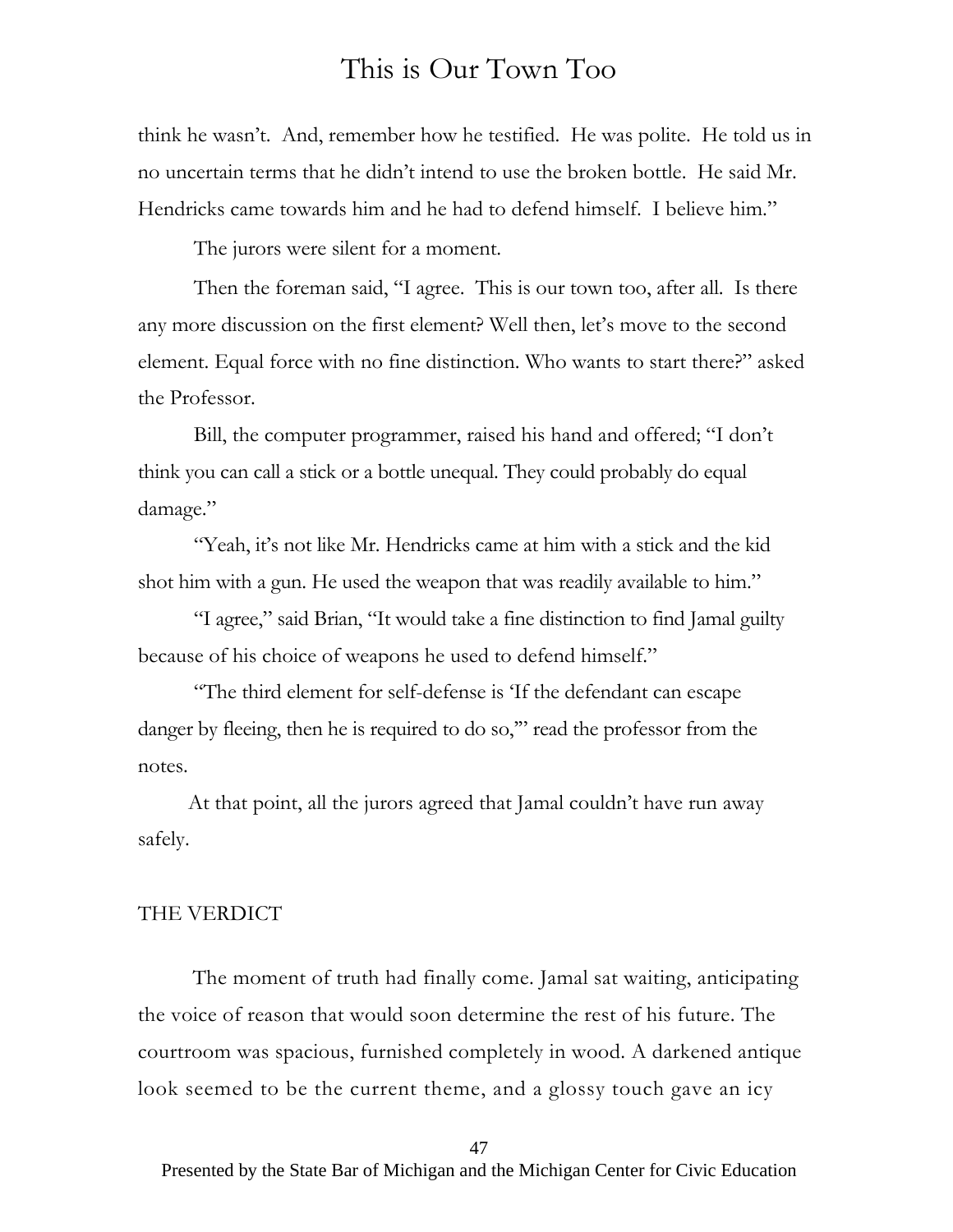shimmering to the quality of the room. Jamal had not looked at the furnishings before. The benches lay in a row with an aisle parting them down in the middle. The courtroom was half full with a few people lingering, left over from other cases. The jury filed into the courtroom. Judge Bergsma stepped up to his bench and took his seat hovering over everyone else.

The gavel banged and in a large voice that vibrated Jamal's heart as it rapidly beat in his chest the Judge said, "Court is now in session. Has the jury reached a verdict?"

"Yes we have, Your Honor," said Professor Carl Long.

"Will the defendant please rise and face the jury. And will the foreman please read the verdict."

"We, the jury, find Jamal Webster not guilty of felonious assault."

Jamal sat in his seat with a sigh of relief. He looked at his lawyer and then at his mother in disbelief. Then he had such a feeling of reprieve that it radiated off him in showers of light. Jamal had made it. Jamal had been given a second chance.

Earl and the other jurors talked briefly before leaving the courthouse, and they all agreed to stay in touch. As he walked home, he knew that serving on the jury was the right thing to do.